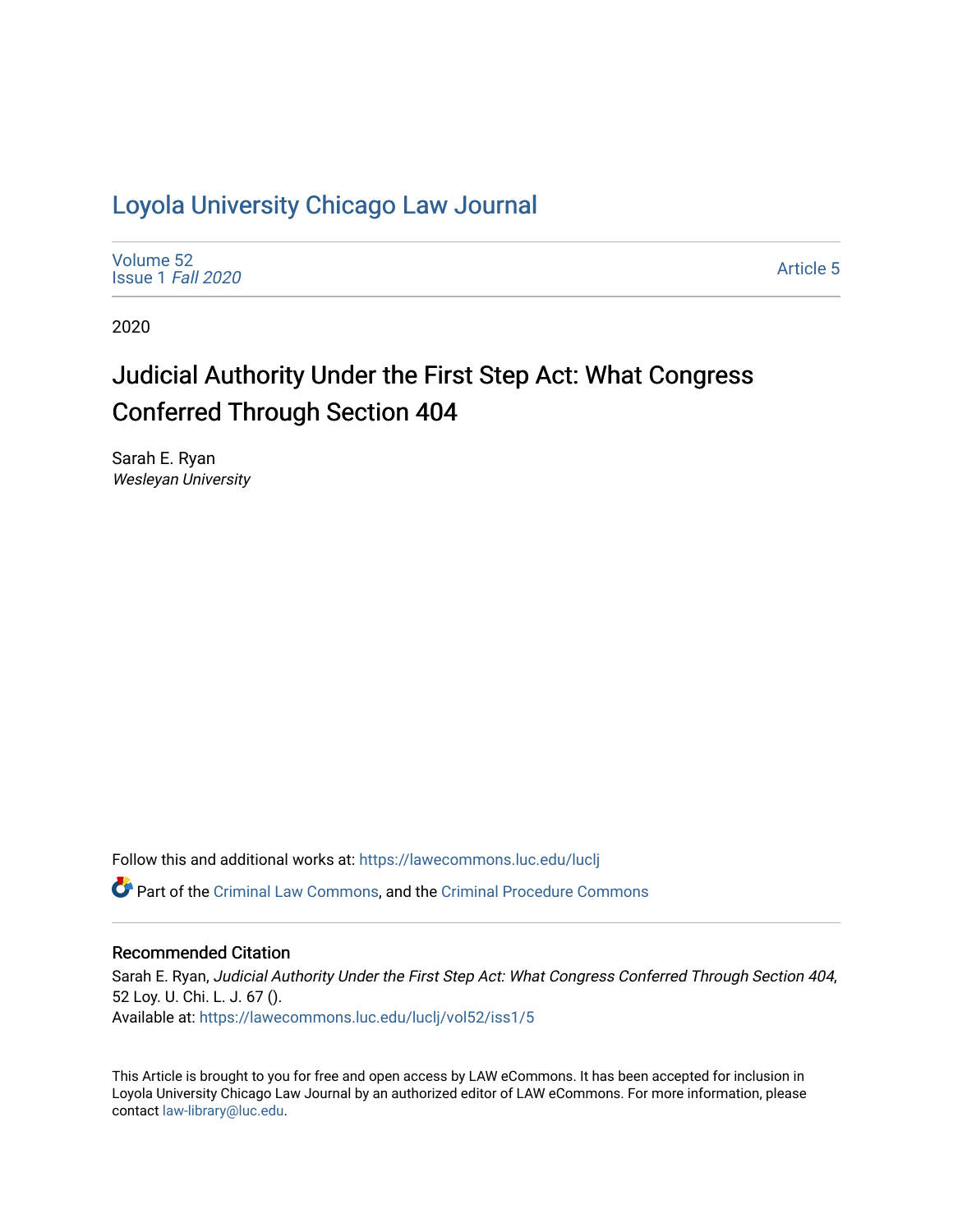### Judicial Authority Under the First Step Act: What Congress Conferred Through Section 404

#### *Sarah E. Ryan\**

*The First Step Act of 2018 promised relief to inmates serving disproportionately long sentences for cocaine base distribution. Section 404, the focus of this Article, seemed straightforward. But in the spring and summer of 2019, district judges began reviewing section 404 cases and reaching dissonant results. Appeals followed, focused on four questions of judicial authority: (1) Who may judges resentence?, (2) May judges engage in plenary resentencing or merely sentence reduction?, (3) May judges resentence all concurrent criminal convictions or only crack cocaine convictions?, and (4) Must judges adopt the operative drug quantity from the original sentencing? Today, the law of section 404 remains incomplete in every circuit. This Article reviews the legislative history, text, and legal context of section 404. It finds that Congress intended broad judicial authority in section 404 resentencings.*

| II. FEDERAL SENTENCING: CONTEXT AND PROCESS 74              |  |
|-------------------------------------------------------------|--|
| III. CONGRESSIONAL REFORM OF THE FEDERAL SENTENCING SYSTEM: |  |
|                                                             |  |
|                                                             |  |
|                                                             |  |
| B. Sentence Reduction or Plenary Resentencing 92            |  |
|                                                             |  |
|                                                             |  |
|                                                             |  |
|                                                             |  |

<sup>\*</sup> Sarah E. Ryan, J.D., Ph.D., Esq., is Associate Professor of Practice at Wesleyan University. Prior to joining the Wesleyan faculty, Sarah clerked for the Honorable Victor A. Bolden (D. Conn.). The author is grateful for the research assistance of Yan Celine Wang (N.Y.U. Law '21). An earlier version of this Article was presented at the Wesleyan University Department of Government research seminar. This Article benefitted from the feedback of professors Carla Abdo-Katsipis, Logan Dancey, Nina Hagel, Alyx Mark, Emy Mateson, and Don Moon. Andrew Giering, Esq., of the Office of the Federal Public Defender for the District of Connecticut, provided detailed constructive feedback as well.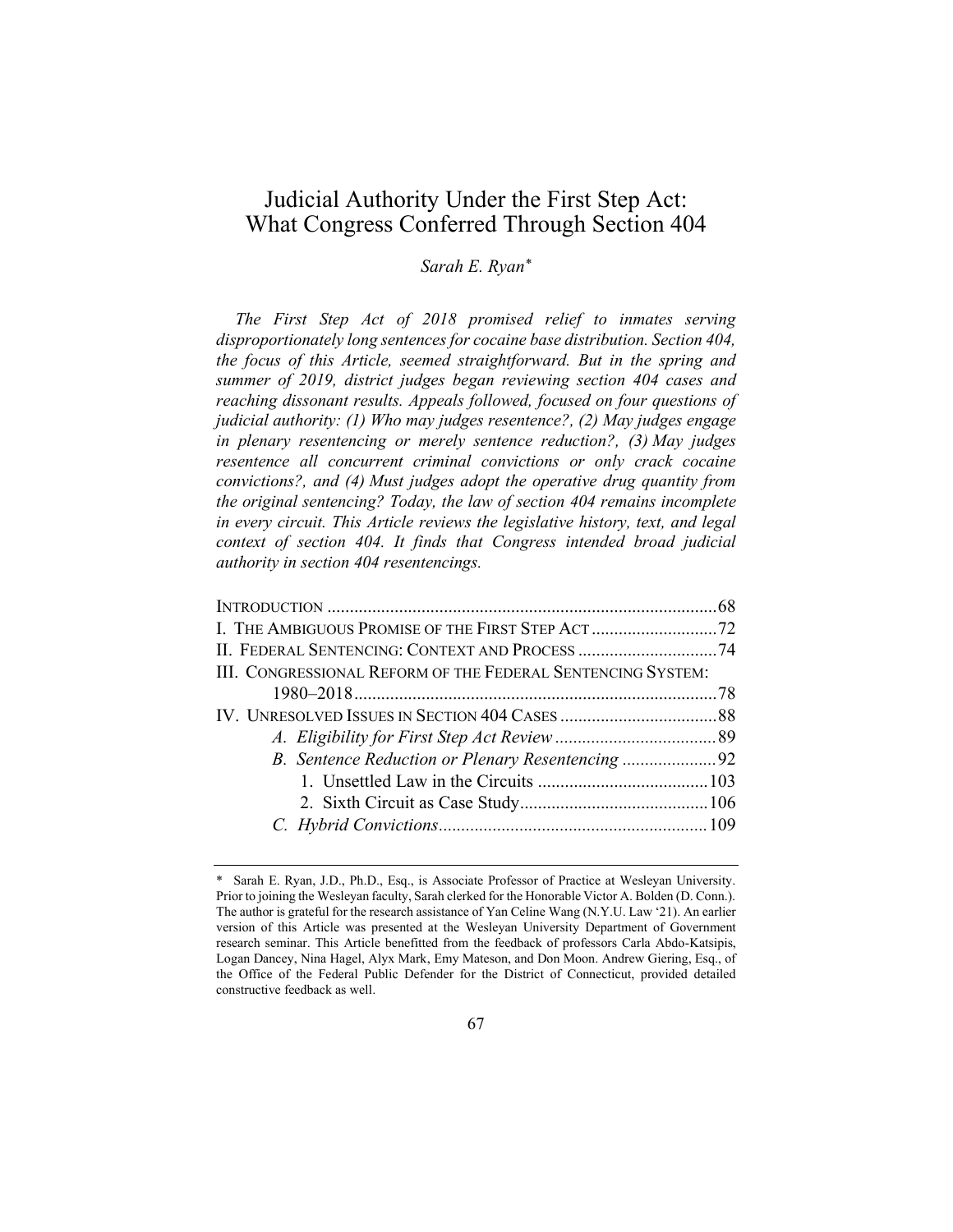| 68 | Loyola University Chicago Law Journal | [Vol. $52$ |
|----|---------------------------------------|------------|
|----|---------------------------------------|------------|

| V. MODERN SAFEGUARDS AGAINST INDISCRIMINATE SENTENCING121 |  |
|-----------------------------------------------------------|--|
|                                                           |  |

#### **INTRODUCTION**

After twenty years of private practice, attorney Robert Jonker was nominated for federal judicial service.1 He was commissioned to the federal district court for the Western District of Michigan on July 16, 2007.2 Less than two years later, Judge Jonker sentenced Walter Boulding to life in prison for selling cocaine base, or "crack."3 The new judge felt that the sentence was too harsh,<sup>4</sup> but Congress had left him with no choice. Mr. Boulding "had been convicted of two prior felony drug offenses, subjecting him to a mandatory minimum term of life imprisonment."5 So, the judge ordered the twenty-nine-year-old to spend his life behind bars.<sup>6</sup>

In 2019, Judge Jonker resentenced Mr. Boulding under the First Step Act of 2018.7 The judge considered the sizeable drug quantities and weapons involved as well as Mr. Boulding's leadership role in the drug distribution ring and threats of violence.8 Still, the judge reduced Mr. Boulding's term of imprisonment.9 That sentence reduction is controversial. Some judges have found that the First Step Act does not extend to defendants with comparable criminal conduct.10 This Article argues that the First Step Act authorized Judge Jonker to reduce Mr.

7. *Id.*; First Step Act of 2018, Pub. L. No. 115-391, § 404(b), 132 Stat. 5194, 5222 (2018).

<sup>1.</sup> *Jonker, Robert James*, FED. JUD. CTR., https://www.fjc.gov/node/1392596 [https://perma.cc/UH3Y-D2VK] (last visited Sept. 10, 2020).

<sup>2.</sup> *Id*.

<sup>3.</sup> Transcript of Sent'g Hearing at 3, 25, United States v. Boulding, No. 1:08-cr-65-01 (W.D. Mich. filed May 13, 2009).

<sup>4.</sup> *Id*. at 3 ("You know, and in the Boulding case, in some senses with the congressional mandate of mandatory life in this situation, in some sense it's an easy sentencing hearing. . . . On the other hand, in the more fundamental way, it's a very difficult sentencing hearing for me, because life in prison is not the sentence I would impose on Mr. Boulding if I had the full discretion that I normally have in sentencing.").

<sup>5.</sup> United States v. Boulding, 412 F. App'x 798, 801 (6th Cir. 2011); *see also* Verdict Form, *Boulding*, No. 1:08-cr-65-01.

<sup>6.</sup> *See* United States v. Boulding, 379 F. Supp. 3d 646, 648 (W.D. Mich. 2019) ("He was 29 years old at the time.").

<sup>8.</sup> *Boulding*, 379 F. Supp. 3d at 657.

<sup>9.</sup> *Id.*

<sup>10.</sup> *E.g.*, United States v. Blocker, 378 F. Supp. 3d 1125, 1128–29 (N.D. Fla. 2019) (declining to resentence defendant who admitted to conspiracy activity involving 500 grams of powder cocaine, much of which was converted to crack, because the quantity of crack rendered him ineligible for relief under the First Step Act); *cf. Boulding*, 379 F. Supp. 3d at 648, 655 (resentencing defendant even though the PSR attributed more than 650 grams of crack to his conspiracy).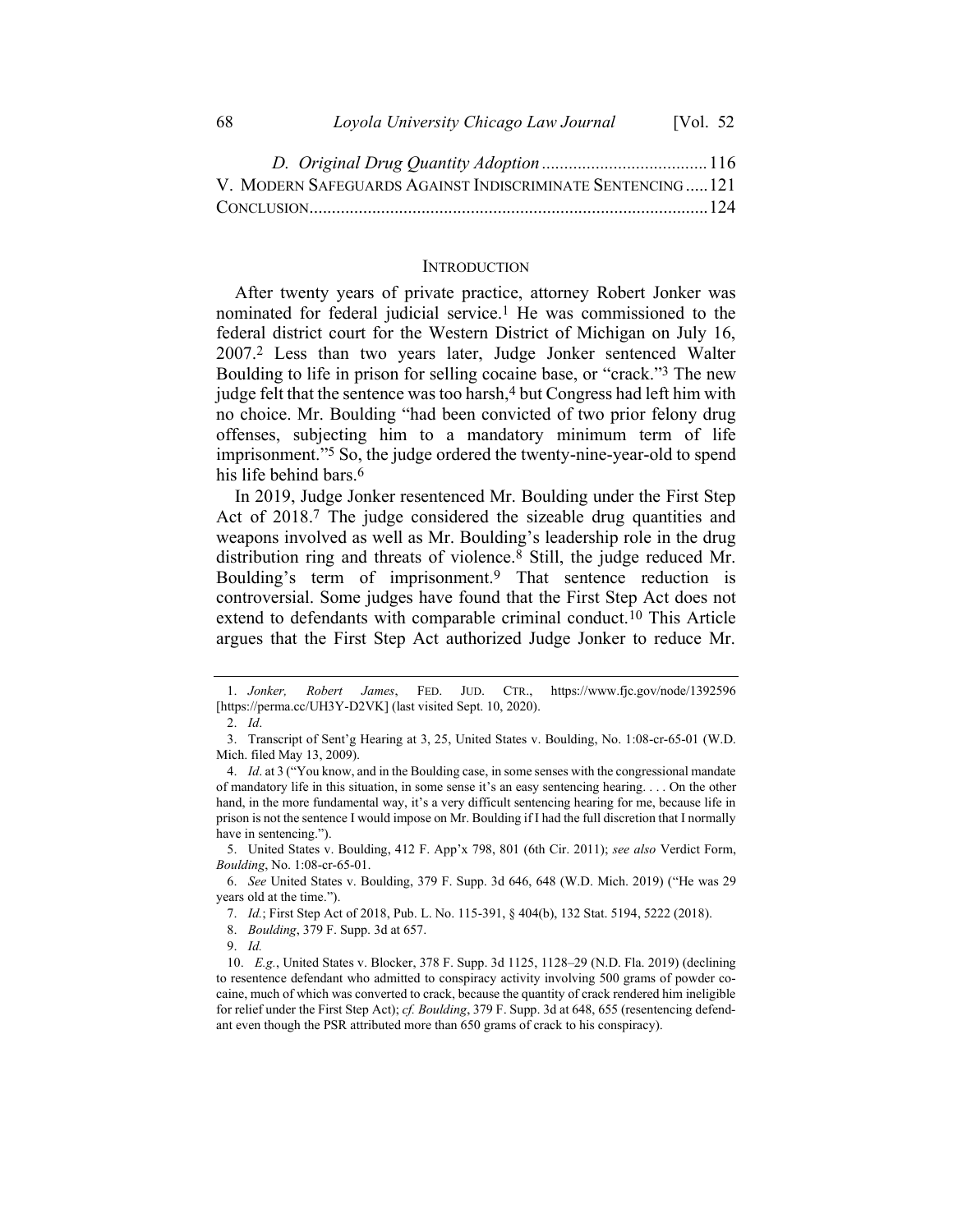Boulding's sentence. Further, it demonstrates that section 404 of the Act empowers judges to reduce the sentences of hundreds of defendants who distributed crack cocaine before 2010.

In many respects, Mr. Boulding's is an archetypal crack distribution case. The relevant events commenced in the fall of 2007.11 That October, Holly Williams served a month for retail fraud.12 The day of her release, she met up with Mr. Boulding.13 He offered a deal: he would supply her crack and pay her rent if she let him run his drug business out of her home in Kalamazoo, Michigan.14 She took the deal,15 and Mr. Boulding cut, packaged, and distributed crack from her house for nearly six months.16

Ms. Williams got tired of living in a crack house and enduring police raids, so she asked Mr. Boulding to leave.17 He refused and threw her belongings in the garbage.18 She and her landlord put up "no trespassing" signs.19 The signs did no good.20 Eventually, Ms. Williams asked local law enforcement to help her get Mr. Boulding out of the house.<sup>21</sup> When Mr. Boulding found out, he sent someone to scare her.22 Then, he called child protective services on her.23 Finally, he asked an associate to kill her.<sup>24</sup> After that, the authorities took care of Ms. Williams's housing.<sup>25</sup>

On February 28, 2008, the Kalamazoo Valley Enforcement Team (KVET) entered Ms. Williams's house and found Mr. Boulding sitting at a kitchen table packaging crack.26 He tried to flee but the KVET officers

<sup>11.</sup> Transcript of Jury Trial at 5, United States v. Boulding, No. 1:08-cr-00065 (W.D. Mich. filed Mar. 5, 2009). This story is derived from Ms. Williams's trial testimony. She cooperated with authorities against Mr. Boulding after she was arrested for crack possession in her home. *Id.* at 27– 34. The Government provided several inducements for her testimony. *See id.* at 12–13, 25 (describing the agreement between Ms. Williams and Mr. Boulding to provide her with rent money and crack cocaine in exchange for Mr. Boulding running his deals out of her house).

<sup>12.</sup> Transcript of Jury Trial at 5, *Boulding*, No. 1:08-cr-00065.

<sup>13.</sup> *Id.* at 9–11.

<sup>14.</sup> *Id.* at 3, 9–12.

<sup>15.</sup> *Id.* at 12.

<sup>16.</sup> *Id.* at 12–13, 15, 34.

<sup>17.</sup> *Id.* at 26–27, 29.

<sup>18.</sup> Transcript of Jury Trial at 29, *Boulding*, No. 1:08-cr-00065.

<sup>19.</sup> *Id.* at 30.

<sup>20.</sup> *Id.*

<sup>21.</sup> *Id.* at 30–31.

<sup>22.</sup> *Id.* at 31.

<sup>23.</sup> *Id.*; *see also id.* at 61 (reporting the testimony during cross-examination of Ms. Williams's involvement with CPS when she pled guilty for possession of cocaine).

<sup>24.</sup> Transcript of Jury Trial at 61, *Boulding*, No. 1:08-cr-00065; *see also id.* at 422, 438–439 (reporting the testimony of Terry Tatum, co-conspirator, that Mr. Boulding had offered to pay him to kill Ms. Williams). Mr. Tatum testified that they did not discuss the exact details or price for the job, and he did not attempt to kill Ms. Williams. *Id*. at 439.

<sup>25.</sup> *Id.* at 61–62.

<sup>26.</sup> Boulding v. United States, No. 1:12-CV-133, 2012 WL 13050870, at \*1 (W.D. Mich. Aug. 2, 2012).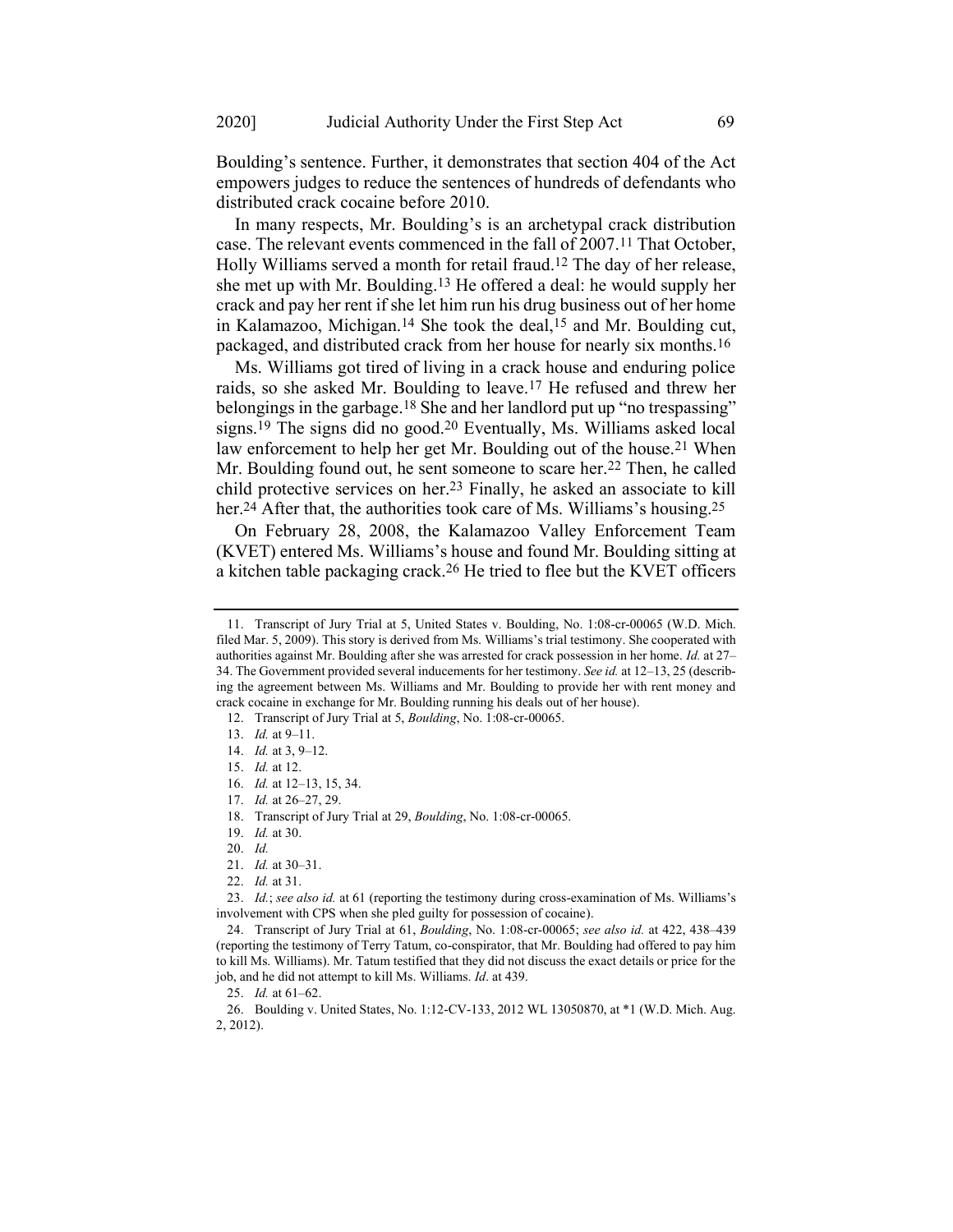apprehended him.27 "After waiving his Miranda rights, [Mr. Boulding] admitted to arresting officers that he was selling crack  $\dots$  ."28

On March 3, 2008, a Drug Enforcement Administration agent filed a complaint against Mr. Boulding.29 Six months later, the case went to trial.30 "At *voir dire*, fifty-two prospective jurors entered the courtroom, and fourteen sat in the jury box."31 They were all white; Mr. Boulding is not.32 The impact of the jurors' race on Mr. Boulding's case is unclear.33

On October 3, 2008, the jury found Mr. Boulding guilty of the two counts on trial: "conspiracy to distribute and to possess with intent to distribute cocaine base . . . 50 grams or more . . . and possession with intent to distribute 5 grams or more of crack cocaine . . . ."34

Prior to sentencing, probation filed a Presentence Report (PSR) that attributed "over 650 grams of crack cocaine" to Mr. Boulding.35 Probation also recommended a two-level enhancement to the sentencing guidelines range for weapons and a four-level enhancement for Mr. Boulding's leadership role.36 Mr. Boulding objected to the enhancements.37

On April 24, 2009, Judge Jonker sentenced Mr. Boulding. 38 Judge Jonker denied Mr. Boulding's objections and held that an "AK-47 was in the mix of the conspiracy.... [T]he quantities exceeded the  $500$ -gram level of crack . . . [and] Mr. Boulding was plainly a leader, if not the dominant leader of the group."39 At the time, the enhancements did not

31. United States v. Boulding, 412 F. App'x 798, 799 (6th Cir. 2011).

32. *See id.* (noting that the initial jurors all appeared to be White and the defendants, including Mr. Boulding, are African American).

33. I.e., Mr. Boulding's race could have affected myriad aspects of the criminal justice process, including charging, attempts at plea bargaining, the jury's verdict, his prison experience, etc.

34. *See* Verdict Form at 1, United States v. Boulding, No. 1:08-cr-00065 (W.D. Mich. filed Oct. 3, 2008) (finding Mr. Boulding and his co-conspirator Willie Rayshaun Richardson guilty of conspiracy); *see also* United States v. Boulding, 379 F. Supp. 3d 646, 648 (W.D. Mich. 2019) ("The jury found that the quantity of crack cocaine involved in the conspiracy beyond a reasonable doubt was 50 grams or more of crack cocaine, the highest quantity determination the verdict form asked them to reach.").

35. *Boulding*, 379 F. Supp. 3d at 648.

36. Transcript of Sent'g Hearing at 8, United States v. Boulding, No. 1:08-cr-00065 (W.D. Mich. filed May 13, 2009).

<sup>27.</sup> *Id.*

<sup>28.</sup> *Id.*

<sup>29.</sup> Complaint at 1, United States v. Boulding, No. 1:08-cr-00065 (W.D. Mich. filed Mar. 3, 2008).

<sup>30.</sup> Transcript of Jury Trial at 1, *Boulding*, No. 1:08-cr-00065.

<sup>37.</sup> *Id.*

<sup>38.</sup> *Id.* at 1.

<sup>39.</sup> *Id.* at 24–25.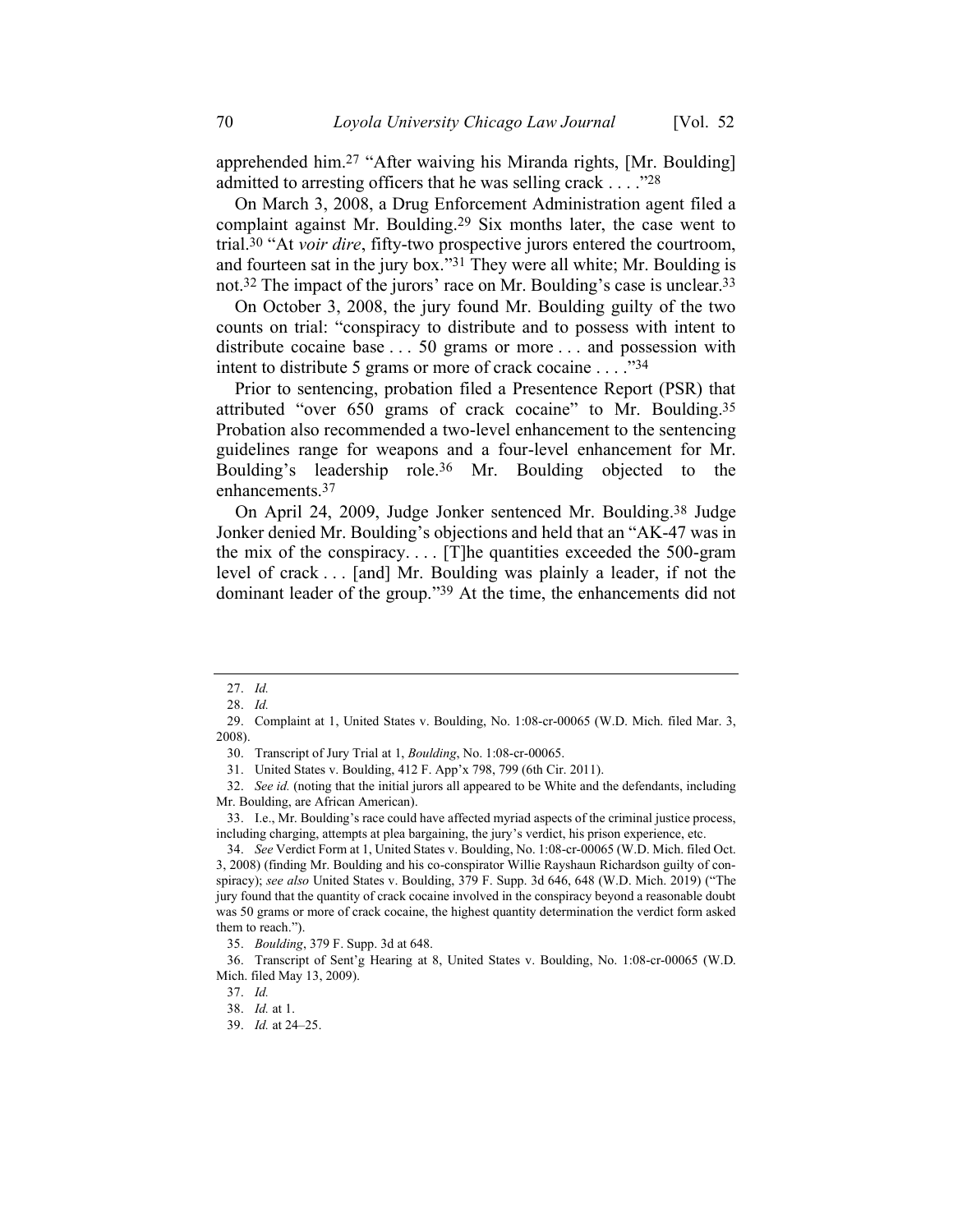really matter. The statutory mandatory minimum for Mr. Boulding's crimes was life.40

Judge Jonker explained that "life in prison is not the sentence I would impose on Mr. Boulding if I had the full discretion that I normally have in sentencing."41 But Congress had deprived him of that discretion.42 So, Judge Jonker sentenced Mr. Boulding to life imprisonment on the distribution count,43 and 360 months, concurrent, on the possession count.44

In April 2009, Mr. Boulding appealed his conviction and sentence to the Sixth Circuit.45 In February 2011, he lost his appeal.46

In July 2011, Mr. Boulding petitioned the Supreme Court for a writ of certiorari. 47 In October 2011, his writ was denied.48

In February 2012, Mr. Boulding filed for habeas relief under 28 U.S.C. § 2255.49 In August 2012, his motion was denied.50 After that, Mr. Boulding stopped pursuing relief.

Then, on December 26, 2018, Mr. Boulding filed a pro se motion for relief under section 404 of the First Step Act.<sup>51</sup> On December 31, 2018, the clerk of court docketed Mr. Boulding's motion for resentencing.<sup>52</sup> Within a month, the federal public defender moved to represent Mr.

43. Judgment at 2, 1–2, United States v. Boulding, No. 1:08-cr-00065 (W.D. Mich. filed Apr. 27, 2009) (noting that Mr. Boulding was sentenced to life imprisonment on the distribution count under 21 U.S.C. §§ 846, 841(a)(1), 841(b)(1)(A)(iii) and 851).

44. *Id.* (noting that Mr. Boulding was sentenced on the possession count under 21 U.S.C.  $\S\S 841(a)(1), 841(b)(1)(B)(iii)$ , and 851).

45. Notice of Appeal, United States v. Boulding, No. 1:08-cr-00065 (W.D. Mich. filed Apr. 27, 2009).

48. Boulding v. United States, 565 U.S. 892, 892 (2011) (denying cert.).

<sup>40.</sup> *See* United States v. Boulding, 412 F. App'x 798, 801 (6th Cir. 2011) (explaining that Mr. Boulding "had been convicted of two prior felony drug offenses, subjecting him to a mandatory [statutory] minimum term of life imprisonment pursuant to 21 U.S.C. §§ 841(b)(1)(A),  $841(b)(1)(B)$ , and  $851...$  [for] the conspiracy charge.").

<sup>41.</sup> Transcript of Sent'g Hearing at 3, *Boulding*, No. 1:08-cr-00065; *see also Boulding*, 412 F. App'x at 801 ("The judge indicated that he would not have imposed a life sentence if he had the discretion to impose a different sentence.").

<sup>42.</sup> *See* Transcript of Sent'g Hearing at 3, *Boulding*, No. 1:08-cr-00065 ("[I]n some senses with the congressional mandate of mandatory life in this situation, in some sense it's an easy sentencing hearing. There's not a lot of guideline issues to talk about.").

<sup>46.</sup> United States v. Boulding, 412 F. App'x 798, 802 (6th Cir. 2011).

<sup>47.</sup> Letter from Sup. Ct., Boulding v. United States, No. 1:08-cr-00065 (filed July 11, 2011).

<sup>49.</sup> Boulding v. United States, No. 1:12-CV-133, 2012 WL 13050870, at \*1 (W.D. Mich. Aug. 2, 2012).

<sup>50.</sup> *Id.* at \*1, \*5.

<sup>51.</sup> Motion for Resent'g, Boulding v. United States, No. 1:08-cr-00065 (W.D. Mich. Dec. 31, 2018); First Step Act of 2018, Pub. L. No. 115–391, § 404(b), 132 Stat. 5194, 5222 (2018).

<sup>52.</sup> Motion for Resent'g, *Boulding*, No. 1:08-cr-00065.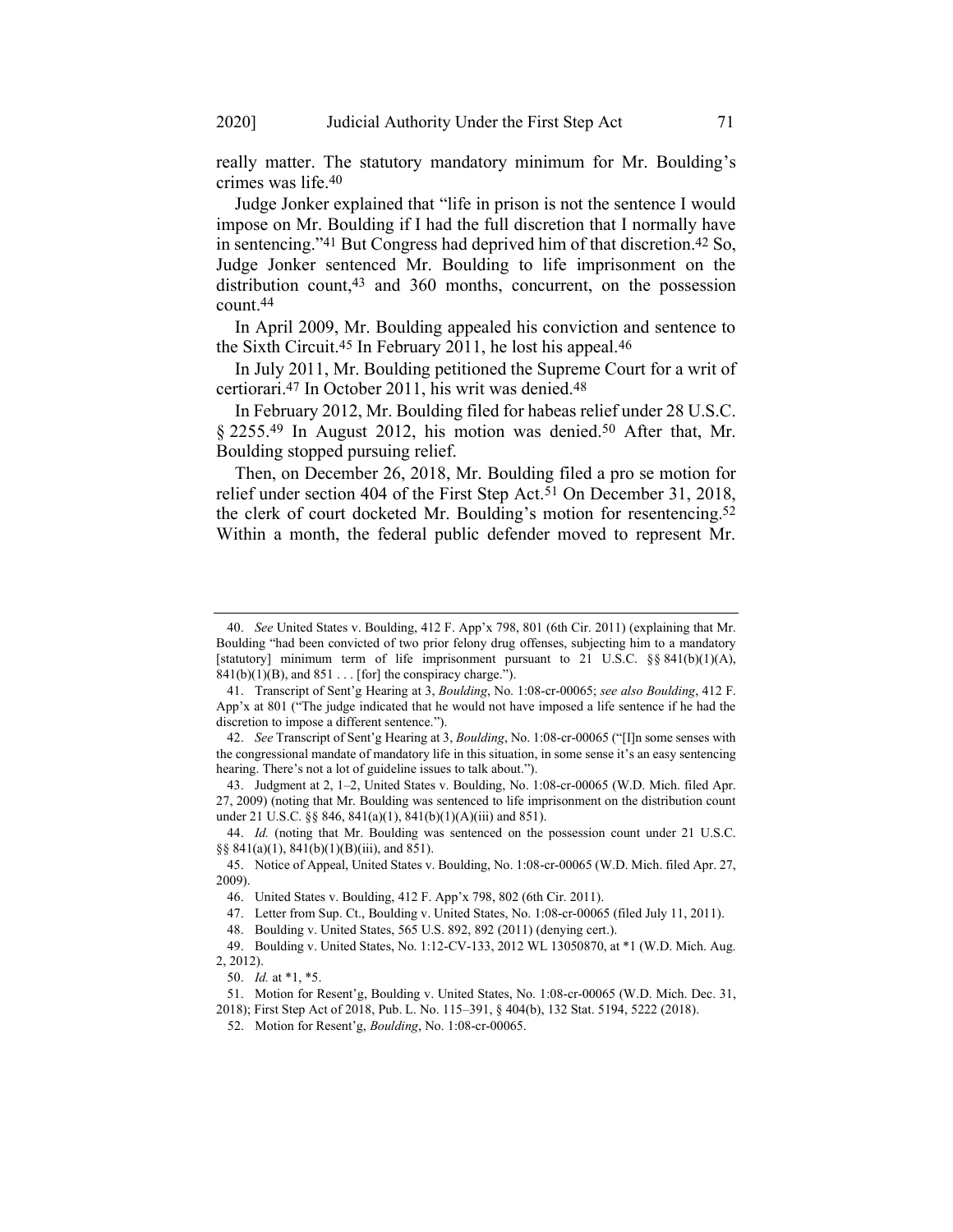Boulding.53 A few weeks later, the First Step Act arguments were fully briefed.54

On May 16, 2019, Judge Jonker "exercise[d] [his] discretion to reduce Defendant Boulding's imprisonment to a term of years."55 As of that day, Mr. Boulding no longer faced a life sentence. But an important question remains: did Judge Jonker have discretion to reduce Mr. Boulding's sentence to a term of years? This Article argues that the First Step Act provides such authority.

#### I. THE AMBIGUOUS PROMISE OF THE FIRST STEP ACT

The First Step Act promised relief to inmates serving disproportionately long sentences for cocaine base distribution.<sup>56</sup> Section 404, the focus of this Article, seemed straightforward. Following more than a decade of criminal justice reform, the First Step Act made retroactive some statutory mandatory minimums.57 It also permitted judges to review the sentences imposed in pre-2010 crack distribution cases.58 In the spring and summer of 2019, district judges across the

<sup>53.</sup> *See* Docket at 23, United States v. Boulding, No. 1:08-cr-00065 (W.D. Mich. Jan. 31, 2019) ("Federal Public Defender recommends that Anna Rebekah Rapa be appointed to represent defendant Walter Greenking Boulding."); First Step Act of 2018, Pub. L. No. 115–391, § 404(b), 132 Stat. 5194, 5222 (2018).

<sup>54.</sup> *See* Gov't Response to Defendant's First Step Act Motion for Sent'g Reduction, United States v. Boulding, No. 1:08-cr-00065 (W.D. Mich. filed Feb. 21, 2019); *see also* Defendant's Brief in Support of Sent'g Reduction Under the First Step Act, *Boulding*, No. 1:08-cr-00065 (W.D. Mich. filed Feb. 27, 2019).

<sup>55.</sup> United States v. Boulding, 379 F. Supp. 3d 646, 656 (W.D. Mich. 2019), *vacated in part*, 960 F.3d 774 (6th Cir. 2020).

<sup>56.</sup> 164 CONG. REC. S7764 (daily ed. Dec. 18, 2018) (statement of Sen. Booker) ("Today we have an opportunity to do something about addressing the ills of this system. That is why I am proud this is a bipartisan compromise bill with extraordinary leadership on both sides of the aisle, saying: Hey, there are things we need to begin to correct for this system. There are ways to make this system more fair. There are ways to make this system better reflect our collective values and ideals. Because of this collection of work done over the last years, this bill includes critical sentencing reform that will reduce mandatory minimums and give judges discretion back—not legislators but judges who sit and see the totality of the facts.").

<sup>57.</sup> *See, e.g.*, First Step Act of 2018, Pub. L. No. 115–391, § 404, 132 Stat. 5194, 5222 (2018) (adopting the Fair Sentencing Act's adjustments to 21 U.S.C. 841(b)(1)); *see also* Fair Sentencing Act of 2010, Pub. L. No. 111–220, § 2, 124 Stat. 2372, 2372 (2010) ("(21 U.S.C. 841(b)(1)) is amended—(1) in subparagraph (A)(iii), by striking '50 grams' and inserting '280 grams . . . .'").

<sup>58.</sup> *See, e.g.*, Op. & Ord. at 648-50, 657, United States v. Boulding, 379 F. Supp. 3d (W.D. Mich. 2019) (No. 1:08-cr-65-01) ("He was 29 years old at the time. . . . [T]he Court again made it clear that life in prison was greater than necessary to achieve the purposes of sentencing . . . [stating] I don't think it's necessary to incapacitate Mr. Boulding and protect the public for life. I think a lengthy custodial sentence followed by supervised release would do that. . . . But as the Court stated then, and reiterates now, a sentence of life imprisonment is too much punishment.").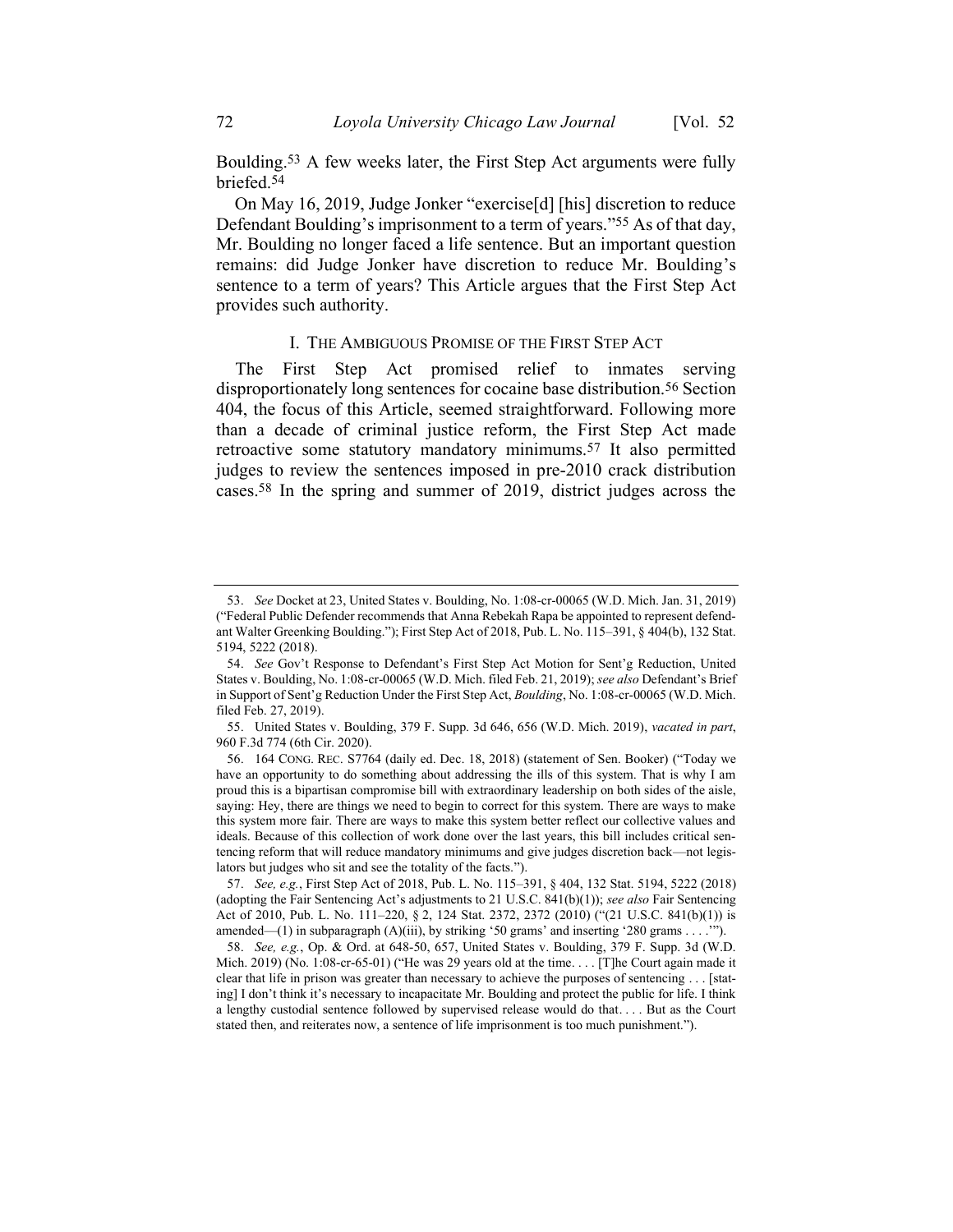nation began reviewing the cases and reaching dissonant results.59 Appeals followed, largely focused on questions of judicial authority.

Section 404 appeals turned on four key issues: (1) who judges may resentence (i.e., eligibility for relief), (2) whether judges may engage in plenary resentencing or merely sentence reduction, (3) whether judges may resentence all concurrent criminal convictions or only crack cocaine convictions, and (4) whether judges must adopt the operative drug quantity from the original sentencing.

By late spring 2020, the circuit courts had begun to determine the extent of judicial authority under the First Step Act.<sup>60</sup> Still, the law of section 404 remained incomplete in every circuit, as discussed below. Given the large number of First Step Act defendants, 61 and the complexity of these cases, this area of law will take years to develop.

This Article argues that the First Step Act affords judges adequate authority to provide broad relief through resentencing. It proceeds in four parts. First, this Article describes the modern federal sentencing process

<sup>59.</sup> *See* United States v. White, 413 F. Supp. 3d 15, 30 (D.D.C. 2019) ("White, Hicks, and Hughes' pending motions for reduced sentences under Section 404 raise several key questions with which district courts across the country are grappling and arriving at different answers about the scope of eligibility and available relief as well as the applicability of extant constitutional rules articulated in *Apprendi v. New Jersey* . . . and *Alleyne v. United States* . . . .") (citations omitted).

<sup>60.</sup> A May 22, 2020 Westlaw search of "U.S. Courts of Appeals Cases" for the phrase "First Step Act" yielded 262 results. The author reviewed each result. A majority of these decisions concerned other facets of the First Step Act, such as compassionate release, and mentioned the First Step Act in passing. *See, e.g*., United States v. Brown, 935 F.3d 43, 49 (2d Cir. 2019) ("Resentencing will also afford Brown the opportunity to argue that he should benefit from [S]ection 403(b) of the First Step Act of 2018."). In some cases, Courts of Appeals determined the First Step Act granted district judge limited discretion to reduce a sentence rather than plenary resentencing authority. *See, e.g.*, United States v. Hegwood, 934 F.3d 414, 415, 418 (5th Cir. 2019) ("[T]he First Step Act does not allow plenary resentencing. . . . [But] [i]t is clear that the First Step Act grants a district judge limited authority to consider reducing a sentence previously imposed."). Some Courts of Appeals held that the First Step Act's change to the mandatory minimum sentence for defendants with two or more prior serious drug convictions from life imprisonment to twenty-five years' imprisonment did not apply retroactively to defendants sentenced before the Act's enactment. *See, e.g.*, United States v. Means, 787 F. App'x 999, 1000–01 (11th Cir. Sept. 11, 2019) ("[T]his portion of the First Step Act was not made retroactive to defendants who were sentenced before the Act's enactment on December 21, 2018."). Many early 2019 cases included appeals filed prior to the passage of the First Step Act, *see*, *In re* Scott, 764 F. App'x 261, 262 (3d Cir. 2019) (mem.) ("To that end, the Federal Public Defender requested 30 days to examine Scott's case to determine 'if the First Step Act impacts him, and whether that avenue is more advantageous than proceeding under § 3582.'"). The D.C. Circuit Court of Appeals for the D.C. Circuit had one First Step Act case involving a defendant sentenced in 2018*.* Young v. United States, 943 F.3d 460, 461 (D.C. Cir. 2019). Still, more than ninety-nine cases had some bearing on the arguments in this Article and were closely analyzed.

<sup>61.</sup> U.S. SENT'G COMM'N, FIRST STEP ACT OF 2018 RESENTENCING PROVISIONS RETROACTIVITY DATA REPORT 4 (2019), [https://www.ussc.gov/sites/default/files/pdf/research](https://www.ussc.gov/sites/default/files/pdf/research-and-publications/retroactivity-analyses/first-step-act/20191030-First-Step-Act-Retro.pdf)[and-publications/retroactivity-analyses/first-step-act/20191030-First-Step-Act-Retro.pdf](https://www.ussc.gov/sites/default/files/pdf/research-and-publications/retroactivity-analyses/first-step-act/20191030-First-Step-Act-Retro.pdf)

<sup>[</sup>https://perma.cc/TRB9-V7XD] (listing total number of granted motions for sentence reductions as 1,987 as of January 9, 2019).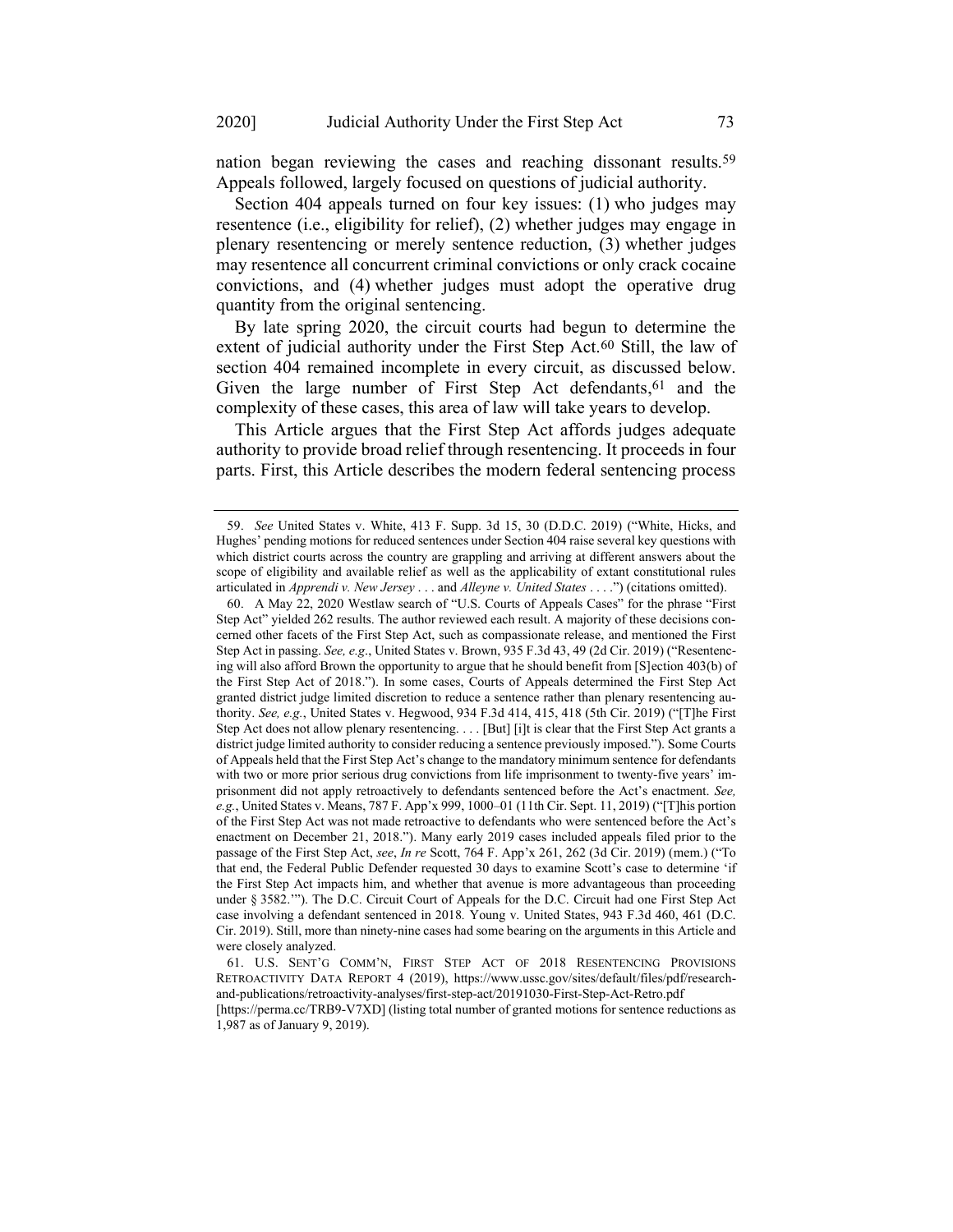as context for the sentences challenged under the First Step Act. Second, this Article offers a brief history of federal drug sentencing reform, from the war on drugs to the First Step Act. This Article notes that by 2017, many offenders had benefited from criminal justice reform, 62 but a group of defendants sentenced at the height of the nation's "crack epidemic"63 remained unaffected. They are the defendants at issue in this Article. Third, this Article addresses the four key section 404 issues in turn. Fourth, this Article concludes that 18 U.S.C. § 3355 helps guide appellate courts' determinations of judicial authority under the First Step Act. It also argues that three modern safeguards preclude a return to 1970s-era indiscriminate sentencing: (1) the Sentencing Guidelines, (2) § 3553, and (3) political attention.

#### <span id="page-8-0"></span>II. FEDERAL SENTENCING: CONTEXT AND PROCESS

Typically, an assistant United States attorney files a charging document with the federal district court<sup>64</sup> and the criminal case begins. The charging document channels the criminal defendant onto a pathway that ends at sentencing. It lists specific charging statute(s),  $65$  which can: (1) mandate incarceration,  $66$  (2) carry mandatory minimum penalties,  $67$ 

<sup>62.</sup> *See, e.g.*, Caryn Devins, *Lessons Learned from Retroactive Resentencing after* Johnson *and Amendment 782*, 10 FED. CTS. L. REV. 39, 44–45 (2018) ("The proposed Guidelines amendment, designated Amendment 782, reduced by two levels the offense levels assigned to the drug quantities described in U.S.S.G. § 2D1.1. Absent an objection from Congress, the Amendment became effective November 1, 2014. The Commission voted to make the reduction retroactive. As a result, approximately 30,000 individuals had their sentences reduced, with an average decrease of 25 months."); Colleen V. Chien, *The Second Chance Gap*, MICH. L. REV. (forthcoming 2020) (manuscript at 4–6); Johnson v. United States, 135 S. Ct. 2551, 2562–63 (2015); Welch v. United States, 136 S. Ct. 1257, 1268 (2016).

<sup>63.</sup> *See* THE SENTENCING PROJECT, FEDERAL CRACK COCAINE SENTENCING 1 (2010), https://www.sentencingproject.org/wp-content/uploads/2016/01/Federal-Crack-Cocaine-Sentencing.pdf [https://perma.cc/P9VW-KTV5] ("Newscasters used words like 'crisis' and 'epidemic' later shown to be exaggerated—to describe the impact of crack.").

<sup>64.</sup> Typically, a charging document is an Information, but Walter Boulding's case commenced with a Complaint filed by a Drug Enforcement Administration agent. *See* Complaint at 1, United States v. Boulding, No. 1:08-cr-00065 (W.D. Mich. filed Mar. 3, 2008). Page one of that Complaint contained the relevant charging statutes, as sworn by the agent. *Id.*

<sup>65.</sup> *E.g.*, 21 U.S.C. §§ 841(a)(1), (b)(1) and § 846 are typical charging statutes for cocaine base cases.

<sup>66.</sup> The specific charging statute(s) can mandate incarceration rather than probation. *See* 18 U.S.C. § 3561(a) (2010) ("In general . . . a defendant who has been found guilty of an offense may be sentenced to a term of probation unless—(1) the offense is a Class A or Class B felony and the defendant is an individual . . . .").

<sup>67.</sup> *See, e.g*., 21 U.S.C. § 841(b)(1)(A) (imposing a ten-year mandatory minimum sentence on defendants convicted of manufacturing or distributing certain drugs at minimum specified quantities (*e.g*., fifty grams or more of methamphetamines)); *cf.* Stephen J. Schulhofer, *Rethinking Mandatory Minimums*, 28 WAKE FOREST L. REV. 199, 205 (1993) ("The principal statute, 21 U.S.C. § 841(a), declares it to be unlawful for any person to manufacture or distribute a controlled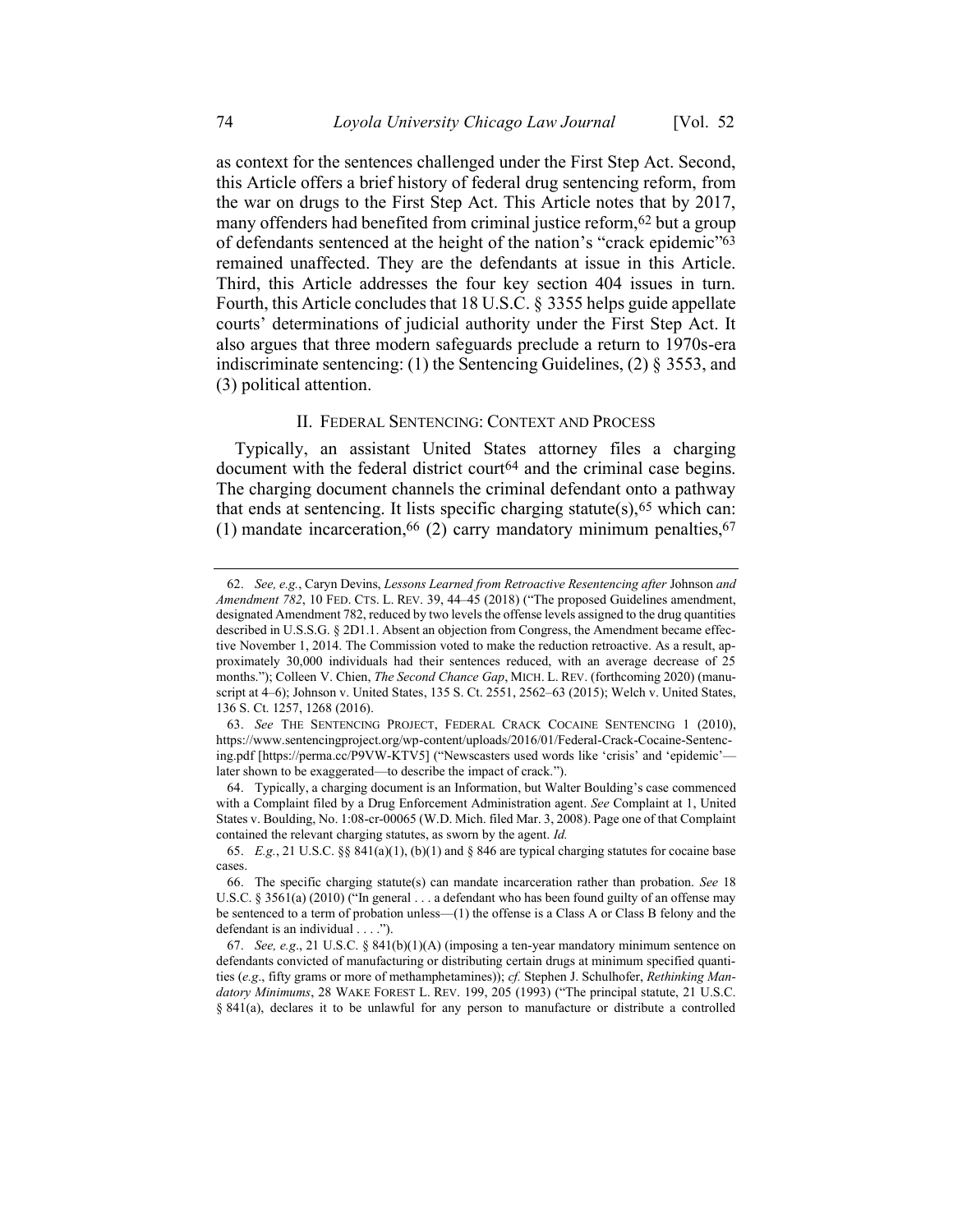(3) require consecutive sentencing,  $68$  and (4) establish terms of postincarceration release.69 The charging document also lists key facts of the offense. 70 These offense-related facts, along with the offense conduct and criminal history facts found at sentencing, trigger certain sentencing guidelines.71

<span id="page-9-1"></span><span id="page-9-0"></span>Prior to sentencing, the prosecutor and defense counsel send memos to the probation officer preparing the Presentence Report; the memos discuss the offense conduct, including any estimated drug quantities, and the defendant's criminal history.72 The attorneys typically file sentencing memos with the court as well. At sentencing, a judge uses the charging statute(s) to determine statutory maximum and minimum penalties. Then, the judge considers the defendant's past criminal history,73 present criminal conduct, and, when relevant, drug quantity, to calculate a sentencing guidelines range.<sup>74</sup> Today, the guidelines range is

68. *See, e.g.*, 18 U.S.C. §§ 1028A(a)(1), (b)(2) (2004) (requiring a two-year consecutive term of imprisonment for identity theft in conjunction with any of the statute's enumerated felonies).

69. *See, e.g.*, 18 U.S.C. § 3583(d) (setting specific minimum and maximum terms for supervised release after imprisonment for convictions under 18 U.S.C. § 2243(b) (sexual abuse of a ward) triggering a post-incarceration requirement to register as a sex offender under 18 U.S.C. § 3583(d)).

70. *See, e.g.*, Information at 1–3, United States v. Chesney, No. 18-cr-00257 (D. Conn. filed Oct. 23, 2018) (listing the defendant's two alleged health care fraud co-conspirators, the alleged initiation dates for those conspiracies, the types of information the defendant allegedly stole from Medicaid client files, and the onset date for the defendant's use of her cell phone to photograph Medicaid client files, etc.).

71. *See, e.g*., U.S. SENT'<sup>G</sup> GUIDELINES MANUAL § 2D1.1(a)(1) (U.S. SENT'G COMM'<sup>N</sup> 2018) (describing that a base level offense of 43 is reached "if the defendant is convicted under 21 U.S.C. § 841(b)(1)(A), (b)(1)(B), or (b)(1)(C), or 21 U.S.C. § 960(b)(1), (b)(2), or (b)(3), and the offense of conviction establishes that death or serious bodily injury resulted from the use of the substance and that the defendant committed the offense after one or more prior convictions for a similar offense").

72. Alan Ellis, *Federal Presentence Investigation Report*, 29 CRIM. JUST. 48, 48 (2014) ("In most cases, this [prosecutorial] memo is neither flattering nor helpful to the client. Accordingly, our [defense] office prepares our own memo for the USPO . . . .").

substance. The penalty provisions, set forth in § 841(b), provide that 'in the case of a violation of subsection (a) of this section involving [various drug quantities], such person shall be sentenced to a term of imprisonment which may not be less than [various terms of years].' . . . To date, the courts have uniformly held that the drug quantities specified in § 841(b) are not elements of the offense but solely sentencing factors to be considered by the judge.").

<sup>73.</sup> I.e., *id.* at 48, 49. The offense conduct determined at sentencing may comprise facts: (1) pled by the defendant, (2) adopted from Probation's PSR, or (3) found by a jury or judge. The judge will separately find the defendant's criminal history category based upon the filings of the parties and probation.

<sup>74.</sup> *See* Peugh v. United States, 569 U.S. 530, 536 (2013) ("First, 'a district court should begin all sentencing proceedings by correctly calculating the applicable Guidelines range. As a matter of administration and to secure nationwide consistency, the Guidelines should be the starting point and the initial benchmark.'") (quoting Gall v. United States, 552 U.S. 38, 49 (2007)); *see also* U.S. SENTENCING GUIDELINES MANUAL, *supra* note [71,](#page-9-0) at § 5(A) (demonstrating that the judge locates the total offense level on the left-vertical axis of the Sentencing Table and the criminal history category on the top-horizontal axis, e.g., for a criminal history category II with a total offense level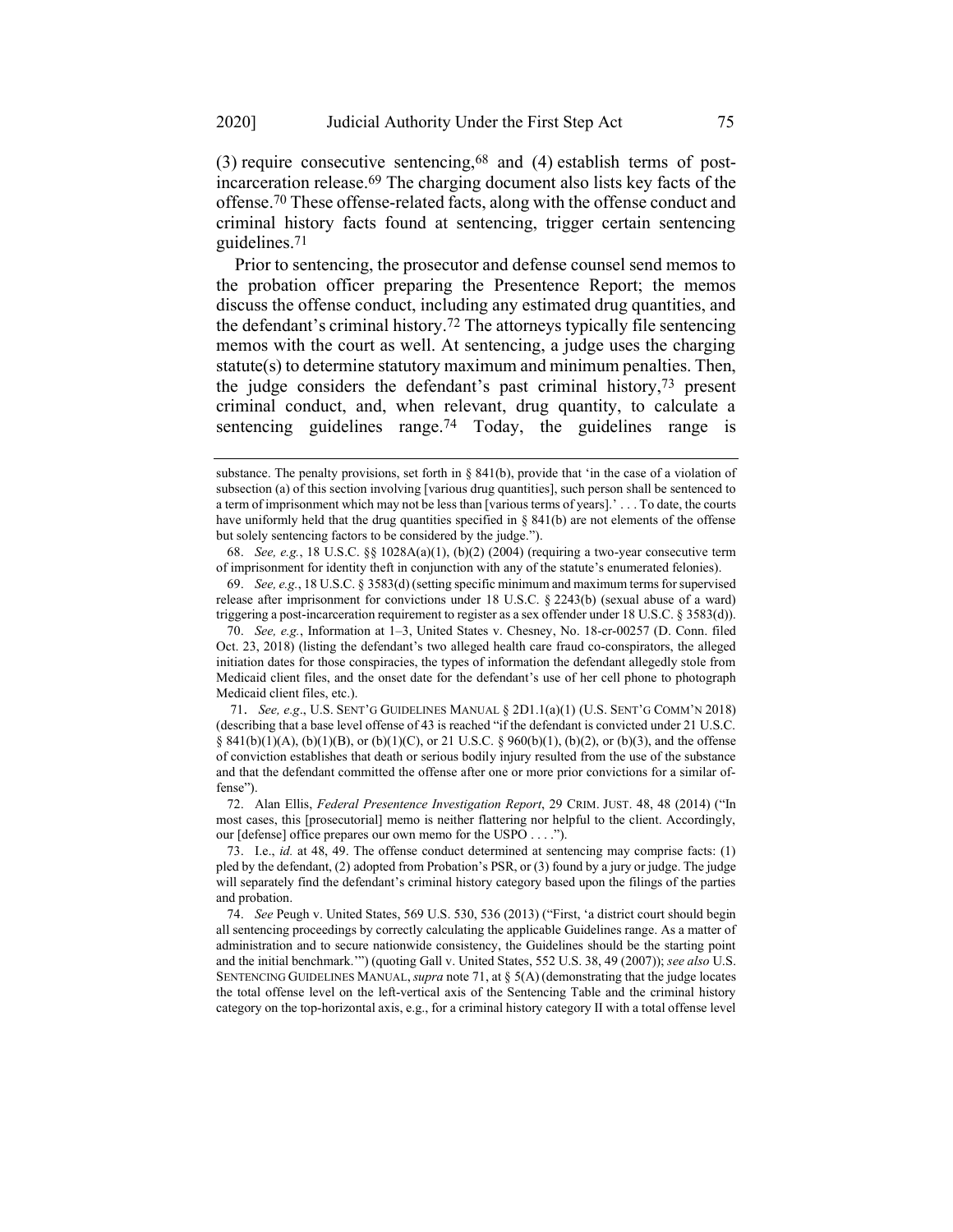normative.75 Prior to 2005, as discussed below, the guidelines were treated as mandatory.

<span id="page-10-0"></span>The statutory and guidelines parameters can be altered by plea agreements, government motions, and—in certain drug cases—the statutory safety valve.<sup>76</sup> A court may impose a sentence below a statutory minimum when (1) the government drops the count(s) carrying the mandatory minimum(s),  $77$  (2) the government properly moves for a substantial assistance departure,<sup>78</sup> or  $(3)$  the defendant in a controlled

78. *See* U.S. SENT'G GUIDELINES MANUAL,*supra* not[e 7171,](#page-9-0) at § 5K (noting dissonance within the Circuits regarding sufficient support for a government motion for departure from a statutory mandatory minimum). Ideally, the government: (1) files a  $\S$  5K1.1 motion, (2) details the substantial assistance provided by the cooperating witness, (3) invokes the judge's power to depart from the statutory minimum under  $\S 3553(e)$ , and (4) specifically asks the judge to depart below the statutory mandatory minimum. *See*, 18 U.S.C. § 3553(e) ("Upon motion of the Government, the court shall have the authority to impose a sentence below a level established by statute as a minimum sentence so as to reflect a defendant's substantial assistance in the investigation or prosecution of another person who has committed an offense."); U.S. SENT'G GUIDELINES MANUAL, *supra* not[e 71,](#page-9-0) at § 1B1.8 (explaining that the government's motion should specify whether it is requesting the court to grant a departure below the statutory minimum, below the bottom of the guideline range, or both.); AN OVERVIEW OF MANDATORY MINIMUM PENALTIES IN THE FEDERAL CRIMINAL JUSTICE SYSTEM 42 (U.S. SENTENCING COMM'N 2017) ("[O]ffenders convicted of an offense carrying a mandatory minimum penalty are provided an incentive to plead guilty . . . . 18 U.S.C. § 3553(e) grants the court limited authority to impose a sentence below a mandatory minimum penalty.").

of 17, the resulting guideline range is 27-33 months); *see also id.* at § 2D.1.1(a)(5) ("Base Offense Level (Apply the greatest): . . . (5) the offense level specified in the Drug Quantity Table set forth in subsection  $(c) \ldots$ .").

<sup>75.</sup> *See Peugh*, 569 U.S. at 537 ("We have indicated that 'a district court's decision to vary from the advisory Guidelines may attract greatest respect when' it is based on the particular facts of a case. Overall, this system 'requires a court to give respectful consideration to the Guidelines,' but it 'permits the court to tailor the sentence in light of other statutory concerns as well.'") (citations omitted).

<sup>76.</sup> 18 U.S.C. § 3553 (f); U.S. SENTENCING GUIDELINES MANUAL, *supra* note [71,](#page-9-0) at § 5K1.1; Peter A. Joy & Rodney J. Uphoff, *Sentencing Reform: Fixing Root Problems*, 87 UMKC L. REV. 97, 102 (2018); *First Step Act*, ESP INSIDER EXPRESS SPECIAL EDITION (U.S. Sent'g Comm'n), Feb. 2019 at 7 [hereinafter ESP INSIDER EXPRESS] (explaining that section 402 of the First Step Act broadens the safety valve at 18 U.S.C. § 3553(f)).

<sup>77.</sup> The government may drop counts of the charging document for lack of evidence or to induce a guilty plea on other counts. U.S. Dep't of Just., Just. Manual § 9-27.400 (2018) (The basic policy is that charges are not to be bargained away or dropped in ways that represent a significant departure from the principles set forth herein."). Most criminal defendants will ultimately plead guilty to one or more counts of the charging document or superseding document (e.g., a superseding Indictment). *See also* Joy & Uphoff, *supra* note [76,](#page-10-0) at 98; ("[N]early all defendants plead guilty . . . . [E]ven innocent defendants will decide to plead guilty instead of going to trial . . . ."); Miko M. Wilford, Annabelle Shestak & Gary L. Wells, *Plea Bargaining*, *in* PSYCH. SCI. & L. 266, 266–67 (Neil Brewer & Amy Bradfield Douglass ed., 2019) ("Over 97% of U.S. federal convictions . . . are secured via guilty pleas and are never presented at trial . . . . [T]he United States accepts . . . bargains that can . . . reduce defendants' charges (charge bargaining) . . . .") (citation omitted); *see also* Missouri v. Frye, 566 U.S. 134, 144 (2012) ("To a large extent . . . horse trading . . . determines who goes to jail and for how long. That is what plea bargaining is. It is not some adjunct to the criminal justice system; it *is* the criminal justice system.") (citations omitted).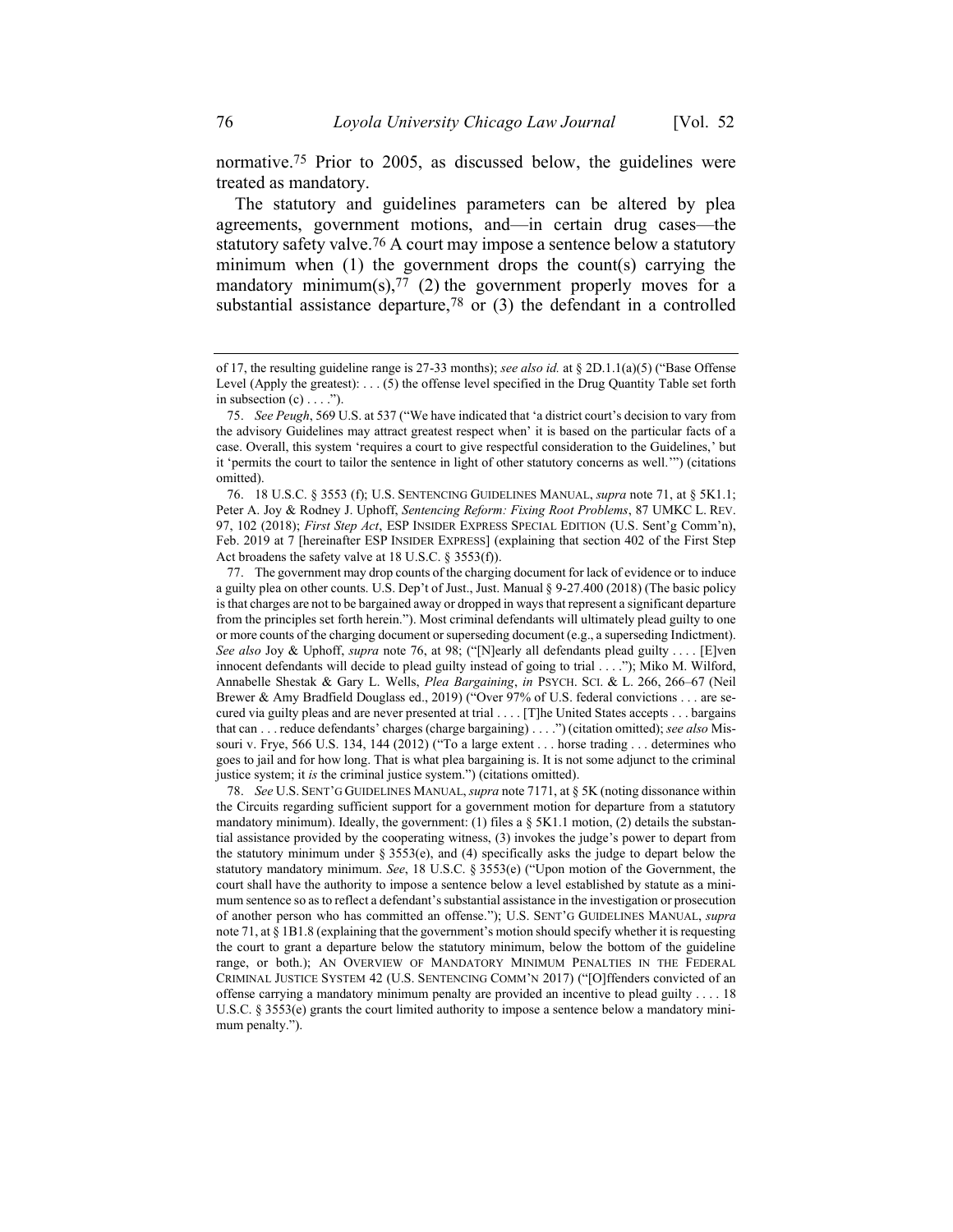substances case meets the exacting criteria for a safety valve departure.<sup>79</sup> A defendant facing a mandatory statutory minimum under 21 U.S.C. §§ 841, 844, 846, 960, or 96380 may receive a sentence below that minimum by "meeting certain 'safety valve' requirements as a low-level nonviolent offender."81 On its face, the statutory safety valve is a matter of judicial discretion. In reality, prosecutors are also gatekeepers of the safety valve because they dictate the terms of witness cooperation.<sup>82</sup>

In sum, federal sentencing begins with a charging document. That document sets a statutory framework that can be altered by plea, motion, or, in narrow circumstances, the statutory safety valve. The charging document, combined with additional facts submitted by probation or the parties, enables the judge to calculate a sentencing guidelines range. A typical federal criminal sentence reflects a charging document, a plea agreement, a draft and final PSR, probation's sealed sentencing recommendation to the judge, the government's sentencing memorandum, and the defendant's sentencing memorandum.83 Based upon this information, the judge strives to impose a parsimonious sentence that is "sufficient, but not greater than necessary"<sup>84</sup> to achieve justice.

For decades, Congress limited the discretion of sentencing judges, particularly in drug cases.85 Federal laws compelled lengthy sentences for defendants like Mr. Boulding. Judge Jonker and others criticized the severe results. But Congress did not relent until 2010. By then, the federal prison population had grown significantly.86

84. 18 U.S.C. § 3553 (a).

<span id="page-11-0"></span>

<span id="page-11-1"></span><sup>79.</sup> *See* MONA LYNCH, HARD BARGAINS: THE COERCIVE POWER OF DRUG LAWS IN FEDERAL COURT 30 (2016) [hereinafter LYNCH, HARD BARGAINS] (explaining that, pre-First Step Act, the safety valve test requires that (1) the defendant generally had no more than a petty misdemeanor, (2) the defendant did not use violence or a gun during the offense, (3) no serious bodily injury or death resulted, (4) the defendant was not a leader in the offense, and (5) the defendant truthfully provided information and evidence to the government).

<sup>80.</sup> 18 U.S.C. § 3553(f).

<sup>81.</sup> Patti B. Saris, *A Generational Shift for Federal Drug Sentences*, 52 AM. CRIM. L. REV. 1, 6 (2015).

<sup>82.</sup> *See* LYNCH, HARD BARGAINS, *supra* note [79,](#page-11-0) at 31 ("In particular, the fifth prong can become a sticking point, as some U.S. attorneys expect defendants to inform on their coconspirators in order to earn the safety valve.").

<sup>83.</sup> *See, e.g.*, Docket, United States v. Holloway, No. 18-cr-00147 (D. Conn. July 10, 2018) (docket including the following filings: ECF No. 1: Sealed Complaint; No. 25: Plea Agreement; No. 37: Presentence Investigation Report (Draft Report); No. 38: Presentence Investigation Report (Final Report); No. 39: Sealed Sent'g Recommendation; No. 40: Defendant's Sent'g Memorandum; No. 41: Gov't's Sent'g. Memorandum); but note that there are differences across districts and eras (e.g., with respect to, for example, whether the government will file a sentencing memorandum).

<sup>85.</sup> *See* LYNCH, HARD BARGAINS, *supra* note [79,](#page-11-0) at 31 ("[T]he bulk of sentencing reforms through the mid-2000s served to ensure lengthy sentences, especially in drug cases . . . .").

<sup>86.</sup> *See Past Inmate Populations Totals*, FED. BUREAU PRISONS (Dec. 26, 2019)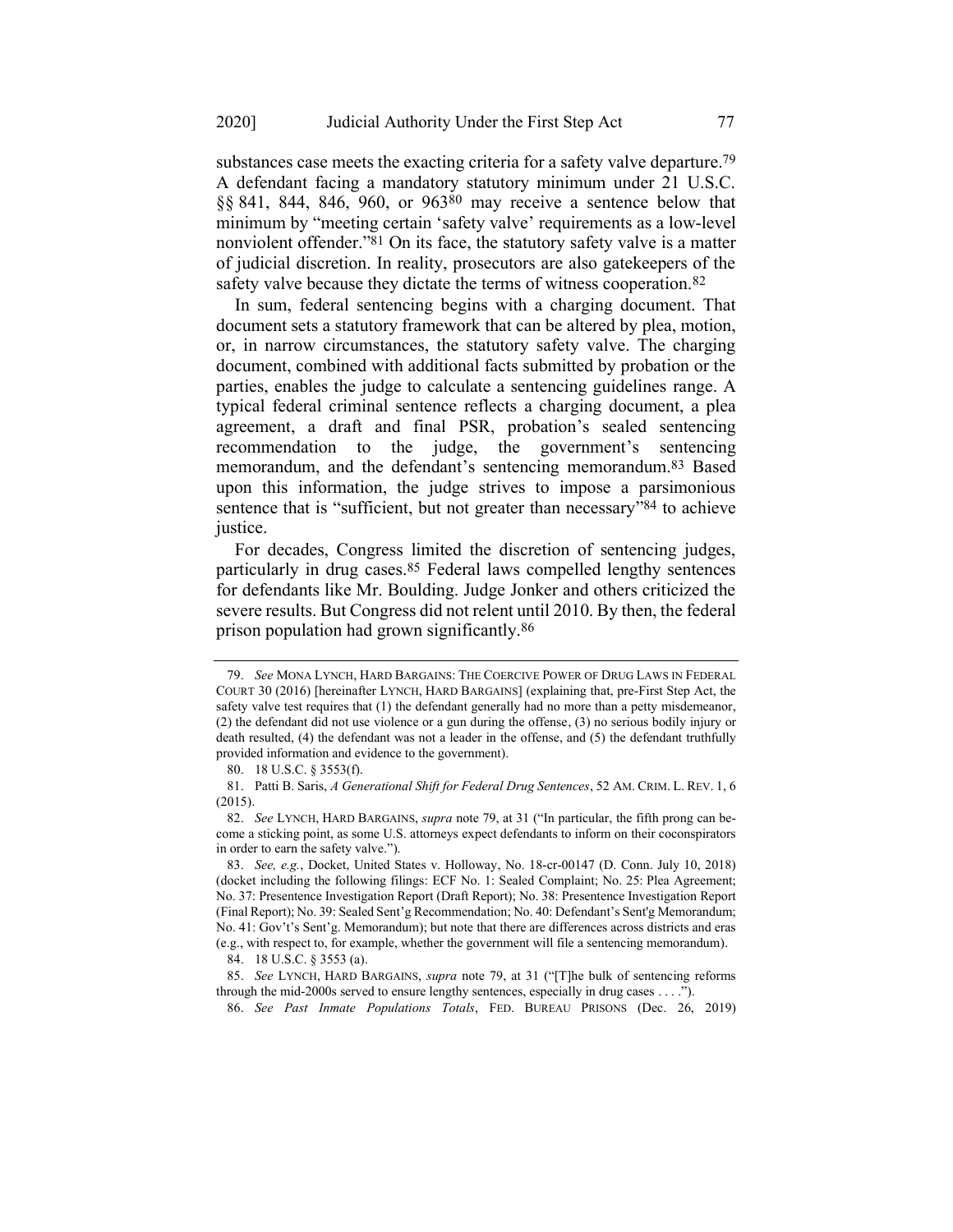#### <span id="page-12-3"></span><span id="page-12-1"></span>III. CONGRESSIONAL REFORM OF THE FEDERAL SENTENCING SYSTEM: 1980–2018

<span id="page-12-0"></span>Modern criticism of federal sentencing began in the 1950s<sup>87</sup> and reached a fever pitch in the late 1970s.<sup>88</sup> From mid-century, criminologists and legal scholars documented empirical differences in sentencing, including above-average prison terms for African Americans<sup>89</sup> and male offenders.<sup>90</sup> In the 1970s, academics and journalists reported striking differences among districts<sup>91</sup> and circuits.<sup>92</sup>

<span id="page-12-2"></span>https://www.bop.gov/mobile/about/population\_statistics.jsp#old\_pops [https://perma.cc/SEN5- S4D3] (showing that the federal prison population grew by nearly 800% from 1980 to 2010).

<sup>87.</sup> *See* Michael H. Tonry, *Criminal Law: The Missing Element in Sentencing Reform*, 35 VAND. L. REV. 607, 607–08 (1982) (explaining that the earlier reform led to mid-century indeterminate sentencing).

<sup>88.</sup> *See, e.g.*, Peter B. Hoffman & Michael A. Stover, *Reform in the Determination of Prison Terms: Equity, Determinacy, and the Parole Release Function*, 7 HOFSTRA L. REV. 89, 95 (1978) ("The literature on sentencing is replete with examples of widely disparate sentences imposed on similarly situated offenders."); Shepard v. United States, 257 F.2d 293, 294 (6th Cir. 1958) (arguing that the justice system is not focused on protecting defendants during sentencing); Louis B. Schwartz, *Options in Constructing a Sentencing System: Sentencing Guidelines Under Legislative or Judicial Hegemony*, 67 VA. L. REV. 637, 691 (1981) ("Rehabilitation replaces retribution as the dominant goal of penal systems. Retribution makes a comeback.").

<sup>89</sup>*. See 1972 Sentencing Study, Southern District of New York: Hearing Before the Subcomm. on Crim. L. & Procedures of the Comm. on the Judiciary of the U.S. Sen.*, 93rd Cong. 5340 (1973) [hereinafter *1972 Sentencing Study*] (showing that the U.S. Attorney's Office for the Southern District of New York found that 28% of white defendants convicted of interstate thefts were sentenced to prison during a four-year period, while 48% of African American defendants convicted of the same offense were incarcerated, etc.).

<sup>90.</sup> *See* Debra A. Curran, *Judicial Discretion and Defendant's Sex*, 21 CRIMINOLOGY 41, 42, 51–52 (1983) (discussing how research on gender disparities in sentencing had previously failed to "control for legally relevant variables such as seriousness of offense and criminal history of the defendant," but finding that when controlling for these variables, "[f]emale defendants received more lenient dispositions than their male counterparts, even when offense seriousness[,] total counts, and criminal history were controlled").

<sup>91.</sup> *See 1972 Sentencing Study*, *supra* note [89,](#page-12-0) at 5342 (reporting that the U.S. Attorney's Office for the Southern District of New York evaluated 645 sentences and found that "a person convicted of interstate transportation of a stolen motor vehicle in [S.D.N.Y.] will receive a 50% higher sentence than a person convicted in [N.D.N.Y.]. If he has the misfortune of being convicted in [E.D.N.Y.], the sentence will be more than double that of the [N.D.N.Y.].").

<sup>92.</sup> Franklin D. Kramer, *Different Judges, Different Justice*, WASH. POST, Nov. 14, 1975, at A3, *reprinted in* 121 CONG. REC. 36731–732 (1975) (statement of Sen. Kennedy); Hoffman & Stover, *supra* note [88,](#page-12-1) at 95 ("In 1967, the President's Commission on Law Enforcement and the Administration of Justice reported this problem as pervasive. In 1973, the National Advisory Commission on Criminal Justice Standards and Goals described sentencing practices in this country as appalling."); TWENTIETH CENTURY FUND. & ALAN M. DERSHOWITZ, FAIR AND CERTAIN PUNISHMENT: REPORT OF THE TWENTIETH CENTURY FUND TASK FORCE ON CRIMINAL SENTENCING (1976). *Cf.*, 1 NAT'L RES. COUNCIL, RESEARCH ON SENTENCING: THE SEARCH FOR REFORM 13–20 (Alfred Blumstein et al. eds., 1983) (urging caution regarding empirical studies of demographic drivers of sentencing disparities because many findings were preliminary, magnitudes of effects were not always known, non-demographic offender characteristics accounted for significant sentencing variances, etc.).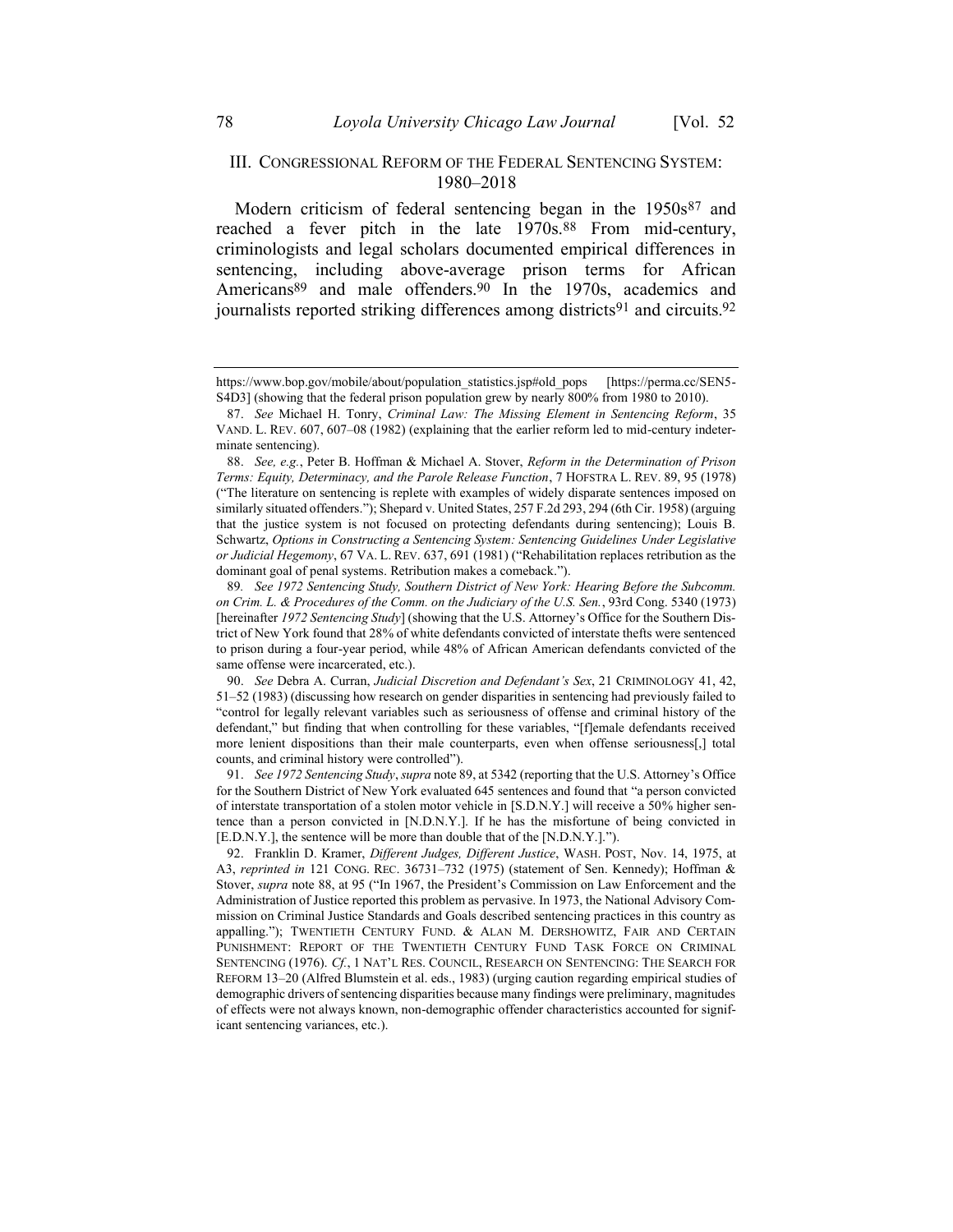A 1975 *Washington Post* article read:

While the average federal sentence was 42.2 months, it was 18.4 months in the Southern District of Georgia, yet 94.9 months in the Western District of Michigan. Average bank robbers received 134.5 months nationwide, but in Northern District of Georgia, they received 204 months, while in Northern District of Illinois only 67.1.93

<span id="page-13-1"></span><span id="page-13-0"></span>By the late 1970s, sentencing was viewed "as arbitrary, discriminatory, and unprincipled."94 Many felt that "the broad discretion of sentencing courts and parole officers had led to significant sentencing disparities among similarly situated offenders."95 Prison officials reported hostility among offenders serving disparate sentences for similar crimes.<sup>96</sup> Meanwhile, the public was incensed by the nation's growing crime problem.

95. *See* Peugh v. United States, 569 U.S. 530, 535 (2013) (noting that the disparities in sentencing prior to 1984 led to the creation of the United States Sentencing Commission); *see also* Edward M. Kennedy, *Toward a New System of Criminal Sentencing: Law with Order*, 16 AM. CRIM. L. REV. 353, 354 (1979) ("For example, a bank robber may receive a judicially mandated sentence ranging from probation to a twenty-five year prison term, but it is the United States Parole Commission, not the court, that typically decides the point at which the convicted offender should be released."). *Cf.* Stephen J. Schulhofer, *Due Process of Sentencing*, 128 U. PA. L. REV. 733, 734 (1980) ("Scholars, legislators, and reformers share common ground . . . that judicial discretion should not be entirely eliminated, but that it should operate within much narrower bounds, should be informed by meaningful standards, and should be subject to appellate review. . . . Control of judicial discretion could cause many more problems than it solves, unless prosecutorial discretion and plea bargaining are also brought under control."); Martin R. Gardner, *The Determinate Sen*tencing Movement and the Eighth Amendment: Excessive Punishment Before and After Rummel v. Estelle, 1980 DUKE L. J. 1103, 1124, 1139 (1980) (arguing that the courts had begun to tackle the problem of disparately harsh sentencing in capital cases and a small number of non-capital cases, and cautioning against legislated determinate sentencing).

96. *See* Hoffman & Stover, *supra* note [88,](#page-12-1) at 95–96 ("Prison officials have stressed that disparities are particularly apparent when offenders are confined together. This creates frustration and hostility that is demoralizing and counterproductive to rehabilitative efforts.").

<sup>93.</sup> Kramer, *supra* note [92,](#page-12-2) at A3; *see also id.* ("Different judges choose [sentences] differently.").

<sup>94.</sup> *See* Hoffman & Stover, *supra* note [88,](#page-12-1) at 89 (quoting NORVAL MORRIS, THE FUTURE OF IMPRISONMENT 45 (1974)) (describing the widespread criticism of sentencing procedures); Norval Morris, *The Sentencing Disease: The Judge's Changing Role in the Criminal Justice Process*, 18 JUDGES J. 8, 9 (1979) ("Careful research and professional knowledge have established that our state and federal sentencing systems are characterized by unjust disparities. Like cases are not treated alike. Sentencing remains a random lottery."). *See also* Kevin Clancy et al., *Sentence Decisionmaking: The Logic of Sentence Decisions and the Extent and Sources of Sentence Disparity*, 72 J. CRIM. L. & CRIMINOLOGY 524, 534–35 (1981) ("The survey [in which 264 active federal judges were given sentencing hypotheticals and interviewed] results suggests that sentence disparity does exist. The amount of such disparity varies depending on which aspect of the sentencing decision is examined. If one concentrates strictly on the decision to incarcerate, the disparity is modest. However, when one examines the full range of sentencing options simultaneously, more dissensus appears. More variance in sentences is explained by differences among individual judges than by any other single factor."); *1972 Sentencing Study*, *supra* note [89,](#page-12-0) at 5341 (1973) ("During the six-month period covered by the Southern District of New York sentencing study, . . . [t]he chances of a defendant going to jail are still largely determined by which judge his case is assigned to.").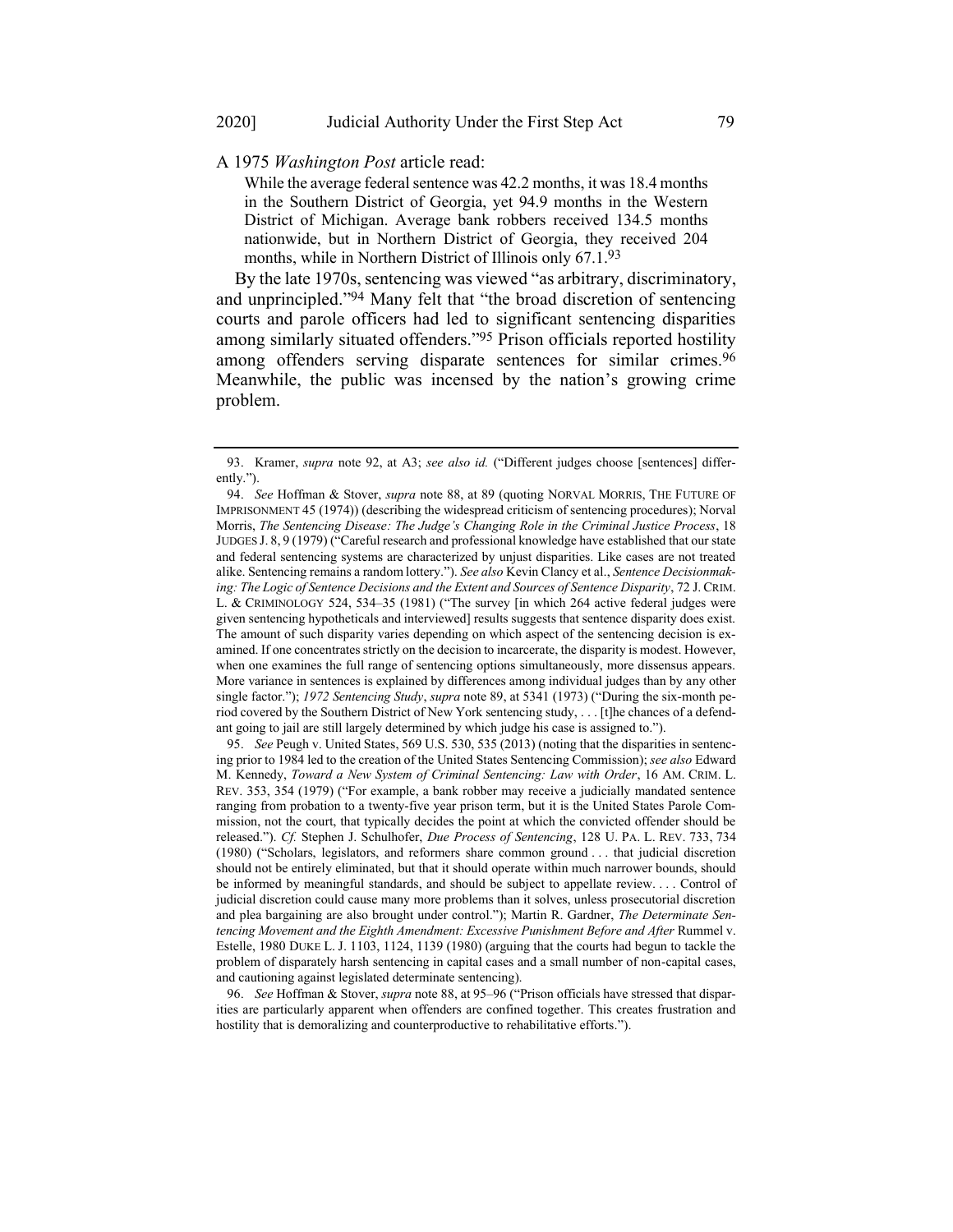During the 1960s and 70s, violent crime and homicide rates increased nearly every year, sometimes by double-digits.97 The public was "terrified of crime in the streets,"98 particularly aggravated assault, murder, rape, and robbery. 99 Many believed that haphazard sentencing was undermining deterrence and contributing to recidivism.100 Their dissatisfaction fueled a growing criminal justice reform movement.

Throughout the 1970s, corrections experts, academics, and legislators debated sentencing reform.101 By mid-decade, the "sentencing reform movement [was] underway in earnest,"<sup>102</sup> at least in the states.<sup>103</sup> By 1980, according to Senator Edward M. Kennedy, "the battle lines [were] drawn between those who advocate[d] liberal use of imprisonment (with little or no express encouragement of sentencing alternatives) and those

101. *See* Edward M. Kennedy, *Commentary—The Federal Criminal Code Reform Act and New Sentencing Alternatives*, 82 W. VA. L. REV. 423, 428 (1980) ("During the past decade, the debate over criminal sentencing reform has intensified in Congress, in state legislatures, and among academicians and corrections experts.").

<sup>97.</sup> *See* ALEXIA COOPER & ERICA L. SMITH, BUREAU OF JUST. STATISTICS, NCJ 236018, HOMICIDE TRENDS IN THE UNITED STATES, 1980–2008, 2 (2011) ("The homicide rate doubled from the early 1960s to the late 1970s, increasing from 4.6 per 100,000 U.S. residents in 1962 to 9.7 per  $100,000$  by  $1979...$  In 1980 the rate peaked at 10.2 per 100,000 and subsequently fell to 7.9 per 100,000 in 1984."); NATHAN JAMES, CONG. RESEARCH SERV., R45236, RECENT VIOLENT CRIME TRENDS IN THE UNITED STATES 4 (2018) (depicting yearly increases and decreases in the annual violent crime rate from 1960 to 2016); STEVEN PINKER, THE BETTER ANGELS OF OUR NATURE: WHY VIOLENCE HAS DECLINED 92 (2012) (depicting twentieth-century United States and English homicide rates).

<sup>98.</sup> David L. Bazelon, *Missed Opportunities in Sentencing Reform*, 7 HOFSTRA L. REV. 57, 57 (1978).

<sup>99</sup>*.* S. JOURNAL , 94th Cong., 1st Sess. 646 (1975) (statement of the President of the United States given by the President of the Senate Pro Tempore) (postulating that these crimes trouble the citizenry the most).

<sup>100.</sup> *See* Schulhofer, *Due Process of Sentencing*, *supra* note [95,](#page-13-0) at 733–34 ("Several factors, by now familiar to a wide public, have generated a broad consensus in support of one immediate goal—the restriction of judicial sentencing discretion. . . . The inconsistencies and uncertainties associated with broad, unstructured discretion are, of course, unfair in themselves; they are also thought to undermine the deterrent effectiveness of the criminal law and to promote resentment among prisoners, thereby increasing their sense of alienation and mistrust. The sentencing process has come to seem so haphazard that it generates cynicism among the public and lack of confidence in the regularity, reliability, and effectiveness of the legal system generally.").

<sup>102</sup> *See, e.g*., Tonry, *supra* not[e 87,](#page-12-3) at 607; *see also id.* at 607–08 ("Denver has adopted the first descriptive sentencing guidelines system. The California legislature enacted the California Uniform Determinate Sentencing Law in 1976. Several states, including New York and Massachusetts, have enacted mandatory sentencing laws, and Maine adopted a determinate sentencing statute and abolished its parole board in 1976."); *id*. at 616–23 (reviewing contemporary sentencing reforms across the states.

<sup>103.</sup> *See, e.g*., S. JOURNAL, 94th Cong., 1st Sess. 646 (1975) (showing early federal reform efforts—"[b]y Mr. Kennedy . . . . S. 2698. A bill to amend title 18, United States Code, so as to impose mandatory minimum terms with respect to certain offenses, and for other purposes, Referred to the Committee on the Judiciary. By Mr. Kennedy. . . . S. 2699. A bill to amend title 18, United States Code, so as to establish certain guidelines for sentencing, establish a United States Commission on Sentencing, and for other purposes. Referred to the Committee on the Judiciary.").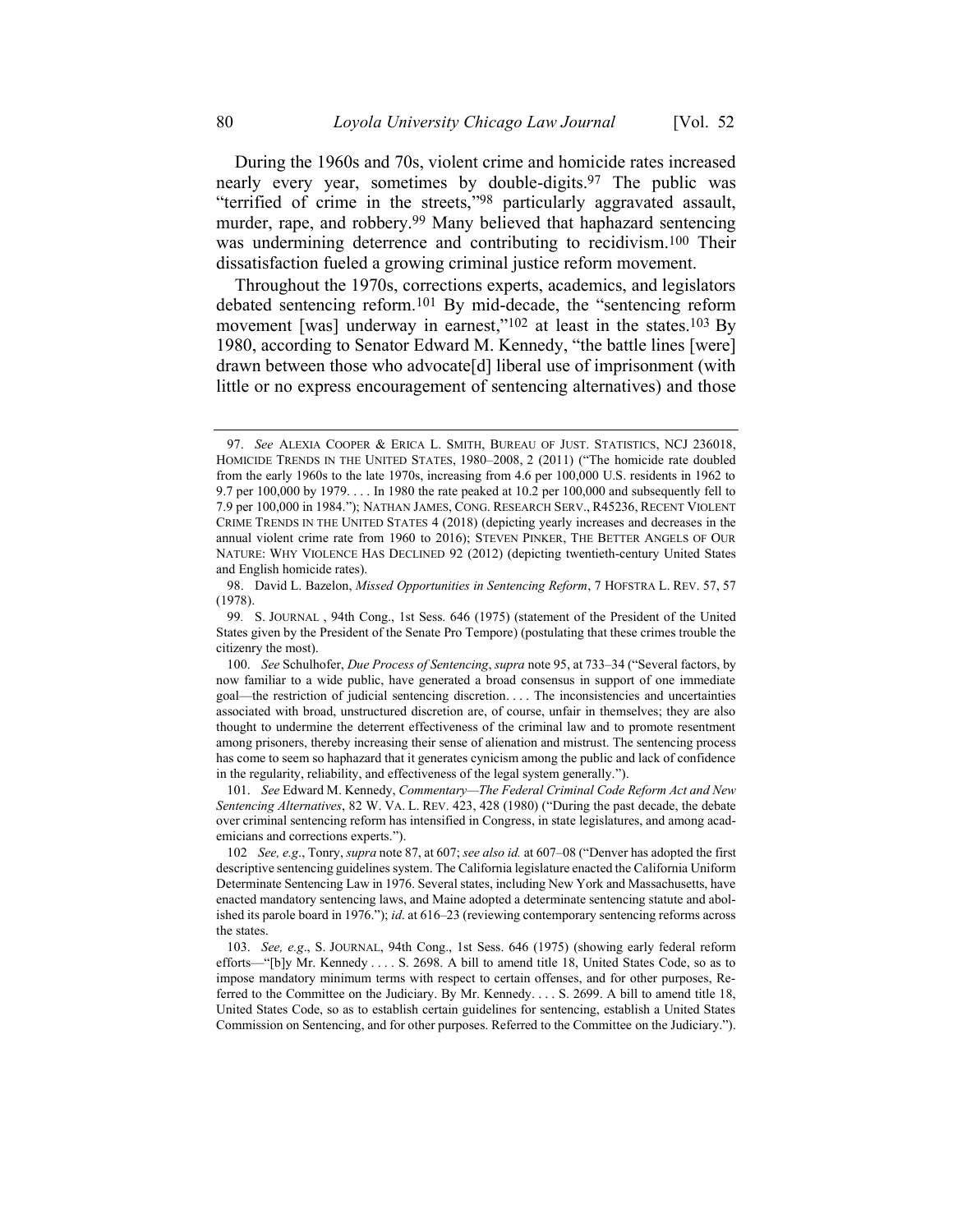who urge<sup>[d]</sup> that there be a general presumption against imprisonment, and more innovative and imaginative alternatives to a sentence of imprisonment."104 Both sides agreed that the federal system was not working105 and that federal judges were largely ambivalent about reform.106

In 1984, Congress passed the Sentencing Reform  $Act^{107}$  as part of the larger Comprehensive Crime Control Act.108 The Sentencing Reform Act abolished the federal parole system,<sup>109</sup> established judicial sentencing factors,<sup>110</sup> and instituted drug quantity sentencing.<sup>111</sup> But the "centerpiece of the Act was its establishment of a permanent sentencing

109. *See, e.g*., Sentencing Reform Act of 1984, Pub. L. 98–473, tit. II, ch. 2, sec. 214(c), 98 Stat. 2014 (codified as amended at 18 U.S.C. § 5042) ("Section 5042 is amended by—(1) striking out 'parole or' each place it appears in the caption and text; and (2) striking out 'parolee or'.").

110. *See id.* at sec. 212(a)(2), § 3553(a), 98 Stat. 1987, 1989 (codified as amended at 18 U.S.C. § 3553(a)) (requiring sentencing judges to consider seven individualized sentencing factors in determining the particular sentence to be imposed, including "(1) the nature and circumstances of the offense, and the history and characteristics of the defendant").

111. *See* United States v. Wirsing, 943 F.3d 175, 177 (4th Cir. 2019) ("In 1970, Congress enacted the Comprehensive Drug Abuse Prevention and Control Act, which separated drugs into five 'schedules' according to their potential for abuse. The statute assigned penalties in accordance with a drug's schedule and whether it was a narcotic, without considering quantity (with one minor exception related to distribution of 'a small amount of marihuana for no remuneration'). That changed in 1984, when Congress introduced quantities to the [Controlled Substances Penalties Amendments Act of 1984, Pub. L. No. 98–473, § 502, 98 Stat. 1837, 2068–69 (codified at 21 U.S.C. § 841(b))] statute.") (citations omitted).

<sup>104.</sup> Kennedy, *supra* note [95,](#page-13-0) at 356 (noting that over the past decade "the debate over sentencing reform ha[d] intensified").

<sup>105.</sup> *Id.*; *see also* Kramer, *supra* note [92,](#page-12-2) at A3 ("The need for reform has been recognized in Congress. None other than [Republican] Senator Roman Hruska of Nebraska has stated that it 'seems somehow unfair' that sentencing disparities should be so great.").

<sup>106.</sup> *See* JOHN BARTOLOMEO, FED. J.R. PROGRAM, FJRP-81/005, JUDICIAL REACTIONS TO SENTENCING GUIDELINES 3–4 (1981) ("While federal judges hardly offer wholesale endorsements of current federal sentencing practices, relatively few express serious criticism of the current process. More than one-third (38%) believe that the current process is either 'ideal' or 'about the best that can be achieved.' Another third (35%) regard it as 'adequate.'[By contrast s]ixty-four percent of U.S. Attorneys/Assistant U.S. Attorneys and 57% of defense attorneys (as contrasted with 23% of the judiciary) find fault with current sentencing practices (Table 1 [note: Federal judges *n*=264; U.S. Attorneys/AUSAs *n*=103; Defense attorneys *n*=100]); *cf.* Frank A. Kaufman, *The Sentencing Views of Yet Another Judge*, 66 GEO. L.J. 1247, 1256 (1978) ("None of us who perform sentencing functions can look with any great degree of pride upon the systems which we have built and which we administer. But . . . I believe that they are soundly bottomed and that we should move at long last toward their prompt implementation, not toward their abandonment.").

<sup>107.</sup> Sentencing Reform Act of 1984, Pub. L. No. 98–473, § 211, 98 Stat. 1987.

<sup>108.</sup> Comprehensive Crime Control Act of 1984, Pub. L. No. 98–473, 98 Stat. 1976.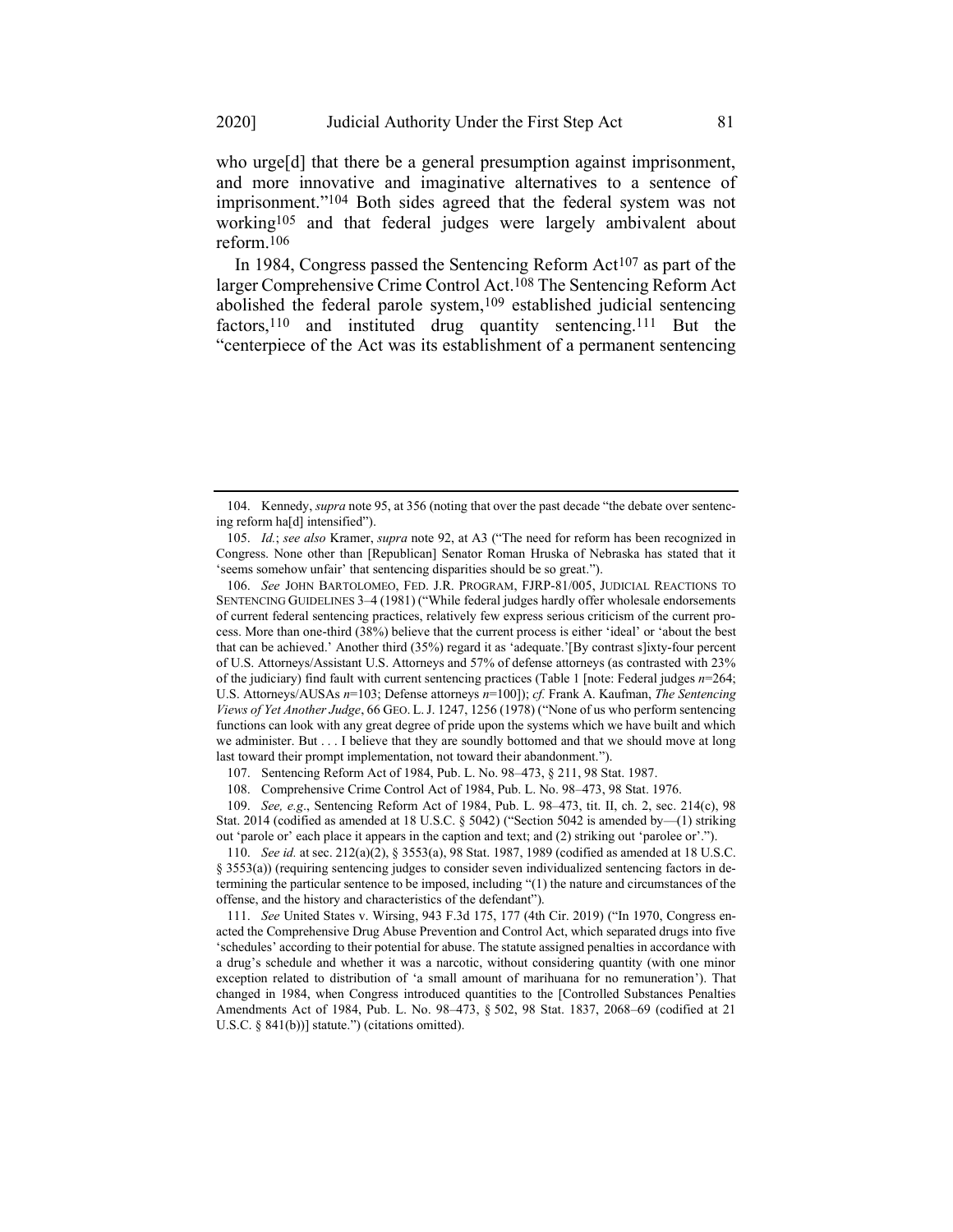<span id="page-16-0"></span>commission"112 to promulgate mandatory sentencing guidelines.113

The commission's new guidelines went into effect in late 1987.114 Initial reviews of their effects were mixed. Within a few years, the commission reported modest reductions in sentencing disparities among certain drug and fraud offenders.115 Some practicing attorneys and judges also reported greater "fairness, uniformity, and certainty" in sentencing.<sup>116</sup>

<span id="page-16-2"></span><span id="page-16-1"></span>But others felt that the guidelines were yielding harsher sentences, <sup>117</sup> especially for African American defendants.118 The 100-to-1 sentencing

<sup>112.</sup> *See* Hon. William W. Wilkins, Jr., *Response to Judge Heaney*, 29 AM. CRIM. L. REV. 795, 798 (1992) ("The centerpiece of the [Sentencing Reform] Act was its establishment of a permanent sentencing commission to develop and, over time, refine sentencing Guidelines that would channel the previously unguided sentencing discretion of judges."); *see also* Comprehensive Crime Control Act of 1984, Pub. L. No. 98–473, tit. II, ch. 2, sec. 217(a), § 991, 98 Stat. 1837 (2017) (codified at 28 U.S.C. § 991) ("There is established as an independent commission in the judicial branch of the United States a United States Sentencing Commission . . . .").

<sup>113.</sup> *See, e.g.*, Sentencing Reform Act of 1984, Pub. L. No. 98-473, tit. II, ch. 2, sec. 212(a)(2), § 3553(b), 98 Stat. 1989-90 (codified at 18 U.S.C. § 3553(b)) ("Application of Guidelines in Imposing a Sentence—[t]he court shall impose a sentence of the kind, and within the range, referred to in subsection (a)(4) unless the court finds that there exists an aggravating or mitigating circumstance that was not adequately taken into consideration by the Sentencing Commission in formulating the guidelines that should result in a sentence different from that described."); *cf.* United States v. Booker, 543 U.S. 220, 245 (2005) ("We answer the question of remedy by finding the provision of the federal sentencing statute that makes the Guidelines mandatory, incompatible with today's constitutional holding.").

<sup>114.</sup> Wilkins, *supra* note [112,](#page-16-0) at 799 ("[The Guidelines] became effective on November 1, 1987.").

<sup>115.</sup> *See id.* at 808 ("The Commission recently analyzed sentences before and after Guideline implementation for offenders convicted of bank robbery, cocaine distribution, heroin distribution, and bank embezzlement. . . . Overall, the research demonstrated that the range of sentences imposed on the majority of offenders has decreased significantly under the Guidelines, compared to sentences imposed under the old law on similar offenders convicted of similar offenses.").

<sup>116</sup>*. Id.* at 820; *see also* Joe B. Brown, *The Sentencing Guidelines are Reducing Disparity*, 29 AM. CRIM. L. REV. 875, 876–77 (1992) ("[M]y experience with the Guidelines has reinforced my firm belief that they have reduced disparity and, for the most part, do produce fairer sentences. Despite continual criticism from many judges and the defense bar, the opinion of the U.S. Attorneys and Assistants who work closely with the Guidelines is overwhelmingly favorable.").

<sup>117.</sup> *See* Gerald W. Heaney, *Revisiting Disparity: Debating Guidelines Sentencing*, 29 AM. CRIM. L. REV. 771, 772 (1992) (reviewing sentencing data for four districts of the Eighth Circuit in 1989 and concluding that "an offender sentenced under the new Guidelines in place, offenders were now likely to serve sentences more than twice as long as someone sentenced under pre-Guidelines law").

<sup>118.</sup> *See* Joseph F. Weis Jr., *The Federal Sentencing Guidelines – It's Time for a Reappraisal*, 29 AM. CRIM. L. REV. 823, 826 (1992) (discussing the harsh results produced by the Guidelines given certain offenders' socio-economic circumstances); Gerald F. Uelmen, *Federal Sentencing Guidelines: A Cure Worse than the Disease*, 29 AM. CRIM. L. REV. 899, 901 (1992) ("[T]he addicted prostitute who took telephone messages goes off to federal prison for five or six years, the addict street dealer gets at least nine years, while the sophisticated supplier who organized the enterprise ends up with an eighteen-month sentence."); MICHAEL TONRY, SENTENCING FRAGMENTS: PENAL REFORM IN AMERICA, 1975–2005 (2016) (discussing how the guidelines were criticized on normative, fairness, outcome, technocratic, and policy grounds).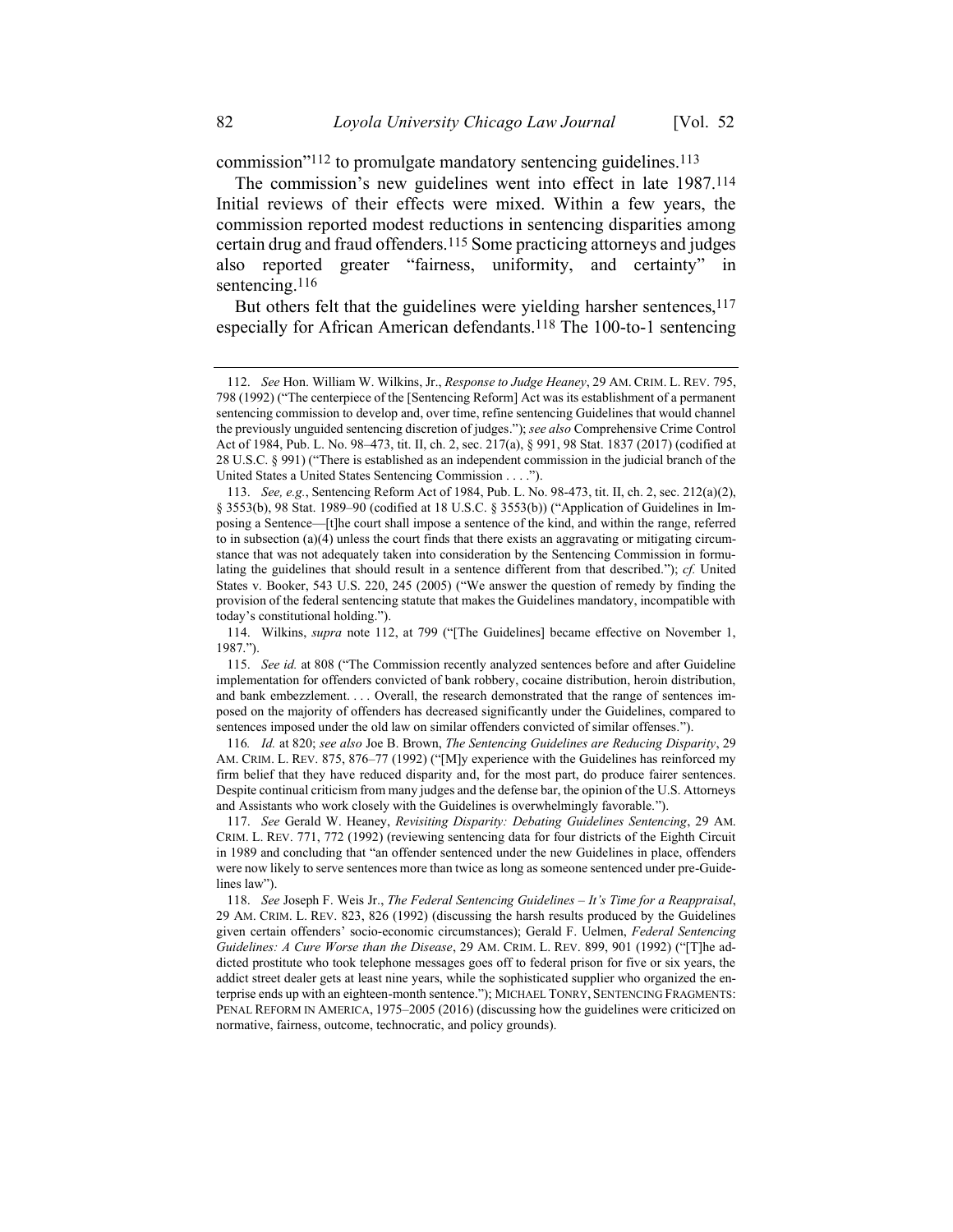disparity between crack cocaine and powder cocaine, for instance, "closely track[ed] inner city ethnic and racial lines" and resulted in significantly longer sentences for urban African American defendants.<sup>119</sup> The effect of the guidelines, on their own, was difficult to determine because the guidelines were part of a larger tough-on-crime framework.

<span id="page-17-0"></span>The guidelines were instituted at the height of the tough-on-crime era.120 From the beginning, the guidelines were supplemented by "statutory mandatory minimum and enhancement sentencing schemes passed by Congress on a regular basis."121 As the Honorable Joseph F. Weis Jr. of the Third Circuit observed, mandatory minimums were "applied most frequently in cases of illegal drug trafficking . . . [and] [t]he imprisonment terms [were] arbitrarily selected by Congress, often seemingly as a response to a perceived public call to be 'tough on crime.'"122 For example, the Anti-Drug Abuse Act of 1986 "greatly enhanced the use of mandatory prison sentences for many drug

<sup>119.</sup> *See* Uelmen, *supra* not[e 118,](#page-16-1) at 904; *see also id.* ("This means that the Guideline sentence for a white defendant selling one ounce of powdered cocaine on Long Island is level fourteen (fifteen to twenty-one months) while the Guideline sentence for a black defendant selling one ounce of 'crack' cocaine in Harlem is level twenty-eight (seventy-eight to ninety-seven months)"); Heaney, *supra* note [117,](#page-16-2) at 778 ("[T]he weight of drugs 'involved in the crime' includes not only the drugs an offender has in his possession when apprehended, but also any and all additional quantities that can be considered 'part of the same course of conduct or common scheme or plan' as the offense of conviction.").

<sup>120.</sup> TONRY, *supra* note [118,](#page-16-1) at 96 (2016) ("The legislation was enacted, the commission was appointed, and the guidelines took effect . . . just as the tough on crime period hit its stride."); *see also* Heaney, *supra* note [117,](#page-16-2) at 781 ("The Commission has blamed the longer sentences given to Blacks on mandatory minimum sentencing laws and prosecutors' failure to consistently charge conduct requiring these sentences. I believe these are important factors, but the Guidelines themselves play a role in the disparities."); *see also* EMILY BAZELON, CHARGED: THE NEW MOVEMENT TO TRANSFORM AMERICAN PROSECUTION AND END MASS INCARCERATION 40 (2019) ("As crime rose in the late 1970s and early 1980s, however, so did public concern about violence committed by people who were out of jail awaiting trial. In 1984, Congress amended the Bail Reform Act, instructing federal judges to consider dangerousness in setting bail. For crimes of violence, as well as some drug crimes, the presumption in federal cases would now be confinement, not release.").

<sup>121.</sup> LYNCH, HARD BARGAINS, *supra* note [79,](#page-11-0) at 60; *see also* Mona Lynch, Booker *Circumvention? Adjudication Strategies in the Advisory Sentencing Guidelines Era*, 43 N.Y.U. REV. L. & SOC. CHANGE 59, 63 n.15 (2019) [hereinafter Lynch, Booker *Circumvention?*] ("The Guidelines have also been supplemented by statutory mandatory minimum and enhancement sentencing schemes passed by Congress on a regular basis since 1984.").

<sup>122.</sup> Weis *supra* not[e 118,](#page-16-1) at 823; *see also id.* ("Mandatory minimums require judges to impose prison terms of not less than the number of years specified by Congress as punishment for certain offenses . . . . These sentences must be imposed without regard to such factors . . . often used by courts in determining appropriate punishment.").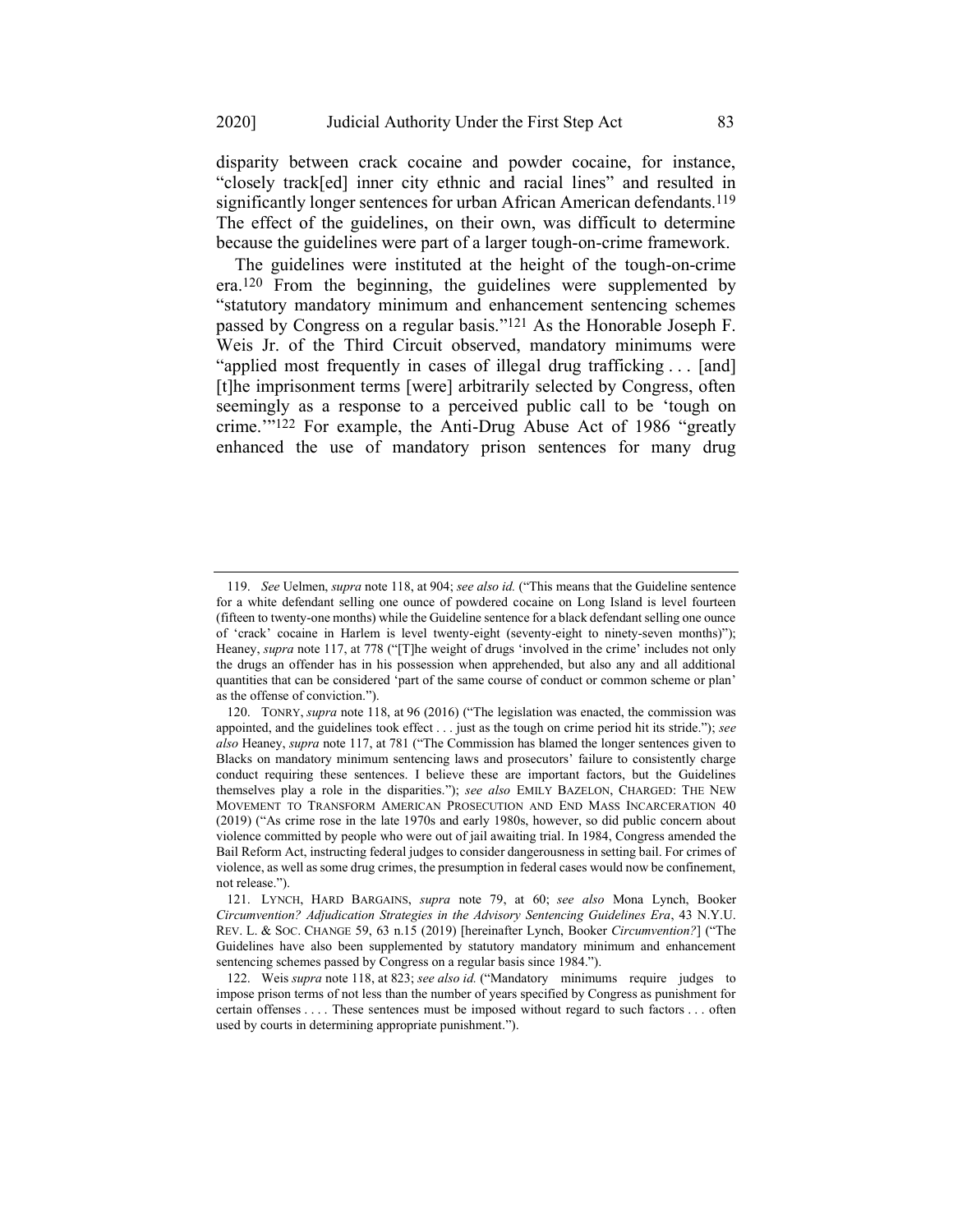offenses."123 It also originated the crack to powder cocaine disparity.124 The Anti-Drug Abuse Act of 1988 "creat[ed] a mandatory minimum penalty for simple possession of crack cocaine . . . the only federal mandatory minimum for a first offense of simple possession of a controlled substance."125

The new sentencing regime contributed to a nearly eightfold increase in the federal prison population from 1980 to 2010.126 By the late 1990s, it was clear that Congress had upset the balance of the federal sentencing system.127 This time, reform began with the Court.

In the mid-2000s, the Supreme Court held that mandatory sentencing guidelines violated defendants' constitutional rights in *Booker*, *Gall*, and *Kimbrough*. 128 In *Booker*, a jury found beyond a reasonable doubt that the defendant possessed at least 50 grams of crack cocaine.129 That amount translated to a guidelines sentence of 210 to 262 months.130 However, the sentencing judge found by a preponderance of the evidence

125. COCAINE AND FEDERAL SENT'G POL'Y 1–2 (U.S. SENT'G COMM'N 1995).

126. FED. BUREAU PRISONS, *supra* note [86](#page-11-1) (showing 24,640 inmates in 1984 and 210,227 inmates in 2010).

130. *Id.*

<sup>123.</sup> FREDERIC G. REAMER, HEINOUS CRIME: CASES, CAUSES, AND CONSEQUENCES 134 (2005); *see also* Dorsey v. United States, 567 U.S. 260, 266 (2012) ("[The Anti-Drug Abuse Act of 1986 ] sets forth mandatory minimum penalties of 5 and 10 years applicable to a drug offender depending primarily upon the kind and amount of drugs involved in the offense."); Kimbrough v. United States, 552 U.S. 85, 95–97, 99 (2017) ("The 1986 [Anti-Drug Abuse Act] created a twotiered scheme of five- and ten-year mandatory minimum sentences for drug manufacturing and distribution offenses.").

<sup>124.</sup> *See* United States v. Wirsing, 943 F.3d 175, 177 (4th Cir. 2019) ("The disparity between crack and powder cocaine originated in a statute enacted two years later: the Anti-Drug Abuse Act of 1986.").

<sup>127.</sup> *See* LYNCH, HARD BARGAINS, *supra* note [79,](#page-11-0) at 60; *see also* Lynch, Booker *Circumvention?*, *supra* note [121,](#page-17-0) at 60 (arguing that by the late 1990s, Congress had "severely constrained judicial discretion . . . and sought to limit prosecutors' discretion in plea bargaining"); KATE STITH & JOSE A. CABRANES, FEAR OF JUDGING: *SENTENCING GUIDELINES IN FEDERAL COURTS* 142 (1998) ("The problem, in sum, is not that prosecutors have discretion, or that the exercise of that discretion inevitably results in sentencing 'disparities'—that is obviously true, and obviously unavoidable. The problem is that judges—the impartial arbiters under our constitutional order—have now been denied countervailing discretionary authority to restrain prosecutorial power."); TONRY, *supra* note [118,](#page-16-1) at 156 (arguing that the sentencing guidelines have failed and must be reimagined).

<sup>128</sup>*. See* United States v. Booker, 543 U.S. 220, 258 (2005) (finding the provision of the federal sentencing statute that makes the Guidelines mandatory would be incompatible with today's constitutional holding); Gall v. United States, 552 U.S. 38, 46–51 (2007) (noting that after *Booker*, the Guidelines are advisory, not mandatory); Kimbrough v. United States, 552 U.S. 85, 90 (2007) ("This Court's remedial opinion in *United States v. Booker* instructed district courts to read the United States Sentencing Guidelines as 'effectively advisory' . . . . [T]he Guidelines, formerly mandatory, now serve as one factor among several courts must consider in determining an appropriate sentence.").

<sup>129.</sup> *Booker*, 543 U.S. at 227.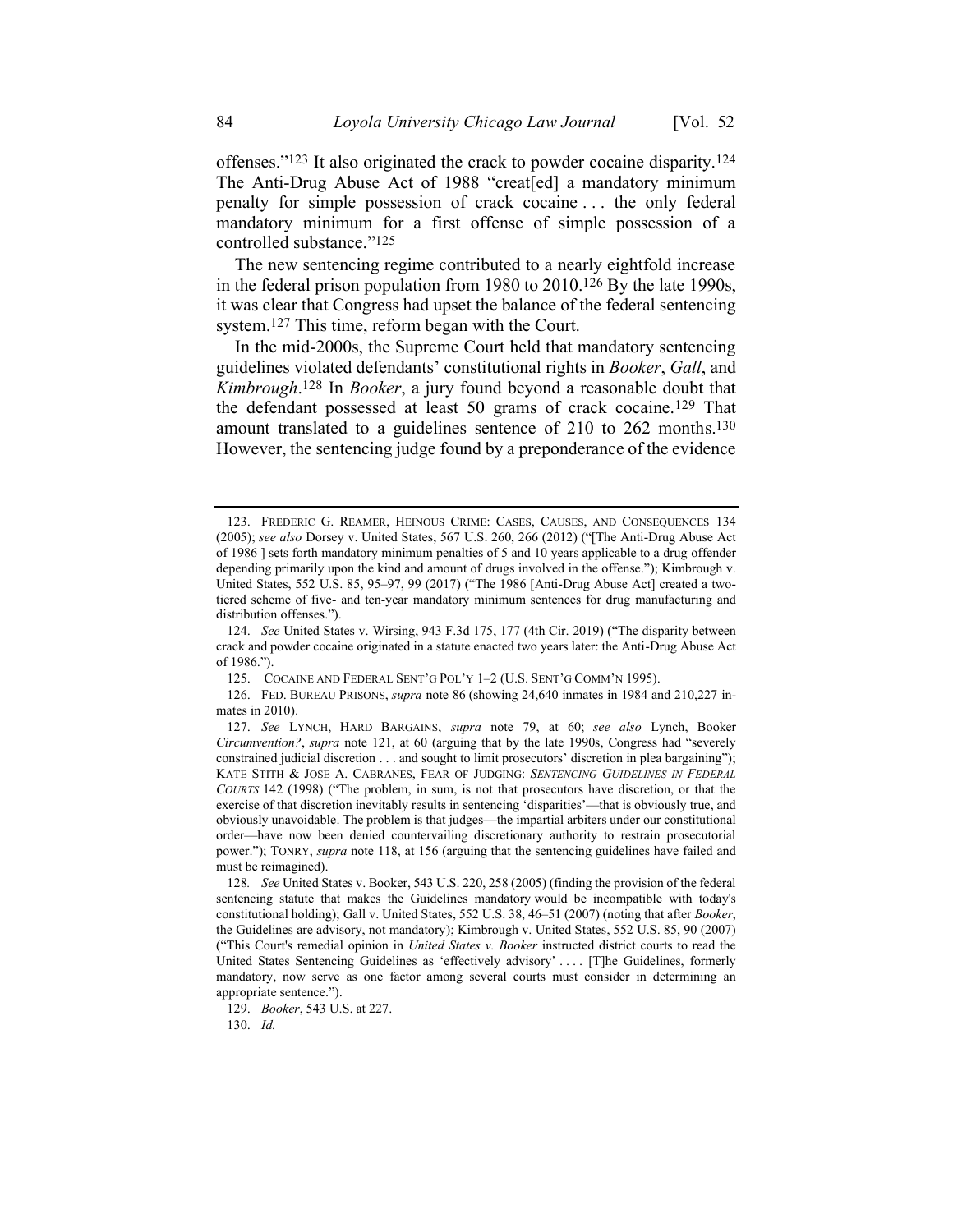that Mr. Booker possessed an additional 566 grams of crack.131 Given that quantity, the sentencing guidelines required the judge to impose a 360 months to life sentence.132 In a two-part opinion, the Supreme Court explained that the jury's verdict did not authorize the longer sentence, but the judge would be reversed if he did not impose it.133 As a result, the mandatory guidelines provision of the Sentencing Reform Act of 1984 violated the Sixth Amendment<sup>134</sup> and must be severed.<sup>135</sup>

In *Gall*, the Eighth Circuit reversed a probation sentence on the grounds that the sentencing judge had failed to show extraordinary circumstances permitting a variance below the 30-month bottom of the guidelines range.136 The Supreme Court reversed, reiterating *Booker*, and holding that appellate courts must apply abuse-of-discretion review, not a heightened standard of review, to sentences outside the Guidelines range.137

In *Kimbrough*, the Supreme Court held that the sentencing court had not abused its discretion in finding that the sentencing guidelines' "100 to-1 [crack-to-powder cocaine] ratio itself created an unwarranted disparity within the meaning of  $\S$  3553(a)."<sup>138</sup>

The Supreme Court's sentencing guidelines rulings restored some judicial discretion but did not alter the guidelines themselves or statutory mandatory minimums, including harsh crack penalties under  $\S$  841(b).<sup>139</sup> Post-*Booker*, the federal prison population continued to grow.<sup>140</sup>

In 2007, the Sentencing Commission addressed the crack-to-powder cocaine disparity by reducing the base offense levels for crack cocaine

<sup>131.</sup> *Id.*

<sup>132.</sup> *Id.*

<sup>133.</sup> *Id.* at 235.

<sup>134.</sup> *Id.* at 244; *see also* U.S. CONST. amend. VI ("In all criminal prosecutions, the accused shall enjoy the right to a speedy and public trial, by an impartial jury of the State and district wherein the crime shall have been committed . . . .").

<sup>135.</sup> *Booker*, 543 U.S. at 258.

<sup>136.</sup> *Gall*, 552 U.S. at 45–46.

<sup>137.</sup> *Id.* at 50.

<sup>138.</sup> Kimbrough v. United States, 552 U.S. 85, 111 (2007).

<sup>139.</sup> *See, e.g.*, 21 U.S.C. § 841(b) (imposing mandatory penalties for crack cocaine and related offenses); *see also* DePierre v. United States, 564 U.S. 70, 89 (2011) (defining crack cocaine in relation to other drugs for sentencing purposes).

<sup>140.</sup> LYNCH, HARD BARGAINS, *supra* note [79,](#page-11-0) at 6 (showing federal prison growth from 1970 to 2012); see the special section on prison reduction in volume 10, issue 4 of CRIMINOLOGY & PUB. POL'Y 873, 909–37 (2011) (with essays by Megan Kurlychek, Susan Turner, and Faye S. Taxman).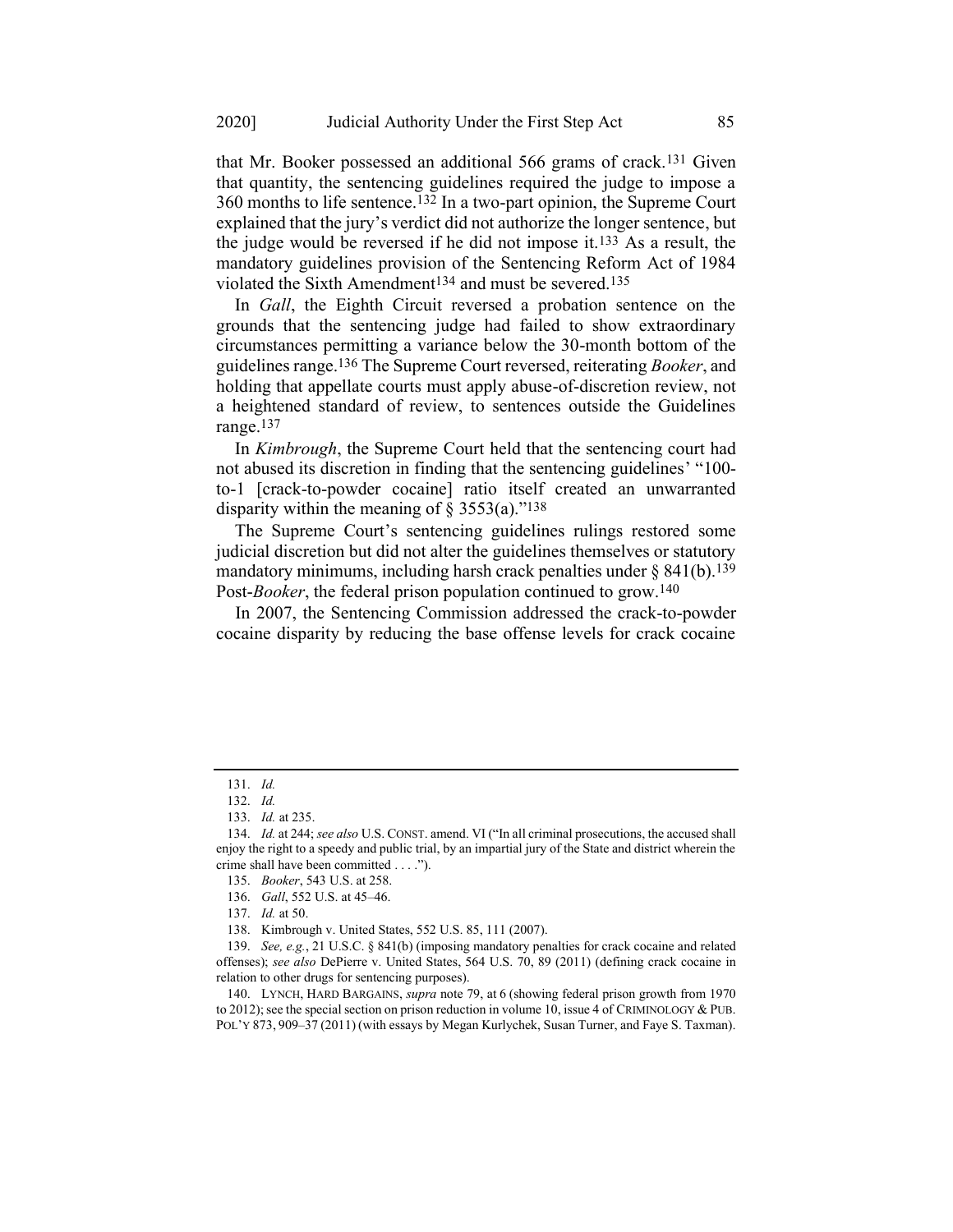convictions.141 A year later, the Sentencing Commission made the change retroactive.142 Then Congress got involved.

<span id="page-20-0"></span>In 2010, Congress passed the Fair Sentencing Act.<sup>143</sup> The Act "alleviate[d] the severe sentencing disparity between crack and powder cocaine [by] reduc[ing] the statutory penalties for cocaine base offenses."144 The law's second section increased the crack cocaine quantities necessary to trigger mandatory minimum sentences under the Controlled Substances Act and Controlled Substances Import and Export Act.145 The Fair Sentencing Act affected defendants sentenced in late 2010 or after.

Following the Act, the Sentencing Commission further adjusted crack cocaine offense levels and made that change retroactive.146 "As a result of the 2007 and 2010 [remedies], courts reduced the sentences of approximately 24,181 individuals collectively."147 But the changes did not help certain defendants sentenced to mandatory statutory minimums prior to 2010.148 The First Step Act of 2018 offered relief to those defendants.149

The central aim of the Formerly Incarcerated Reenter Society Transformed Safely Transitioning Every Person (First Step) Act, as the

<sup>141.</sup> *See* Devins, *supra* note [62,](#page-8-0) at 45 ("In 2007, the Sentencing Commission reduced the base offense levels for crack cocaine offenses"); *see also* United States v. Wirsing, 943 F.3d 175, 177 (4th Cir. 2019) ("[B]etween 1995 and 2007, the United States Sentencing Commission issued four reports to Congress advising that 'the ratio was too high and unjustified.' First, 'research showed the relative harm between crack and powder cocaine [was] less severe than 100 to 1.' In fact, '[t]he active ingredient in powder and crack cocaine is the same'; the difference is in how the drugs are ingested, with crack 'produc[ing] a shorter, more intense high.'") (internal citations omitted).

<sup>142.</sup> *See* Devins, *supra* not[e 62,](#page-8-0) at 45 ("In March 2008, the Commission applied th[e] change retroactively.") (citing U.S. SENTENCING GUIDELINES MANUAL 2011).

<sup>143.</sup> Fair Sentencing Act of 2010, Pub. L. No. 111-220, 124 Stat. 2372; *see* Shon Hopwood, *The Effort to Reform the Federal Criminal Justice System*, YALE L.J. F. 791, 793 (2019) (noting the growing bipartisan agreement that the sentencing system needed reform and Congress's slow path toward that reform, and characterizing the Fair Sentencing Act as an "incredibly modest sentencing reform").

<sup>144.</sup> United States v. Peters, 843 F.3d 572, 575 (4th Cir. 2016).

<sup>145.</sup> *See* Fair Sentencing Act of 2010 § 2 ("COCAINE SENTENCING DISPARITY REDUCTION. (a)  $\ldots$  Section 401(b)(1) of the Controlled Substances Act (21 U.S.C. 841(b)(1)) is amended . . . (1) in subparagraph  $(A)$ (iii), by striking '50 grams' and inserting '280 grams'; and . . . (2) in subparagraph (B)(iii), by striking '5 grams' and inserting '28 grams'. (b) . . . Section 1010(b) of the Controlled Substances Import and Export Act (21 U.S.C. 960(b)) is amended.").

<sup>146.</sup> Devins, *supra* not[e 62,](#page-8-0) at 45.

<sup>147.</sup> *Id.*

<sup>148.</sup> *See, e.g.*, United States v. Wirsing, 943 F.3d 175, 179 (4th Cir. 2019) ("Against this background, Congress enacted the First Step Act in December 2018. The First Step Act filled some gaps left by the Fair Sentencing Act. For example, before the First Step Act, the defendant in *Dean* could not access the benefits of the Fair Sentencing Act: he was sentenced in June 2010, shortly before the Fair Sentencing Act's enactment, and he was ineligible for relief under Amendment 782.").

<sup>149</sup>*. See* 164 CONG. REC. S7774 (daily ed. Dec. 18, 2018) (statement of Sen. Feinstein) (explaining that The First Step Act of 2018 made "the Fair Sentencing Act retroactive").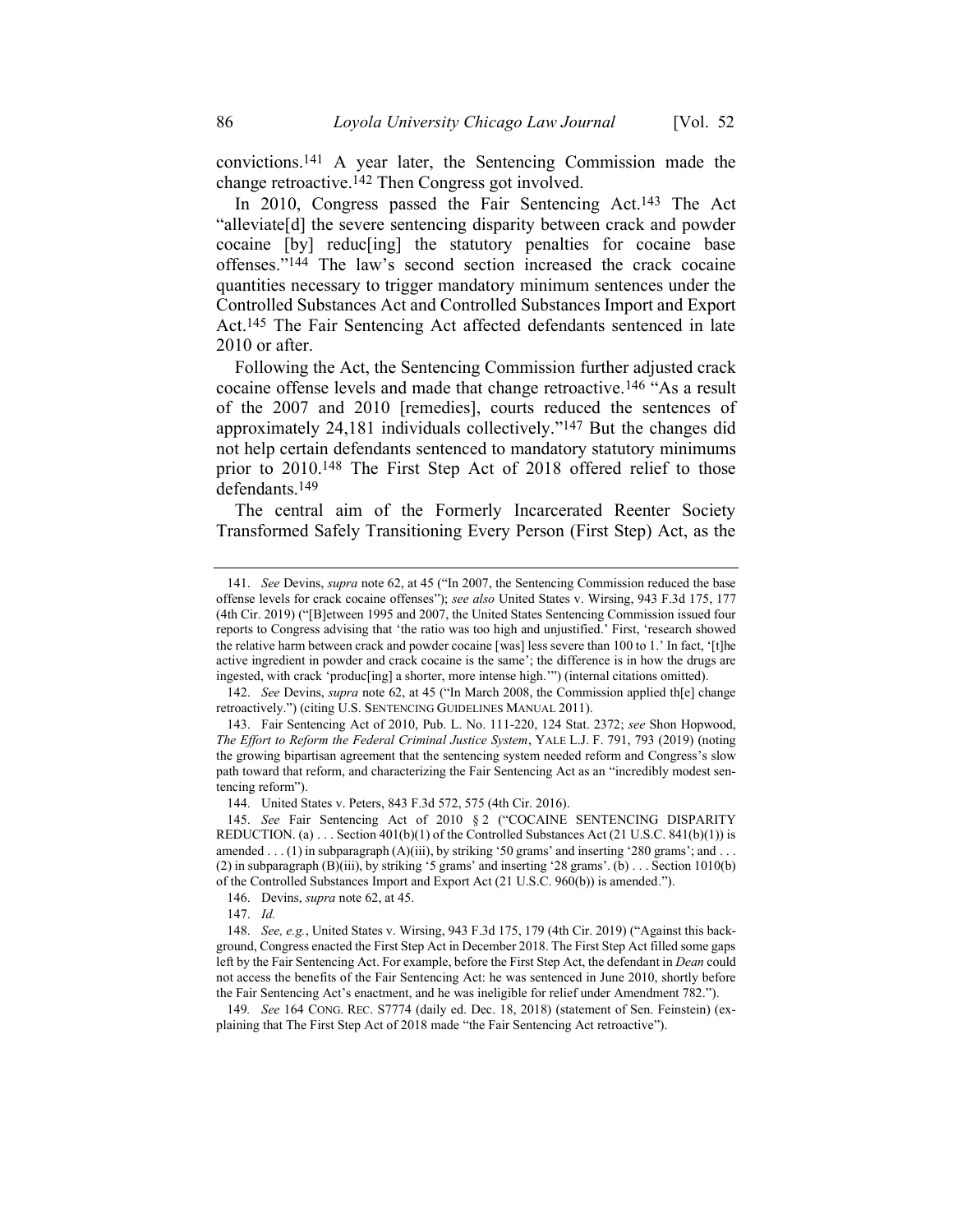title suggests, was to enhance prison-based anti-recidivism programming and to expand early release opportunities (e.g., good time credits).150 Still, the bill reflected a broader consensus that (1) Congress had created unjustly harsh sentences for certain crimes,151 (2) the mid-1980s sentencing regime had resulted in untenable prison growth and crowding,152 (3) too much of the federal justice budget was being spent on prisons (e.g., versus law enforcement),<sup>153</sup> and (4) rehabilitation was a social good and appropriate aim of the federal justice system.154

<sup>150.</sup> *See* 164 CONG. REC. S7641–42 (daily ed. Dec. 17, 2018) (statement of Sen. Cornyn) (discussing how Texas reduced its recidivism rate and advocating similar federal reform); 164 CONG. REC. S7649 (daily ed. Dec. 17, 2018) (statement of Sen. Grassley) ("Recidivism rates are far too high and drive crime rates up."); 164 CONG. REC. S7739 (daily ed. Dec. 18, 2018) (statement of Sen. Schumer) (lauding the bill for providing "those in prison [with] the kind of training and drug treatment they need so that they can be successful and productive citizens when they get outside."); 164 CONG. REC. S7769 (daily ed. Dec. 18, 2018) (statement of Sen. Portman) ("We have committed ourselves here in Congress to . . . try to reduce crimes, bring families back together, and help people be able to live out their purpose in life.").

<sup>151.</sup> *See* 164 CONG. REC. S7649 (daily ed. Dec. 17, 2018) (statement of Sen. Grassley) ("The FIRST STEP Act . . . addresses overly harsh and expensive mandatory minimums for certain nonviolent offenders."); 164 CONG. REC. S7745 (daily ed. Dec. 18, 2018) (statement of Sen. Blumenthal) ("These draconian prison terms provide few incentives for prisoners to prepare for reentry, and that is the gap the FIRST STEP Act seeks to address."); *id.* at S7747 (statement of Sen. Klobuchar) ("The sentencing laws on low-level drug offenders were implemented decades ago . . . . This has resulted in prison sentences that actually don't fit the crime."); *id.* at S7749 (statement of Sen. Leahy) ("For far too long, the legislative response to any and all public safety concerns was as simple as it was flawed: No matter the perceived ill, we turned to arbitrary and inflexible mandatory minimums to cure it. . . . It routinely results in low-level offenders spending far longer in prison than either public safety or common sense requires.").

<sup>152.</sup> *See* 164 CONG. REC. S7644 (daily ed. Dec. 17, 2018) (statement of Sen. Durbin) ("America has 5 percent of the world's population, 25 percent of the world's prisoners—more than Russia or China."); *id.* at S7646 (statement of Sen. Jones) (arguing that the "system of justice . . . has incarcerated so many people—more than just about any civilized country in the world—and yields very little results"); 164 CONG. REC. S7762 (daily ed. Dec. 18, 2018) (statement of Sen. Booker) ("Since 1980 alone, our Federal prison population has exploded by 800 percent . . . . [t]his is because of failed policies by this body").

<sup>153.</sup> *See* 164 CONG. REC. S7644 (daily ed. Dec. 17, 2018) (statement of Sen. Durbin) ("Federal prison spending has increased by nearly 600 percent [since 1980] . . . . Our overcrowded Federal prisons consume one-quarter of the Justice Department's discretionary budget. This undermines other important priorities, like preventing crime in our neighborhoods and treating drug addiction."); *id.* at S7649 (statement of Sen. Grassley) ("Locking up low-level offenders for needlessly long prison sentences diverts resources that are needed elsewhere to fight crime."); 164 CONG. REC. S7744 (daily ed. Dec. 18, 2018) (statement of Sen. Blumenthal) ("The Federal Government currently spends billions every year maintaining our prison population—the largest in the world. If we really want to keep people safe, there should be more dedication of resources to State and local enforcement, who patrol our streets, keep our communities safe, and provide role models for many of our young people.").

<sup>154.</sup> *See* 164 CONG. REC. S7769 (daily ed. Dec. 18, 2018) (statement of Sen. Portman) ("We believe in redemption in this country. . . . Let's do something about it. Let's not hold people back because of their mistakes in the past but, instead, give them the tools to be able to lead a better life, a more productive life."); *cf. Id.* at (statement of Sen. Kennedy) ("Justice exists when people receive what they deserve, and that is what the American criminal justice system is about. It is not supposed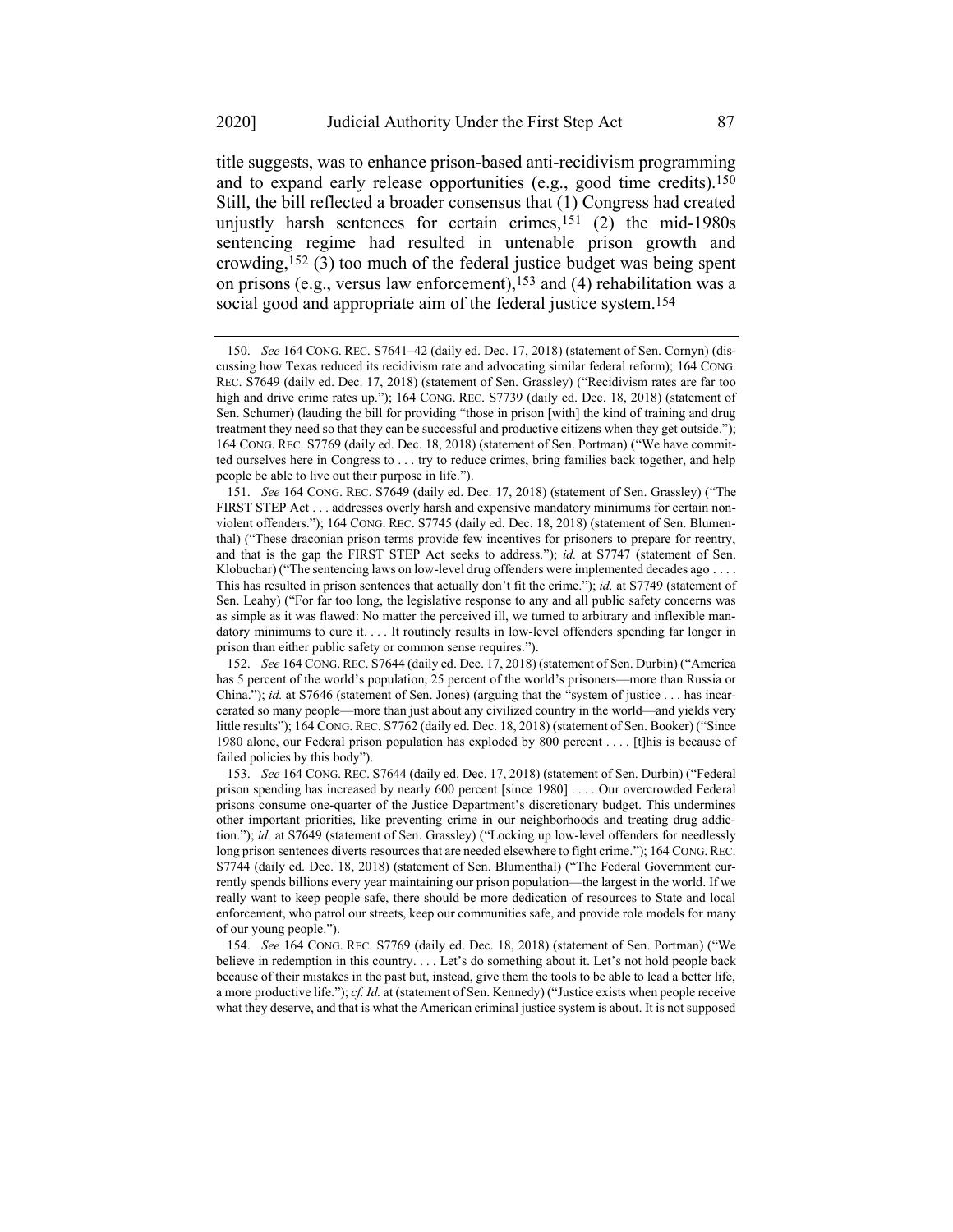Prison reform was the sole focus of early versions of the First Step Act.155 However, sponsors could not get the votes they needed without sentencing reform.<sup>156</sup> So, "Democrats and Republicans . . . worked it out"157 and produced a combined prison/sentencing reform act. In early 2019, the First Step Act, particularly section 404, launched the federal courts into uncharted territory.

#### IV. UNRESOLVED ISSUES IN SECTION 404 CASES

Section 404 of the First Step Act is four sentences long. It reads:

(a) Definition of Covered Offense.—In this section, the term "covered offense'" means a violation of a Federal criminal statute, the statutory penalties for which were modified by section 2 or 3 of the Fair Sentencing Act of 2010, that was committed before August 3, 2010. (b) Defendants Previously Sentenced.—A court that imposed a sentence for a covered offense may, on motion of the defendant, the Director of the Bureau of Prisons, the attorney for the Government, or the court, impose a reduced sentence as if sections 2 and 3 of the Fair Sentencing Act of 2010 were in effect at the time the covered offense

(c) Limitations.—No court shall entertain a motion made under this section to reduce a sentence if the sentence was previously imposed or previously reduced in accordance with the amendments made by sections 2 and 3 of the Fair Sentencing Act of 2010 or if a previous motion made under this section to reduce the sentence was, after the

was committed.

to be primarily about deterrence and rehabilitation, though those are important goals. The ultimate goal is justice. That is why I think this bill is backward.").

<sup>155.</sup> *See* H.R. REP. No. 115-699, at 22 (2018) ("H.R. 5682 will enhance public safety by improving the effectiveness and efficiency of the Federal prison system . . . . It also makes various changes to Bureau of Prisons' policies and procedures to ensure prisoner and guard safety and security.").

<sup>156.</sup> *See* 164 CONG. REC. H4311 (daily ed. May 22, 2018) (statement of Rep. Goodlatte) ("I know there are some in this body who are opposing this legislation because it does not include sentencing reform."); *id.* (statement of Rep. Nadler) ("Nor do I believe more balanced reform is not viable when Senator Chuck Grassley, the chairman of the Senate Judiciary Committee, told us: 'For any criminal justice system proposal to win approval in the Senate, it must include . . . sentencing reforms.'"); 164 CONG. REC. S7645 (daily ed. Dec. 17, 2018) (statement of Sen. Durbin) ("I didn't like the original version of this bill because I thought we could do better and we should add criminal sentencing to prison reform."); *see also* Letter from the Leadership Conference on Civil and Human Rights to House of Representatives (May 21, 2018), *as reprinted in* 164 CONG. REC. H4316 (daily ed. May 21, 2018) ("[W]e write to urge you to vote NO on The FIRST STEP Act (H.R.5682). While well intentioned, this bill takes a misguided approach to reforming our federal justice system.")

<sup>157.</sup> *See* 164 CONG. REC. S7645 (daily ed. Dec. 17, 2018) (statement of Sen. Durbin) ("We sat down, Democrats and Republicans, and worked it out."); *see* Hopwood, *supra* not[e 143,](#page-20-0) at 794–95 ("Between 2015 and 2018, Congress could not pass the Sentencing Reform and Corrections Act, which stalled in the Senate. And many other reforms died on the vine after being introduced in Senate and House committees. But then, almost miraculously, Congress passed a federal prison and sentencing reform bill called the First Step Act in December 2018.").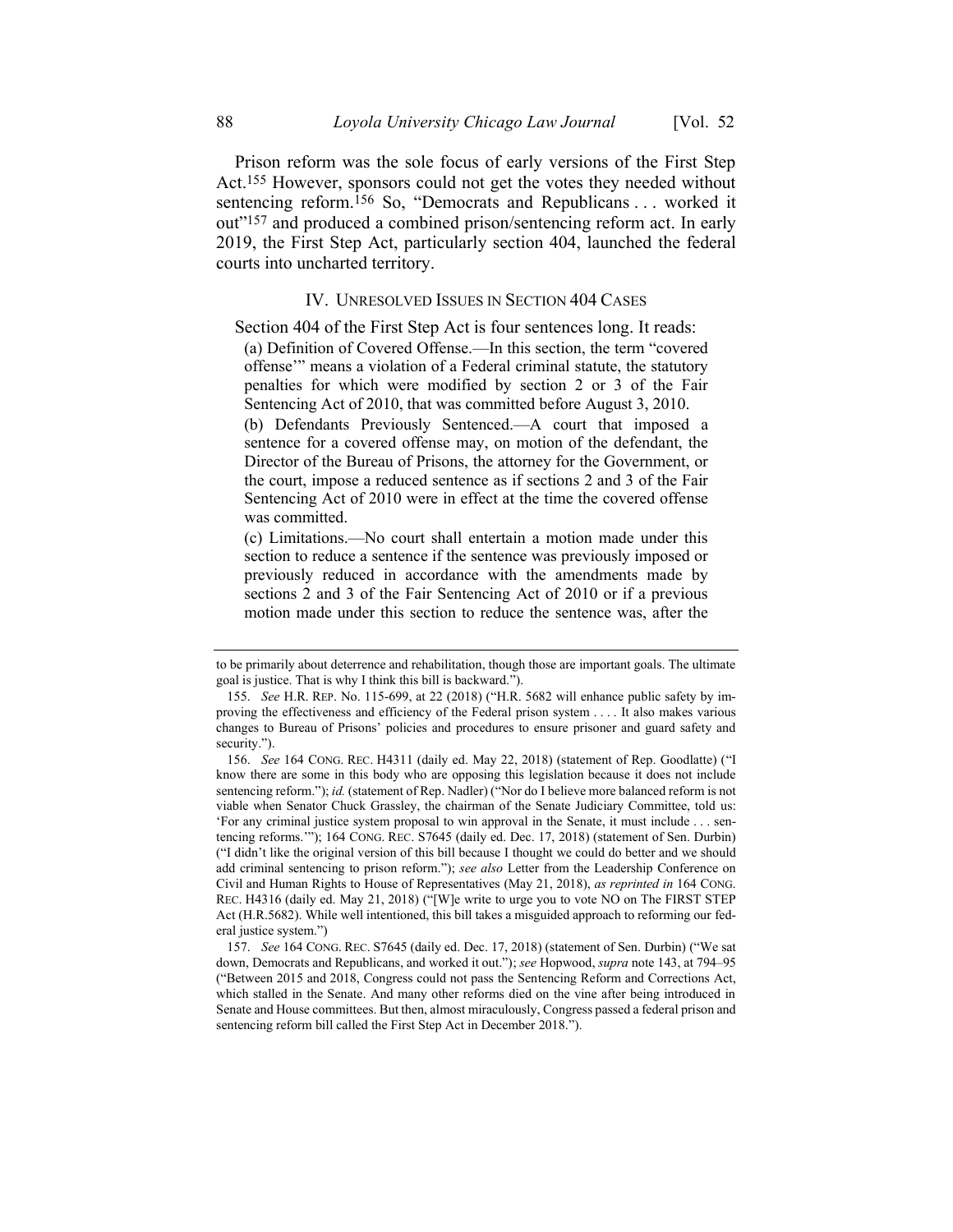date of enactment of this Act, denied after a complete review of the motion on the merits. Nothing in this section shall be construed to require a court to reduce any sentence pursuant to this section.<sup>158</sup>

Despite the brevity of the text, judges must navigate four complex issues in implementing section 404 sentence reductions. First, who is eligible for resentencing. Second, whether judges may engage in plenary resentencing or merely sentence reduction. Third, whether judges may resentence all concurrent criminal convictions or only crack cocaine convictions. And finally, whether judges must adopt the operative drug quantity (or quantities) from the original sentencing.

#### *A. Eligibility for First Step Act Review*

The first question courts have had to grapple with is whether Congress intended a broad, categorical approach to section 404 eligibility or a narrow offense-conduct approach.

To obtain a section 404 review, a defendant must demonstrate that he or she was sentenced on a "covered offense," or "a violation of a Federal criminal statute, the statutory penalties for which were modified by section 2 or 3 of the Fair Sentencing Act of 2010."159 The majority view of eligibility,160 as summarized by the U.S. Sentencing Commission, is that "[a]ny defendant sentenced for a crack cocaine offense before the effective date of the Fair Sentencing Act of 2010 who did not receive the benefit of the statutory penalty changes made by that Act is eligible for a sentence reduction under the First Step Act."161

Or, as Judge Jonker explained, "eligibility under the language of the First Step Act turns on a simple, categorical question: namely, whether a defendant's offense of conviction was a crack cocaine offense affected by the Fair Sentencing Act. If so, the defendant is categorically eligible for consideration  $\dots$ ."<sup>162</sup> Under this view, the statutes of conviction

<sup>158.</sup> First Step Act of 2018, Pub. L. No. 115-391, § 404, 132 Stat. 5222 (internal citations omitted).

<sup>159.</sup> *Id*. at § 404(a).

<sup>160.</sup> *See, e.g.*, United States v. Wirsing, 943 F.3d at 175, 179 (4th Cir. 2019) ("The First Step Act filled some gaps left by the Fair Sentencing Act."); United States v. Pierre, 372 F. Supp. 3d 17, 18 (D.R.I. 2019) ("Section 404 of the [First Step] Act provides that a district court may 'impose a reduced sentence as if sections 2 and 3 of the Fair Sentencing Act of 2010 were in effect at the time the covered offense was committed.'"); United States v. Simons, 375 F. Supp. 3d 379, 381 (E.D.N.Y. 2019) ("The [First Step] Act permits courts to retroactively lower the sentence of a defendant convicted of certain Controlled Substances Act violations involving crack cocaine.").

<sup>161.</sup> ESP INSIDER EXPRESS, *supra* note [76,](#page-10-0) at 7 (answering "[w]ho is eligible for a sentence reduction based retroactive application of the Fair Sentencing Act of 2010").

<sup>162.</sup> *See* United States v. Boulding, 379 F. Supp. 3d 646, 651–52 (W.D. Mich. 2019) ("Quantity is simply not part of the statutory test for eligibility under the First Step Act. Eligibility turns entirely on the categorical nature of the prior conviction. All other issues, including the proper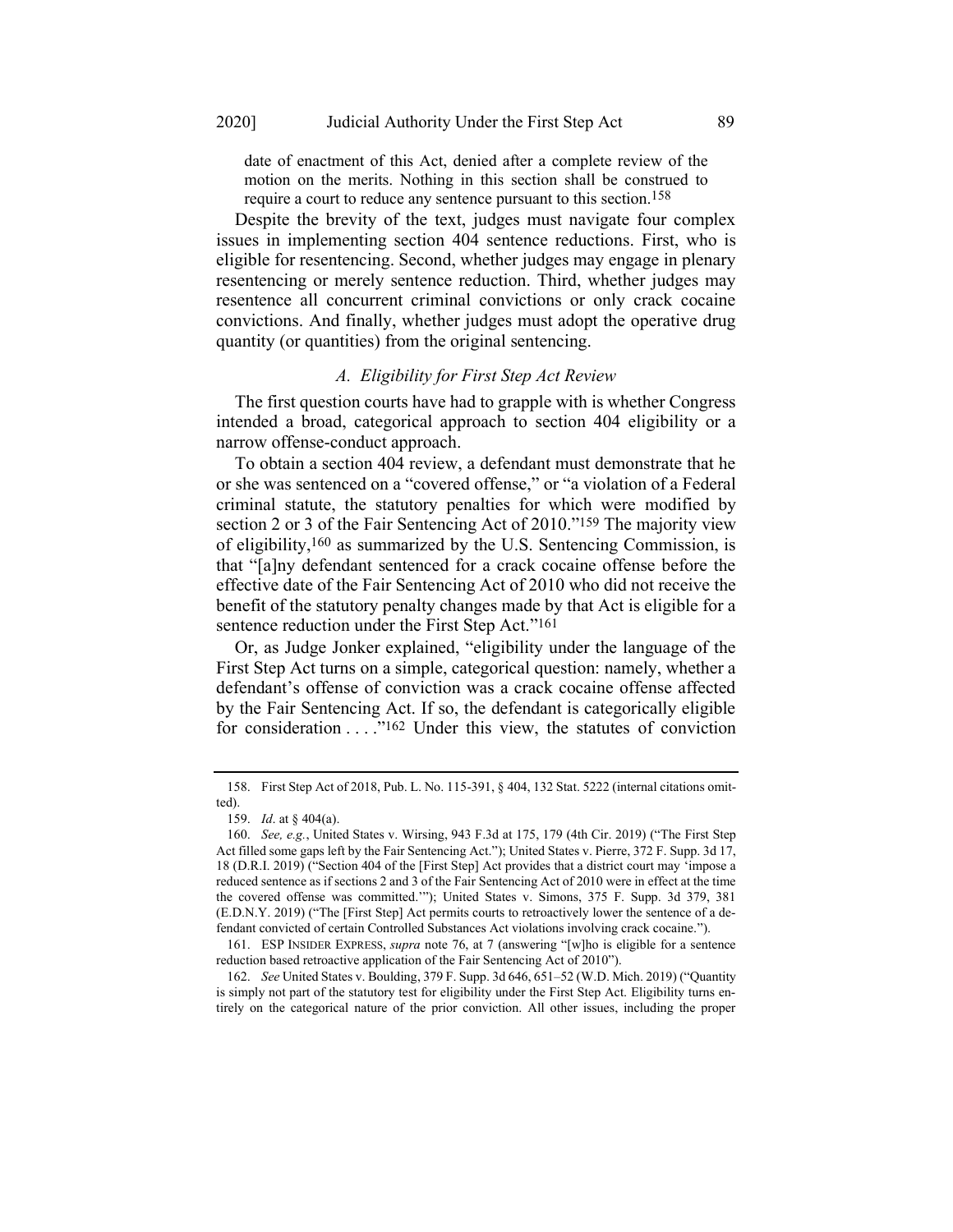control eligibility.

By contrast, the minority view holds that the offense conduct, particularly the drug quantity, controls eligibility.163 At least two arguments support this view. First, Congress defined "covered offense" as "violation of a Federal criminal statute", and "violation" typically refers to "criminal conduct."164 Second, Congress intended "statutory penalties" to modify "violation"165 or the criminal conduct.

Judges have rejected this narrower reading of eligibility on at least three grounds. First, they find the offense-conduct view unsupported by the text and broader context of section 404.166 For instance, they point to the close proximity of the phrase "[f]ederal criminal statute" to "were modified by . . . the Fair Sentencing Act of 2010."167 This proximity recommends a categorical approach to eligibility according to judges in the majority. Second, some find the offense-conduct approach contrary to congressional intent. These judges find that the Act's remedial purpose and history require a broad threshold inquiry into defendant eligibility.168 Third, others contend that "the 'weight of persuasive authority' supports reading section 404(a) and determining eligibility by reference to the statute underlying a defendant's conviction and penalty."169

In addition to these arguments, pre-passage eligibility estimates and post-passage Sentencing Commission data suggest that Congress intended to create a categorical approach to eligibility. Prior to the passage of the First Step Act, Senator Cotton and the Marshall Project<sup>170</sup>

quantity determination, are a part of a reviewing court's discretionary call on whether to modify an eligible defendant's sentence."); *see also* Devins, *supra* note [62,](#page-8-0) at 102 (discussing due process arguments for the categorical approach in resentencing cases following *Johnson v. United States* and Sentencing Commission Amendment 782).

<sup>163.</sup> *See, e.g.*, United States v. Blocker, 378 F. Supp. 3d at 1125, 1129 (N.D. Fla. 2019) ("The statute thus adopts the offense-controls theory, not the indictment-controls theory. On the government's view of the facts, Mr. Blocker's crimes are not 'covered offenses.' If those are the actual facts, the First Step Act does not authorize a sentence reduction.").

<sup>164.</sup> *Id.*

<sup>165.</sup> *See* United States v. White, F. Supp. 3d 15, 32 (D.D.C. 2019) ("The government grounds this drug-quantity-driven eligibility theory in the text of Section 404(a), explaining that 'the eligibility inquiry' depends on whether the statutory penalties for the 'violation' that the defendant committed were modified by the FSA.").

<sup>166.</sup> *Id.* at 33 ("The government's multi-layered construction of the 'covered offense' definition in Section 404(a) is inconsistent with both the statutory text and normal canons of statutory interpretation.").

<sup>167.</sup> *Id.*

<sup>168.</sup> *Id.* ("In this regard, the government's drug quantity approach 'misreads the text of the First Step Act, undermines the purpose of the Act, and is inconsistent with the decisions of the vast majority of courts that have decided this issue.") (internal quotation marks and citation omitted).

<sup>169.</sup> *Id.* at 38 (internal citation omitted).

<sup>170.</sup> The Marshall Project is a nonprofit news organization focused on criminal justice reporting and reform. *See* THE MARSHALL PROJECT, https://www.themarshallproject.org/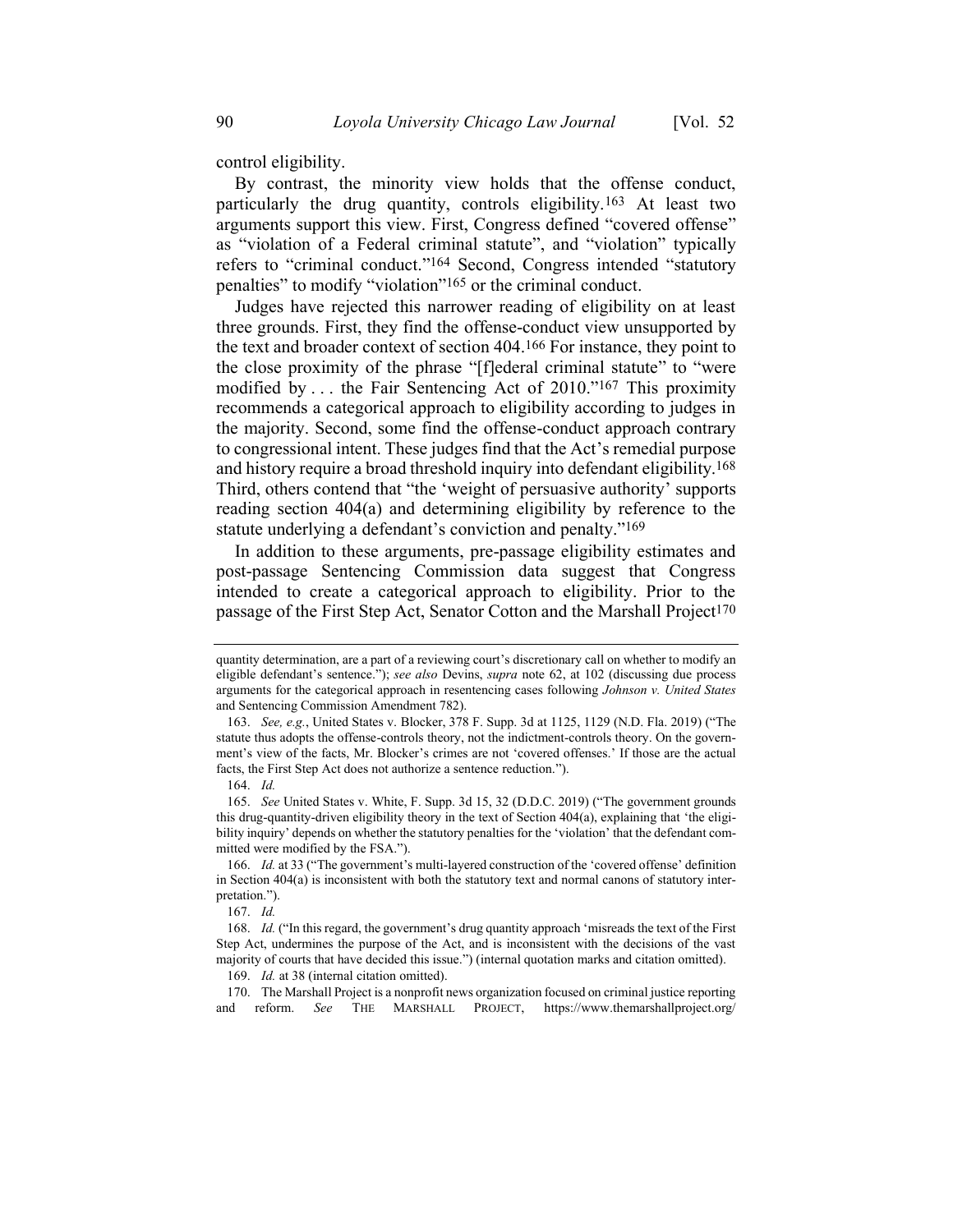separately estimated that a few thousand federal inmates would be eligible for section 404 relief.171 In January 2020, the Sentencing Commission reported that judges had granted nearly 2,000 motions for First Step Act reconsideration.<sup>172</sup> This pre-Act, post-Act data alignment suggests that the moving defendants are likely eligible for reconsideration.

Thus, stronger evidence suggests that Congress intended a categorical—not offense-conduct—approach to section 404 eligibility.173 The circuit courts have largely adopted this view.

As of late May 2020, seven circuits have adopted a categorical approach to section 404 eligibility.174 Several unpublished opinions

172. U.S. SENT'G COMM'N, FIRST STEP ACT OF 2018 RESENTENCING PROVISIONS RETROACTIVITY DATA REPORT 4 (2020) ("[There were] 2,387 cases in which the court granted a motion for a sentence reduction due to Section 404 of the First Step Act of 2018").

173. *See* United States v. Williams, 402 F. Supp. 3d 442, 448 (N.D. Ill. 2019) ("In the end, then, the straightforward reading of 'offense' is that it refers to the offense of conviction, not the defendant's related conduct. To the extent that there is ambiguity, the rule of lenity would kick in and require an interpretation in favor of the defendant.").

174. United States v. Smith, 954 F.3d 446, 448–51 (1st Cir. 2020) (adopting the categorical approach followed by other circuits and extending categorical eligibility to  $\S$  841(b)(1)(C) convictions); United States v. Holloway, 956 F.3d 660, 664 (2d Cir. 2020) ("To be eligible, then, Holloway was required to demonstrate that he was sentenced for a particular 'violation of a Federal criminal statute,' and that the applicable statutory penalties for that violation were modified by the specified provisions of the Fair Sentencing Act."); United States v. Wirsing, 943 F.3d 175, 186 (4th Cir. 2019) ("All defendants who are serving sentences for violations of 21 U.S.C.  $§ 841(b)(1)(A)(iii)$  and  $(B)(iii)$ , and who are not excluded pursuant to the expressed limitations in Section 404(c) of the First Step Act, are eligible to move for relief under that Act"); *see also* United States v. Gravatt, 953 F.3d 258, 263–64 (4th Cir. 2020) (remanding for consideration of a hybrid case involving crack and powder cocaine convictions because the crack conviction opened the door for First Step Act resentencing); United States v. Jackson, 945 F.3d 315, 320–21 (5th Cir. 2019), *cert. denied*, No. 19-8036, 2020 WL 1906710 (U.S. Apr. 20, 2020) ("Jackson has a covered offense. He meets all the requirements of section 404(a): He was convicted of violating a statute whose penalties the Fair Sentencing Act modified, and the violation occurred 'before August 3, 2010.' He also doesn't transgress the 'limitations' of section  $404(c) \ldots$ . He is thus eligible for resentencing."); United States v. Beamus, 943 F.3d 789, 791 (6th Cir. 2019) ("By its terms, the First Step Act permits Beamus to seek resentencing. He was convicted of an offense for which the Fair Sentencing Act modified the statutory penalty, and he has not received a reduction in accordance with that Act or lost such a motion on the merits."); United States v. Shaw, 957 F.3d 734, 735 (7th Cir. 2020) ("To determine whether a defendant is eligible for a reduced sentence under the First Step Act, a court needs to look only at a defendant's statute of conviction, not to the quantities of crack involved in the offense."); United States v. McDonald, 944 F.3d 769, 772 (8th Cir. 2019) ("The

<sup>[</sup>https://perma.cc/YB4Y-LLNM] (last visited Aug. 27, 2020); *see also* Justin George, *What's Really in the First Step Act?*, THE MARSHALL PROJECT (Nov. 16, 2018, 12:45 PM), https://www.themarshallproject.org/2018/11/16/what-s-really-in-the-first-step-act [https://perma.cc/9TLZ-LGLL].

<sup>171.</sup> Salvador Rizzo, *Does the Sentencing Bill Give Early Release to Drug Traffickers, Sex Offenders?*, WASH. POST, (Nov. 30, 2018, 2:00 AM), https://www.washingtonpost.com/politics/2018/11/30/does-sentencing-bill-give-early-release-drug-traffickers-sex-offenders/

<sup>[</sup>https://perma.cc/4G5J-PDLJ]; *see also* United States v. Hayes, 555 U.S. 415, 429 (2009) ("The remarks of a single Senator are 'not controlling,' but, as Hayes recognizes, the legislative record is otherwise 'absolutely silent.'") (internal quotation marks and citations omitted).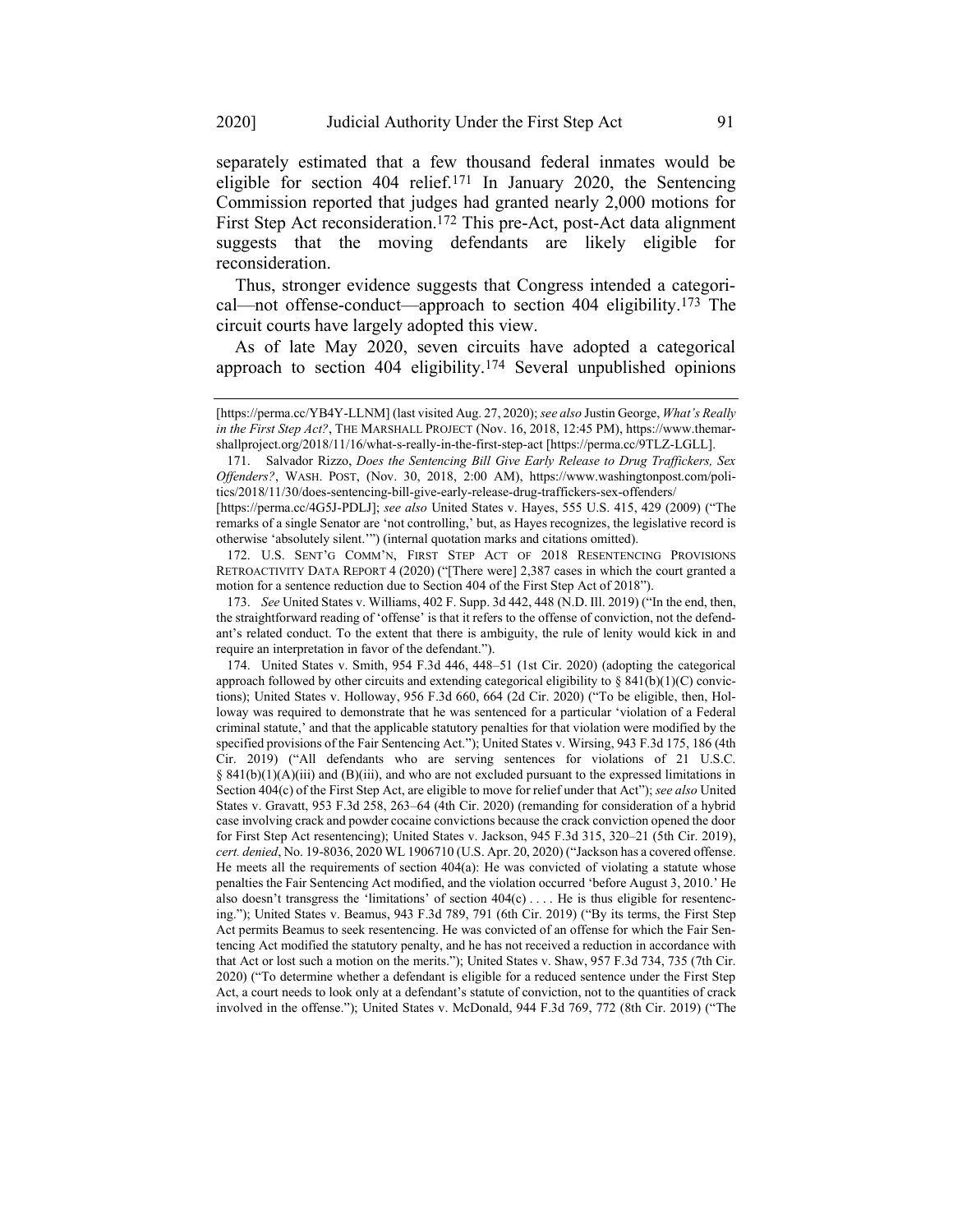suggest that additional circuits will follow suit when the issue is properly before them.175 Even if a uniform doctrine emerges, however, eligibility for convictions under §  $841(b)(1)(C)$ ,<sup>176</sup> hybrid convictions (e.g., cocaine base and heroin) and post-release prison sentence reductions remain gray areas.177

#### *B. Sentence Reduction or Plenary Resentencing*

The second question courts have had to grapple with is whether the First Step Act vests judges with narrow sentence reduction authority or broad plenary resentencing authority.

Section 404(b) states that "[a] court . . . may . . . impose a reduced sentence as if sections 2 and 3 of the Fair Sentencing Act of 2010...

176. *Smith*, 954 F.3d at 451 ("Congress intended to provide potential relief to persons like Smith whose penalties were dictated by §  $841(b)(1)(C)$  and therefore were only indirectly affected by the minimum sentences called for by  $\S 841(b)(1)(A)(iii)$  and  $\S 841(b)(1)(B)(iii)$ .").

First Step Act applies to offenses, not conduct, and it is McDonald's statute of conviction that determines his eligibility for relief") (internal citation omitted).

<sup>175.</sup> United States v. Hardwick, 802 F. App'x 707, 709–10 (3d Cir. 2020) (per curiam) ("Although a life sentence was statutorily authorized when the District Court sentenced Hardwick, the Fair Sentencing Act has since reduced the statutory penalty for crack cocaine offenses like his to a term of five to 40 years. Hardwick's motion under the First Step Act required the District Court to assess his request for a sentence reduction in light of that change to the statutory scheme." (*citing Beamus*, 943 F.3d at 791-92; *Wirsing*, 943 F.3d at 185; *McDonald*, 944 F.3d at 772)); United States v. Whittaker, 777 F. App'x 938, 940 (10th Cir. 2019) ("The First Step Act of 2018, Pub. L. 115- 391, 132 Stat. 5194, permits a district court to reduce a sentence based on the lower statutory sentencing ranges of the Fair Sentencing Act of 2010, Pub. L. 111-220, 124 Stat. 2372. But it applies only to defendants who were sentenced for crack cocaine offenses committed before August 3, 2010."); *cf.* United States v. Martinez, 777 F. App'x 946, 947 (10th Cir. 2019) ("Martinez, however, was convicted of violating 21 U.S.C. § 841(b)(1)(C), a statutory provision that criminalizes possession with intent to distribute crack cocaine, irrespective of quantity. The Fair Sentencing Act had no effect on  $\S$  841(b)(1)(C) and, thus, Martinez's crime of conviction is not a 'covered offense' under the Act."); United States v. Lahens, 805 F. App'x 864, 865 (11th Cir. 2020) (per curiam) ("The parties here do not dispute that Lahens is statutorily eligible for a sentence reduction under the First Step Act. That is, they appear to agree that: (1) Lahens was convicted of a 'covered offense'; (2) had the Fair Sentencing Act been in effect at the time of his conviction, he would have been subject to a lower statutory maximum and no mandatory minimum; and (3) because of the lower statutory maximum, he would have been subject to lower guideline range, even as a career offender.").

<sup>177.</sup> See *infra* Section IV.C., for a discussion about hybrid convictions. *See* United States v. Venable, 943 F.3d 187, 195 (4th Cir. 2019) ("[W]e hold that the district court erred in concluding the First Step Act did not authorize it to provide relief to Venable because he had finished serving his original term of imprisonment and was currently serving a term of imprisonment for revocation of supervised release."); United States v. Hanzy, 802 F. App'x 850, 851 (5th Cir. 2020) ("Because Hanzy completed his federal term of imprisonment, he is ineligible for a reduction in his term of imprisonment."); United States v. Woods, 949 F.3d 934, 937 (6th Cir. 2020) ("Given that Woods's current 37-month sentence relates to his original offense under 21 U.S.C. § 841(a)(1)—a First Step Act 'covered offense'—Woods is eligible for resentencing . . . . The district court did not find Woods ineligible under the First Step Act due to the fact Woods is currently serving a postrevocation sentence. Rather, the district court assumed eligibility and considered factors that weighed in favor or against granting a sentence reduction. And it treated Woods's violation conduct as one factor in the analysis, not an independent and dispositive reason for denying a reduction.").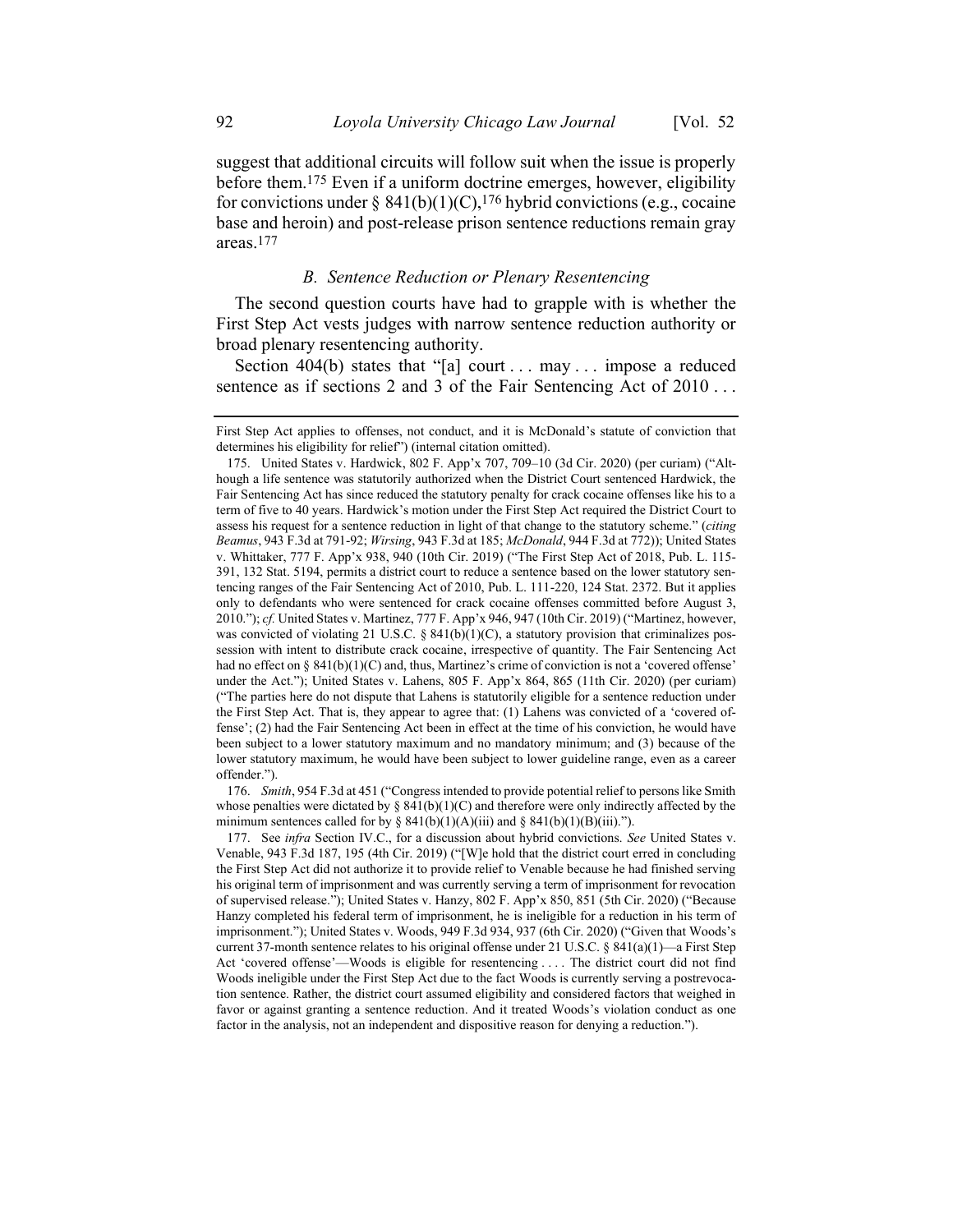were in effect at the time the covered offense was committed."178 Under the majority view,179 section 404(b) permits resentencing judges to reduce the sentences for certain crack cocaine offenses. Beyond that reduction, judges are not permitted to engage in plenary resentencing. 180 For instance, judges may not disturb enhancements (e.g., for leadership roles).181 At least five arguments support the sentence-reduction view.

First, section 404 merely made the Fair Sentencing Act retroactive. Both 404(a) and (b) refer to "section 2 or 3 of the Fair Sentencing Act of 2010."182 The majority of courts "read . . . these two provisions [as] discretion to reduce the defendant's sentence on the covered offenses the drug counts—to the sentence he would have received if section 2 [or 3] of the FSA had been in effect when he committed the drug offenses."183 Accordingly, some courts have declined to resentence defendants on powder cocaine or weapons charges because those charges were not affected by the Fair Sentencing Act.184

180. *See generally* Pepper v. United States, 562 U.S. 476, 490 (2011) ("In light of the federal sentencing framework described above, we think it clear that when a defendant's sentence has been set aside on appeal and his case remanded for resentencing, a district court may consider evidence of a defendant's rehabilitation since his prior sentencing and that such evidence may, in appropriate cases, support a downward variance from the advisory Guidelines range.").

181. A gray area exists in the majority view: whether judges may consider the full range of § 3553 factors, including rehabilitative conduct, during mere sentence reductions.

<sup>178.</sup> First Step Act of 2018, Pub. L. No. 115-391, § 404(b), 132 Stat. 5222 (2018).

<sup>179.</sup> *See* United States v. Sampson, 360 F. Supp. 3d 168, 171 (W.D.N.Y. 2019) (collecting cases where the courts adopted the majority approach by reducing defendants' sentences); United States v. White, F. Supp. 3d 15, 40 (D.D.C. 2019) ("Moreover, Section 404 appears in 'Title IV' of the First Step Act, titled 'Sentencing Reform,' and that Title's provisions demonstrate Congress's intention to maintain the finality of sentences already imposed. . . . Accordingly, this Court rejects the defendants' claim that Section 404 created a 'freestanding remedy that authorizes the district court to impose a reduced sentence for a covered offense,' independent of § 3582(c), since that position fails to grapple with the statutory text of both § 3582(c) and the First Step Act that compel the contrary conclusion.") (citations omitted).

<sup>182.</sup> First Step Act of 2018, Pub. L. No. 115-391, § 404(a)–(b), 132 Stat. 5222 (2018).

<sup>183.</sup> United States v. Rivas, No. 04-cr-256, 2019 WL 1746392, at \*6 (E.D. Wis. Apr. 18, 2019) (emphasis omitted). *See also* United States v. Carter, 792 F. App'x 660, 663 (11th Cir. 2019) ("Congress has expressly permitted courts to retroactively apply only the Fair Sentencing Act to defendants who qualify, while otherwise considering their sentence against the backdrop of the legal landscape at the time of their offense."); United States v. Hegwood, 934 F.3d 414, 418 (5th Cir. 2019) ("The calculations that had earlier been made under the Sentencing Guidelines are adjusted 'as if' the lower drug offense sentences were in effect at the time of the commission of the offense. That is the only explicit basis stated for a change in the sentencing. In statutory construction, the expression of one thing generally excludes another.").

<sup>184.</sup> *See* United States v. Burke, No. 08-CR-63(1), 2019 WL 2863403, at \*4 (E.D. Tenn. July 2, 2019) ("As such, this Court does not have jurisdiction to reduce a firearms sentence under the First Step Act."); United States v. Mainor, No. 06-cr-140-1, 2019 WL 3425063, at \*3 (E.D. Pa. July 30, 2019) ("Thus, Mainor's twenty-year sentence on the powder cocaine charges is ineligible to be reduced under the First Step Act. And because the twenty-year powder cocaine sentence is to run concurrently with the ten-year crack sentence, even if the Court were to reduce Mainor's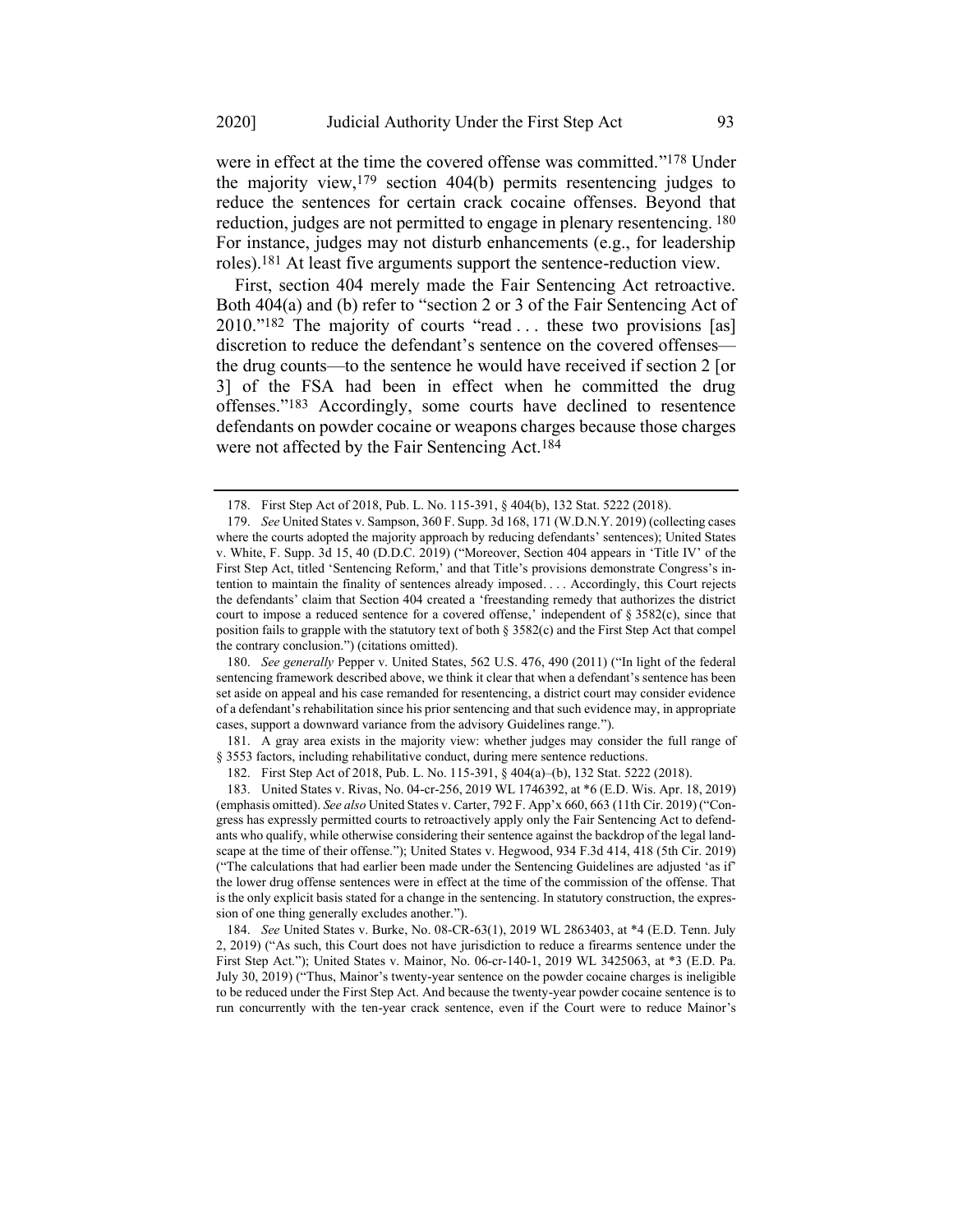Second, plenary resentencing is prohibited by 18 U.S.C. § 3582. Section 3582 anticipates three resentencing circumstances: (1) casespecific, extraordinary, and compelling reasons or advanced age and at least thirty years of time served; (2) statutory changes or changes to Federal Rule of Criminal Procedure 35; or (3) lowering of the sentencing guidelines.185 Most judges agree that First Step Act cases fall under the statutory change category, codified at  $\S 3582(c)(1)(B).$ <sup>186</sup> That subsection authorizes resentencing courts to "modify an imposed term of imprisonment to the extent otherwise expressly permitted by statute or by Rule  $35.^{187}$  In other words, subsection (c)(1)(B) directs courts back to the First Step Act to determine their authority.188 The analysis then turns on whether the Act expressly permits plenary resentencing. The majority of judges finds no express authorizing language in the Act.189 As a result, they determine that courts are prohibited under subsection  $(c)(1)(B)$  from conducting plenary resentencing in First Step Act cases.

Third, legislative history supports the majority view. On the day of the Act's passage, Senator Feinstein stated that the First Step Act "fixes ... and finally makes the Fair Sentencing Act retroactive so that people

187. 18 U.S.C. § 3582(c)(1)(B).

sentence on the crack conviction, it would not affect his total time of his incarceration, which would still be twenty years.").

<sup>185.</sup> 18 U.S.C. § 3582(c).

<sup>186.</sup> *See* United States v. Wirsing, 943 F.3d 175, 185 (4th Cir. 2019) ("However, the distinct language of the First Step Act compels the interpretation that motions for relief under that statute are appropriately brought under § 3582(c)(1)(B)."); United States v. Davis, 423 F. Supp. 3d 13, 16 (W.D.N.Y. 2019) (finding that 18 U.S.C. § 3582 (c)(1)(B) controls but plenary resentencing is not authorized).

<sup>188.</sup> *See* United States v. Rose, 379 F. Supp. 3d 223, 232 (S.D.N.Y. 2019) ("[Section]  $3582(c)(1)(B)$  merely redirects courts to Rule 35 and any other sources of authority that may exist, without providing any substantive standard of its own. Section  $3582(c)(1)(B)$  is, therefore, not itself a source of authority for sentence modifications, nor does it delineate the scope of what the district court should consider when resentencing is authorized by another provision" (citations omitted); *cf*. United States v. Glover, 377 F. Supp. 3d 1346, 1355–56 (S.D. Fla. 2019) (holding that First Step Act merely authorizes a sentence reduction and  $3582(c)(1)(B)$  does not permit additional arguments such as constitutional challenges).

<sup>189.</sup> *See Glover*, 377 F. Supp. 3d at 1357 ("[The Act] does not allow for a full de novo resentencing"); United States v. Sampson, 360 F. Supp. 3d 168, 171 (W.D.N.Y. 2019) ("Nowhere does the Act expressly permit [a] plenary resentencing or sentencing anew . . . .") (quoting *Davis*, 423 F. Supp. 3d at 16); United States v. Crews, 385 F. Supp. 3d 439, 444–45 (W.D. Pa. 2019) ("As Crews argues, this court is 'not free to add words to a statute that Congress did not include in the statute it enacted.' This court, therefore, cannot conduct a plenary resentencing under the First Step Act because the First Step Act specifically provides that the sentencing is limited to imposing a reduced sentence 'as if sections 2 and 3 of the Fair Sentencing Act' were in effect when the defendant committed the offense.") (emphasis omitted) (citation omitted); United States v. Rivas, No. 04-cr-256, 2019 WL 1746392, at \*6 (E.D. Wis. Apr. 18, 2019) ("The First Step Act does not 'expressly permit' the court to conduct a plenary resentencing."); *cf.* United States v. Allen, 384 F. Supp. 3d 238, 243 (D. Conn. 2019) ("This question need not be resolved here because Mr. Allen is entitled to immediate release based on the Fair Sentencing Act's modification of the statutory maximum penalty applicable to his offense.").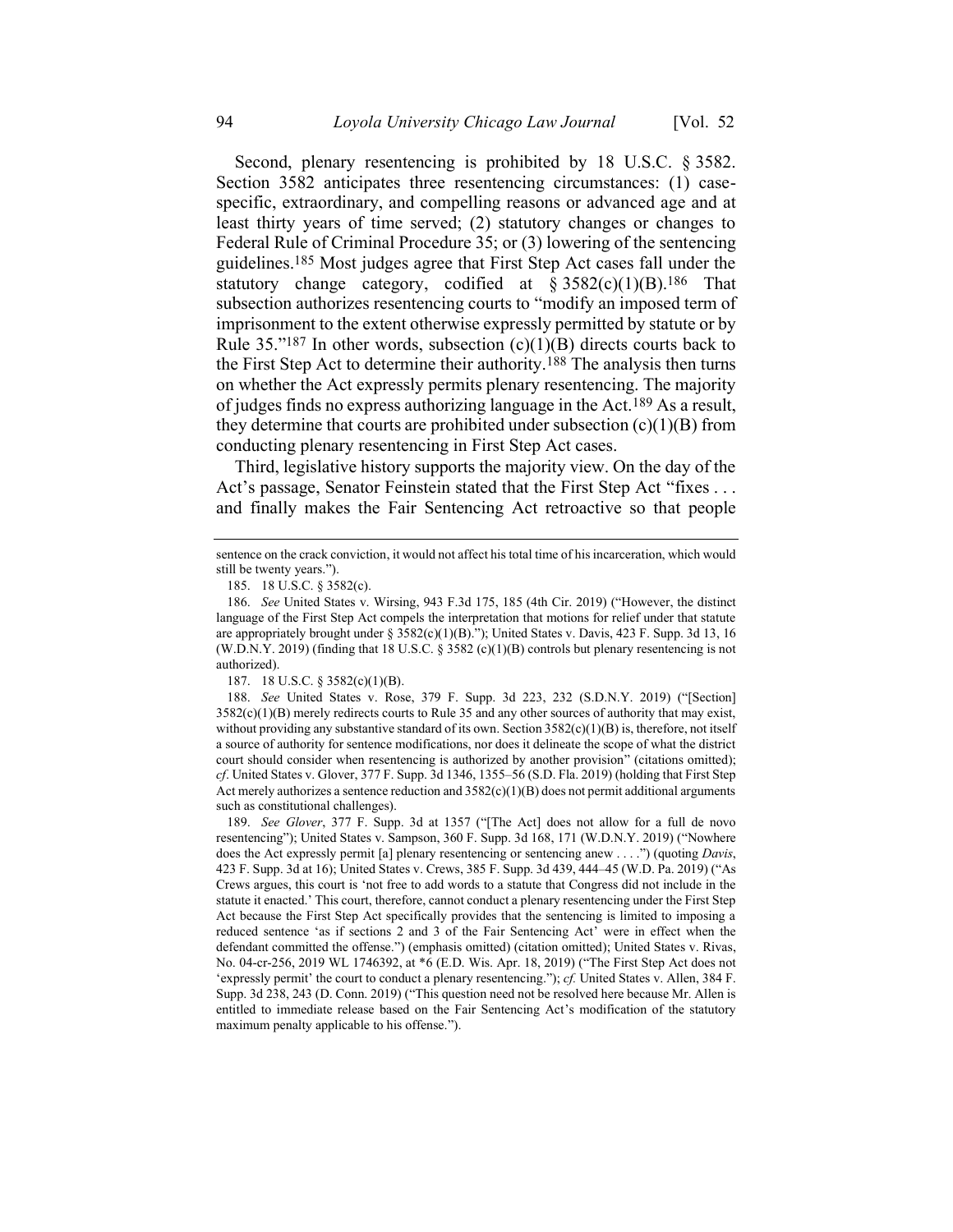sentenced under the old standard can ask to be resentenced under the new one."190 Senator Cardin also explained that the First Step Act, "makes retroactive the application of the Fair Sentencing Act, in which Congress addressed the crack-powder sentencing disparity, and allows individuals affected by this disparity to petition for sentence reductions."191 Such statements support a narrow reading of judicial authority under the Act.

<span id="page-29-0"></span>Fourth, longstanding precedent recommends sentence reduction rather than the creation of a new sentence.192 Typically, once a criminal sentence has been upheld on direct review, the judgment is considered final.193 This "rule of finality" reflects the high cost of litigation, the public's need for reliable justice,<sup>194</sup> and the parties' need for certainty.<sup>195</sup> Section 3582 provides narrow exceptions to the rule of finality.196 And, the Supreme Court recognizes exceptions for new substantive rules of offense conduct or covered offenders197 and new procedures, "implicating the fundamental fairness and accuracy of the criminal proceeding."198 But, such exceptions remain limited.199

193. *Id.*; *see also* Teague v. Lane, 489 U.S. 288, 310 (1989) ("[W]e now adopt Justice Harlan's view of retroactivity for cases on collateral review. Unless they fall within an exception to the general rule, new constitutional rules of criminal procedure will not be applicable to those cases which have become final before the new rules are announced.").

194. *See* Scott, *supra* note [192,](#page-29-0) at 185 (concluding that a strong interest in preserving a final judgment is grounded in three practical considerations: the costs of re-litigation, the accuracy of new proceedings, and the damage to the reputation of the criminal justice system).

195. *See* Mackey v. United States, 401 U.S. 667, 690–91 (1971) (Harlan, J., concurring in part and dissenting in part) ("Finality in the criminal law is an end which must always be kept in plain view. . . . If law, criminal or otherwise, is worth having and enforcing, it must at some time provide a definitive answer to the questions litigants present or else it never provides an answer at all. . . . No one, not criminal defendants, not the judicial system, not society as a whole is benefited by a judgment providing a man shall tentatively go to jail today, but tomorrow and every day thereafter his continued incarceration shall be subject to fresh litigation on issues already resolved.").

198. *Id.* (quoting Saffle v. Parks, 494 U.S. 484, 495 (1990)).

199. *See* Devins, *supra* note [62,](#page-8-0) at 41("The general bar on retroactivity, with its limited exceptions, intends to balance the purposes of collateral review against the interest in finality of criminal convictions.").

<sup>190.</sup> 164 CONG. REC. S7774 (daily ed. Dec. 18, 2018) (statement of Sen. Feinstein).

<sup>191.</sup> *Id.* (statement of Sen. Cardin).

<sup>192.</sup> *See* Ryan W. Scott, *In Defense of the Finality of Criminal Sentences on Collateral Review*, 4 WAKE FOREST JL. & POL'Y 179, 185 (2014) ("According to the prevailing view, championed in influential opinions and articles by Justice John Marshall Harlan, Judge Henry Friendly, and scholars like Paul Bator, Anthony Amsterdam, and Paul Mishkin, the government has a strong interest in preserving . . . a [final] judgment").

<sup>196.</sup> *See* Dillon v. United States, 560 U.S. 817, 827 (2010) (discussing the rule of finality in the § [3582\(c\)\(2\)](https://1.next.westlaw.com/Link/Document/FullText?findType=L&pubNum=1000546&cite=18USCAS3582&originatingDoc=I936fc9af7a0b11dfbd1deb0d18fe7234&refType=RB&originationContext=document&transitionType=DocumentItem&contextData=(sc.History*oc.DocLink)#co_pp_fcf30000ea9c4) context).

<sup>197.</sup> *See* Welch v. United States, 136 S. Ct. 1257, 1264 (2016) ("*Teague* and its progeny recognize two categories of decisions that fall outside this general bar on retroactivity for procedural rules. First, '[n]ew substantive rules generally apply retroactively.' Second, new 'watershed rules of criminal procedure,' which are procedural rules 'implicating the fundamental fairness and accuracy of the criminal proceeding,' will also have retroactive effect.") (citations omitted).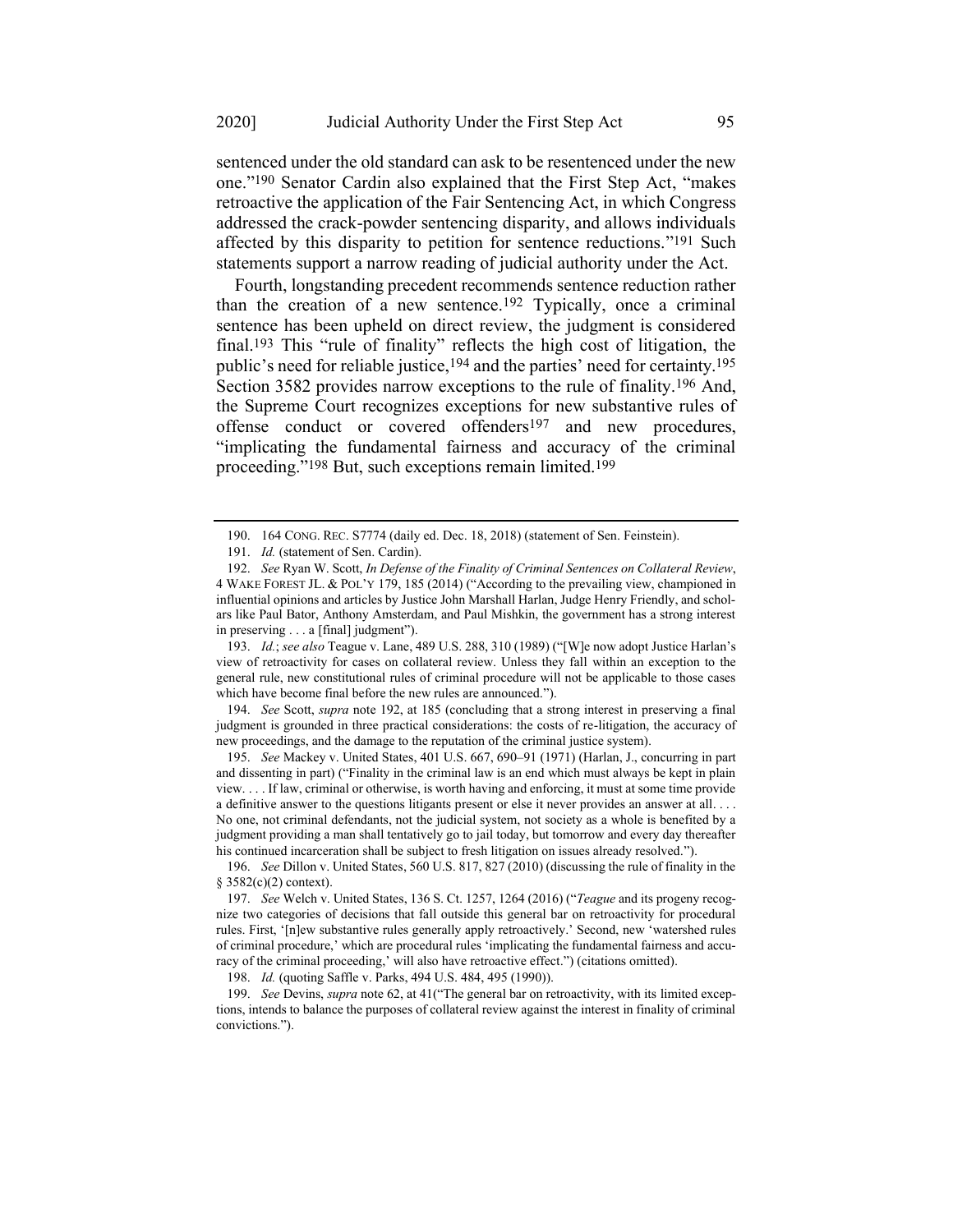Fifth, collegiality mitigates against plenary resentencing. As a rule, a lone trial judge makes factual findings and enters a criminal sentence, which his or her peers respect.<sup>200</sup> Such collegiality, according to late Third Circuit judge, Collins J. Seitz, contributes to intellectual magnanimity and the image of the neutral judiciary.201 First Step Act cases test this norm. In many First Step Act cases, <sup>202</sup> original sentencing judges are no longer presiding. Their successors sometimes find no compelling reason, such as a congressional mandate, to disturb their predecessors' factual findings in complex drug cases.203

A minority believes that section 404 authorizes resentencing judges to engage in extended, holistic, or even tabula rasa204 resentencing. While controversial, this plenary resentencing position is better supported by the text and context of the First Step Act.

Under the minority view, section 404(b) permits judges to convene a hearing with "all of the procedural trappings and collateral effects of the original sentencing, including . . . arguments that are 'unrelated to the issue(s) that precipitated the rehearing, including any non-retroactive changes in the law'; and . . . the defendant's presence, unless waived."205 At least seven arguments support this view; the first three are statutory construction arguments.

<sup>200.</sup> *See Reform of the Federal Criminal Laws: Hearing Before the Subcomm. on Crim. L. & Procedures of the S. Comm. on the Judiciary*, 93d Cong., 6515 (1973) (The Ass'n of the Bar of the City of New York Rep, on Sentencing Practices in the Fed. Courts in New York City) (discussing older judges' reluctance to sentencing panels in the context of individual sentencing and collegiality).

<sup>201.</sup> *See* Collins J. Seitz, *Collegiality and the Court of Appeals*, 75 JUDICATURE 26, 27 (1991) (explaining that the effects of collegiality exist in general but also as between district judges and their appellate reviewers).

<sup>202.</sup> *See, e.g.*, United States v. Kramer, No. 87-cr-40070, 2019 WL 3322374, at \*1 (S.D. Ill. July 24, 2019) (containing a 1988 conviction); United States v. Eidson, No. 88-cr-00021, 2019 WL 3767570, at \*1 (N.D. Cal. Aug. 9, 2019).

<sup>203.</sup> *See, e.g.*, United States v. Rivas, No. 04-cr-256, 2019 WL 1746392, at \*8 (E.D. Wis. Apr. 18, 2019) ("The First Step Act . . . . does not authorize the court to disturb the 120-month sentence Judge Clevert imposed on Count One. It does not authorize the court to disturb Judge Clevert's conclusion that the defendant qualified as a career offender, or ignore the requirement that a court must impose the five-year mandatory sentence required by  $\S 924(c)$  to run consecutively to any other sentence imposed.").

<sup>204.</sup> *See Tabula Rasa*, BLACK'S LAW DICTIONARY (7th ed. 1999) (defining tabula rasa as "a blank tablet ready for writing; a clean slate.").

<sup>205.</sup> United States v. Medina, No. 05-cr-58, 2019 WL 3769598, at \*5 (D. Conn. July 17, 2019) (quoting United States v. Rose, 379 F. Supp. 3d 223, 232 (S.D.N.Y. 2019)). *See also* Shabazz v. United States, 923 F.3d 82, 84 (2d Cir. 2019) ("The Supreme Court explained that, upon a remand for a plenary resentencing, a sentencing court must be allowed to consider the mandatory sentencing factors in 18 U.S.C. § 3553(a) as of the time of imposition of the new sentence, and, if appropriate, to grant a departure or variance based on the defendant's conduct since the original sentencing.").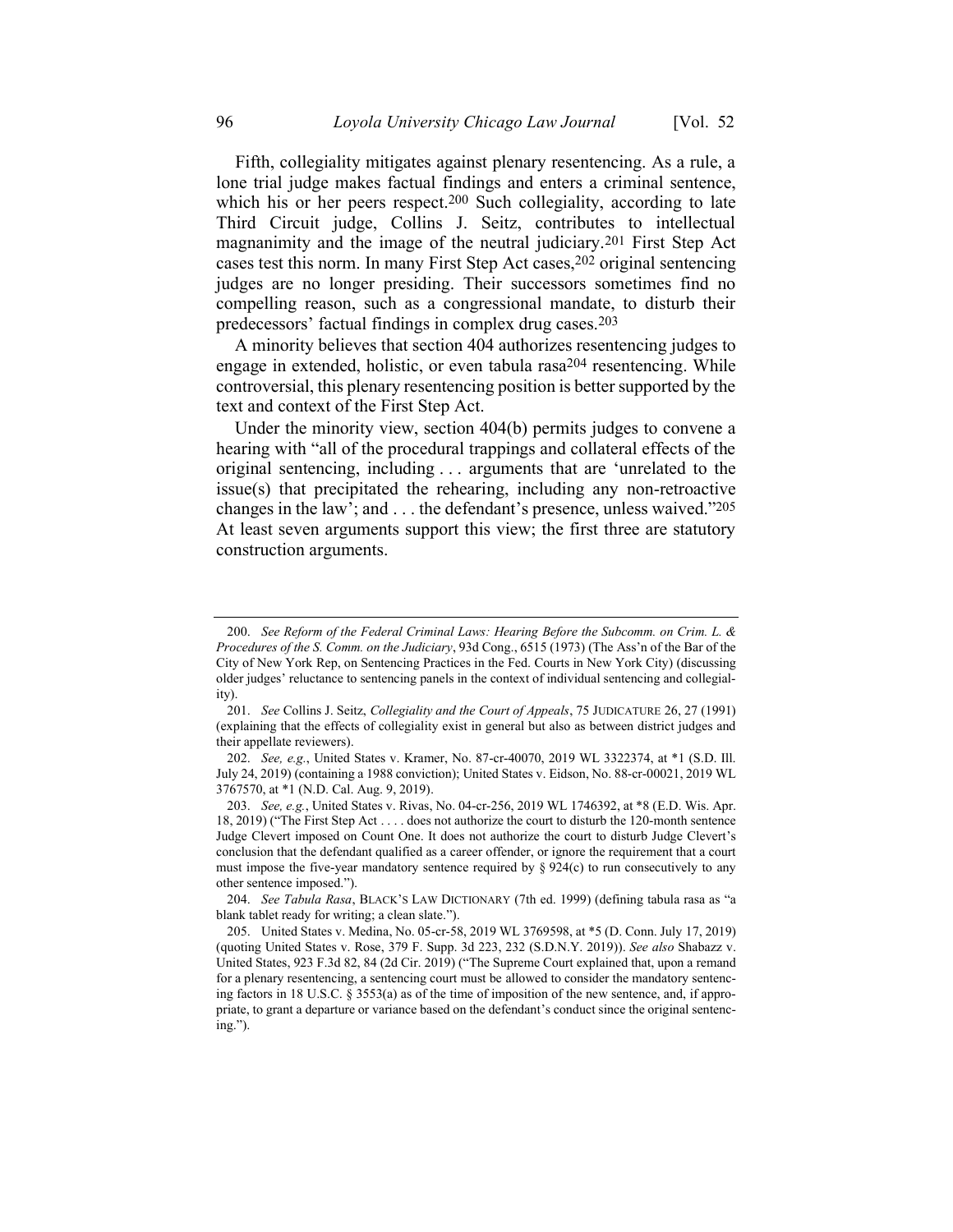First, section  $404(b)$ ,  $206$  which states that, "[a] court ... may ... impose a reduced sentence as if sections 2 and 3 of the Fair Sentencing Act of 2010 were in effect  $\ldots$  <sup>207</sup> allows judges to impose any criminal sentence with two limitations: (1) that the new sentence must be less than the original sentence ("reduced"), and (2) that the new sentence must comport with the Fair Sentencing Act of 2010.208

Second, the word "impose," used twice in the one-sentence section, refers to a past and future sentencing. Logically, "impose" has the same meaning throughout the sentence and section.209 As a result, resentencing judges have the same authority that original sentencing judges had: plenary authority.210

Third, Congress typically uses "impose" to mean plenary sentencing.211 For instance, § 3553 instructs judges to "impose a sentence sufficient, but not greater than necessary."<sup>212</sup> Similarly, § 3661 announces that, "[n]o limitation shall be placed on the information concerning the background, character, and conduct of a person convicted

210. *See, e.g.*, Sentencing Reform Act of 1984, § 3553, 98 Stat. 1989 (codified at 18 U.S.C. 3553(a)) ("The court, in determining the particular sentence to be imposed, shall consider—(1) the nature and circumstances of the offense and the history and characteristics of the defendant").

<sup>206.</sup> *See* Consumer Prod. Safety Comm*'*n v. GTE Sylvania, Inc., 447 U.S. 102, 108 (1980) ("We begin with the familiar canon of statutory construction that the starting point for interpreting a statute is the language of the statute itself."); Barnhart v. Sigmon Coal Co., 534 U.S. 438, 450 (2002) ("The first step is to determine whether the language at issue has a plain and unambiguous meaning with regard to the particular dispute in the case.").

<sup>207.</sup> First Step Act of 2018, Pub. L. No. 115-391, § 404(b), 132 Stat. 5222 (2018).

<sup>208.</sup> *Id.* at § 404(c).

<sup>209.</sup> *See Rose*, 379 F. Supp. 3d at 234 ("Indeed, the single sentence that is § 404(b) uses the verb 'impose' twice. The first part of § 404(b) is unequivocal that any motion for relief must be considered by the 'court that imposed a sentence for a covered offense.' In that instance, 'imposed' undoubtedly refers to the imposition of the original sentence, rather than any modification or reduction. Therefore, in order to construe § 404(b) as falling beyond the reach of 18 U.S.C. § 3553(a), the Court would have to give two different meanings to the verb 'impose' within the same sentence. Given the proximity of the repetition, the strength of the interpretative principle that 'identical words and phrases within the same statute should normally be given the same meaning' is at its zenith.") (citing FCC v. AT & T Inc., 562 U.S. 397, 408 (2011)).

<sup>211.</sup> *See* Erlenbaugh v. United States, 409 U.S. 239, 243–44 (1972) ("The rule of *in pari material*—like any canon of statutory construction—is a reflection of practical experience in the interpretation of statutes: a legislative body generally uses a particular word with a consistent meaning in a given context. . . . The rule . . . assumes that whenever Congress passes a new statute, it acts aware of all previous statutes on the same subject."); United States v. Simms, 914 F.3d 229, 243 (4th Cir. 2019) ("Finally, the Government would have us interpret the materially identical 34-word phrase in [18 U.S.C.] § 924(c)(3)(B) and [18 U.S.C.] § 16(b) in entirely different ways. This argument flies in the face of the traditional rule that 'a legislative body generally uses a particular word with a consistent meaning in a given context.'... Thus, it is unsurprising that the Government has been unable to cite even one case in which the Supreme Court or this court have interpreted two materially identical statutes differently, as it urges us to do with §  $924(c)(3)(B)$  and § 16(b)." (citing *Erlenbaugh*, 409 U.S. at 243)).

<sup>212.</sup> 18 U.S.C. § 3553(a).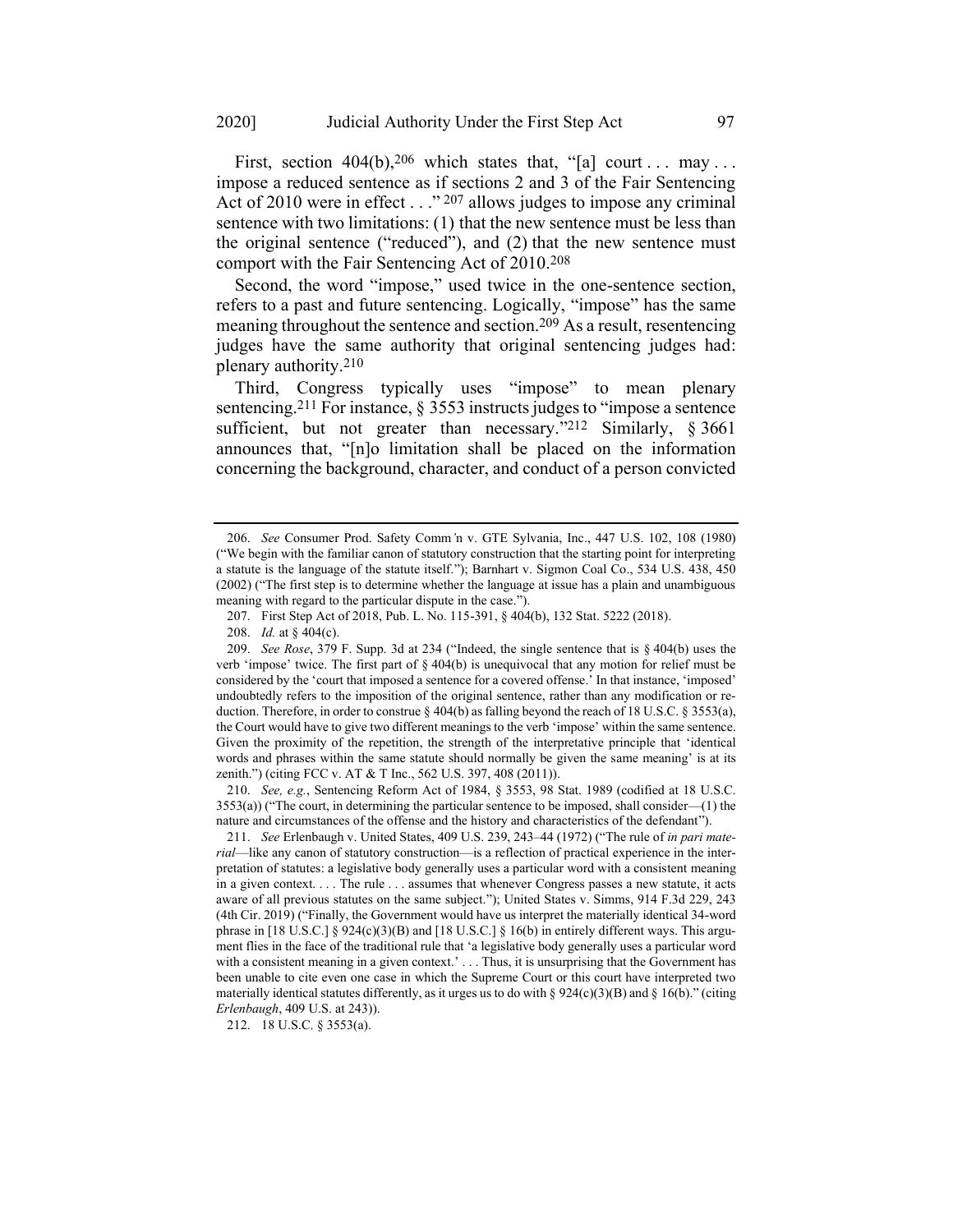of an offense . . . for the purpose of imposing an appropriate sentence."213 Both sections envision fact-finding and application of modern case precedents, or plenary sentencing.

By contrast,  $\S 3582(c)(2)$  states, that a court, "may reduce the term of imprisonment" for a defendant whose "sentencing range . . . has subsequently been lowered by the Sentencing Commission."214 The difference between  $\S 3582(c)(2)$  and section 404(b) is the verbal phrase indicating the congressionally authorized action. The verbal phrase in § 3582(c)(2) is "may reduce," whereas the verbal phrase in section 404(b) is "may . . . impose". 215 The direct object of section 404(b)'s "impose" is "reduced sentence." This object phrase prohibits judges from imposing lengthier sentences following First Step Act review.216 As an object phrase, however, "reduced sentence" cannot prescribe judicial authority; authority is conferred by verbs. Thus, a textual analysis of section 404(b), alone or with other criminal statutes, demonstrates that Congress authorized judges to conduct plenary resentencing in First Step Act cases.

<sup>213.</sup> 18 U.S.C. § 3661; *see also* § 3582(a) ("The court, in determining whether to impose a term of imprisonment, and, if a term of imprisonment is to be imposed, in determining the length of the term, shall consider the factors set forth in section 3553(a) . . . recognizing that imprisonment is not an appropriate means of promoting correction and rehabilitation.").

<sup>214.</sup> 18 U.S.C. § 3582(c)(2).

<sup>215.</sup> *Compare id. with* First Step Act of 2018, Pub. L. No. 115-391, § 404(b), 132 Stat. 5222 (2018).

<sup>216.</sup> *See* United States v. Rose, 379 F. Supp. 3d 223, 234 (S.D.N.Y. 2019) ("Some courts have held that because the district court can impose only a 'reduced sentence' under the First Step Act, the sentencing proceeding must not be a plenary one, and the term 'impose' cannot be given its usual meaning. While the restriction on the district court's ability to impose a lengthier sentence could be a relevant factor, the nature of a sentencing cannot be dictated solely by a statutory limit on the sentencing range. Rather, federal criminal statutes almost invariably contain statutory maximums (and occasionally mandatory minimums) that constrain judicial discretion without divesting a sentencing proceeding of its plenary nature.") (citation omitted).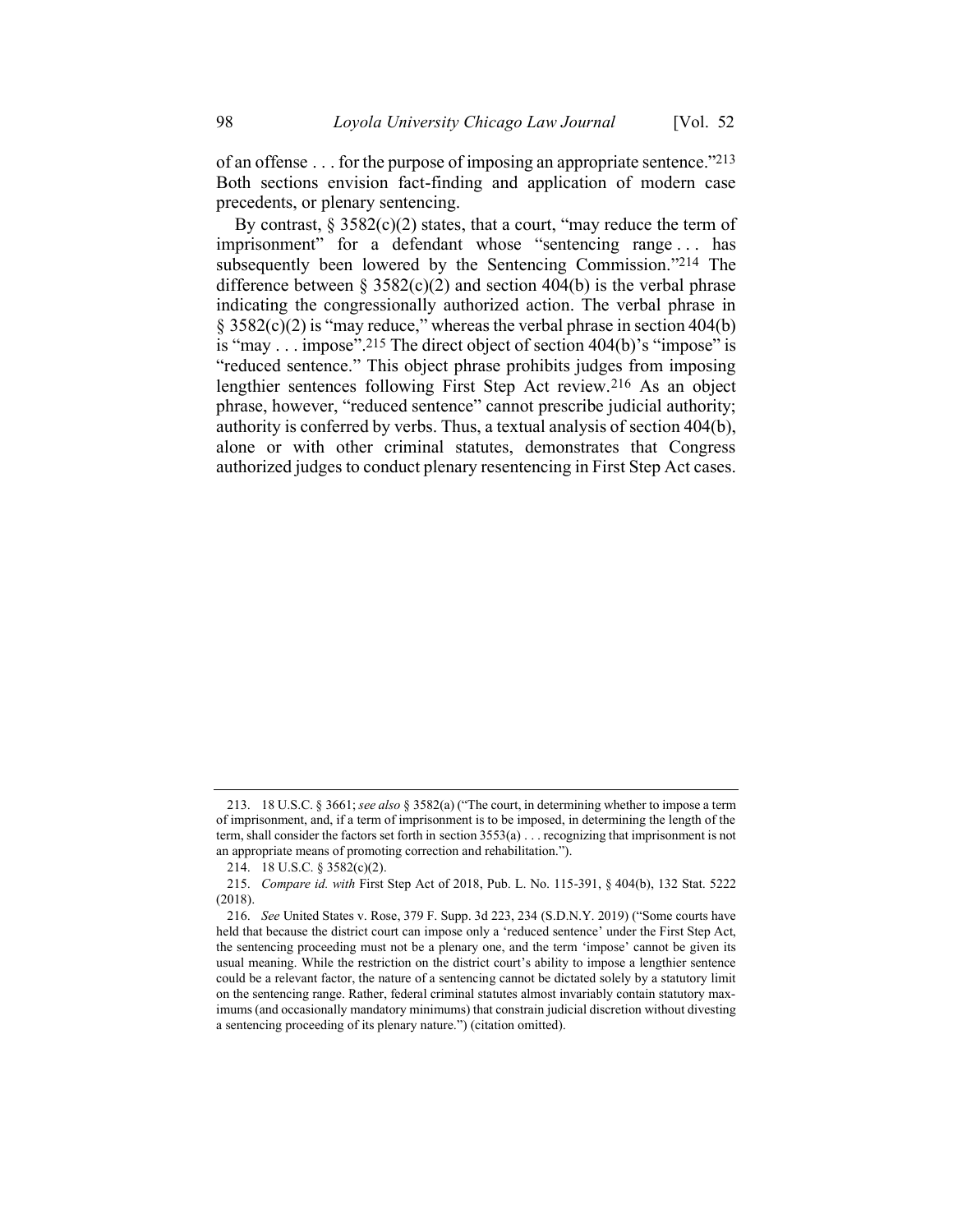Fourth, legislative history supports the minority view. Senate testimony shows that the First Step Act was intended as a "significant reform"217 favoring judicial discretion:218

(1) Sen. Amy Klobuchar, "Significantly, this bill will not automatically reduce any one person's prison sentence. Instead, the bill simply allows people to petition courts and prosecutors for an individualized review based on the particular facts of their case."219

(2) Sen. Bill Nelson, "This legislation will allow judges to do the job that they were appointed to do—to use their discretion to craft an appropriate sentence to fit the crime . . . . These rigid sentences that do not fit the crimes ought to be turned around, and that is exactly what this legislation does." 220

(3) Sen. Corey Booker "[T]his bill includes critical sentencing reform that will reduce mandatory minimums and give judges discretion back—not legislators but judges who sit and see the totality of the facts." 221

The legislative record contains no direct disagreement with these statements.222

Fifth, plenary resentencing is legally permitted and necessary. In general, Congress,223 the Sentencing Commission,224 prosecutors, and

219. 164 CONG. REC. S7748 (daily ed. Dec. 18, 2018) (statement of Sen. Klobuchar).

220. *Id.* at S7756 (statement of Sen. Nelson).

221. *Id.* at S7764 (statement of Sen. Booker).

222. *See* United States v. Hayes, 555 U.S. 415, 429 (2009) ("The remarks of a single Senator are 'not controlling,' but, as Hayes recognizes, the legislative record is otherwise 'absolutely silent.'") (citation omitted).

224*. See* U.S. SENTENCING GUIDELINES MANUAL,*supra* note [71,](#page-9-0) ch. 3, pt. D, introductory cmt. § 3D (providing "rules for determining a single offense level that encompasses all the counts of which the defendant is convicted."); U.S. SENTENCING COMM'N, SPECIAL REPORT TO THE

<sup>217.</sup> *See* 164 CONG. REC. S7749 (daily ed. Dec. 18, 2018) (statement of Sen. Leahy) ("[T]he Senate is considering passing probably the most significant bill to reform our criminal justice system in nearly a decade.").

<sup>218.</sup> *See, e.g*., 164 CONG. REC. S7644 (Dec. 17, 2018) (statement of Sen. Durbin) ("These mandatory penalties don't allow judges to distinguish between drug kingpins . . . and lower level offenders."); 164 CONG. REC. S7649 (daily ed. Dec. 17, 2018) (statement of Sen. Grassley) ("Third, the bill provides for more judicial discretion by expanding the existing Federal safety valve to include more low-level, nonviolent offenders."); 164 CONG. REC. S7739 (daily ed. Dec. 18, 2018) (statement of Sen. Schumer) ("Among other important changes, the legislation will give judges more discretion in sentencing for low-level, nonviolent drug offenders who cooperate with the government."). Senator Grassley and Schumer's remarks about judicial sentencing authority, generally or in initial sentencings, demonstrate a renewed congressional trust in sentencing judges that fairly extends to section 404 resentencings.

<sup>223.</sup> *See, e.g*., 18 U.S.C. § 3584(c) ("Multiple terms of imprisonment ordered to run consecutively or concurrently shall be treated for administrative purposes as a single, aggregate term of imprisonment."); *see also* Dean v. United States, 137 S. Ct. 1170, 1175–76 (2017) (discussing § 3553(a), § 3582, and § 3584(b), and concluding that "[a]s a general matter, the foregoing provisions permit a court imposing a sentence on one count of conviction to consider sentences imposed on other counts.").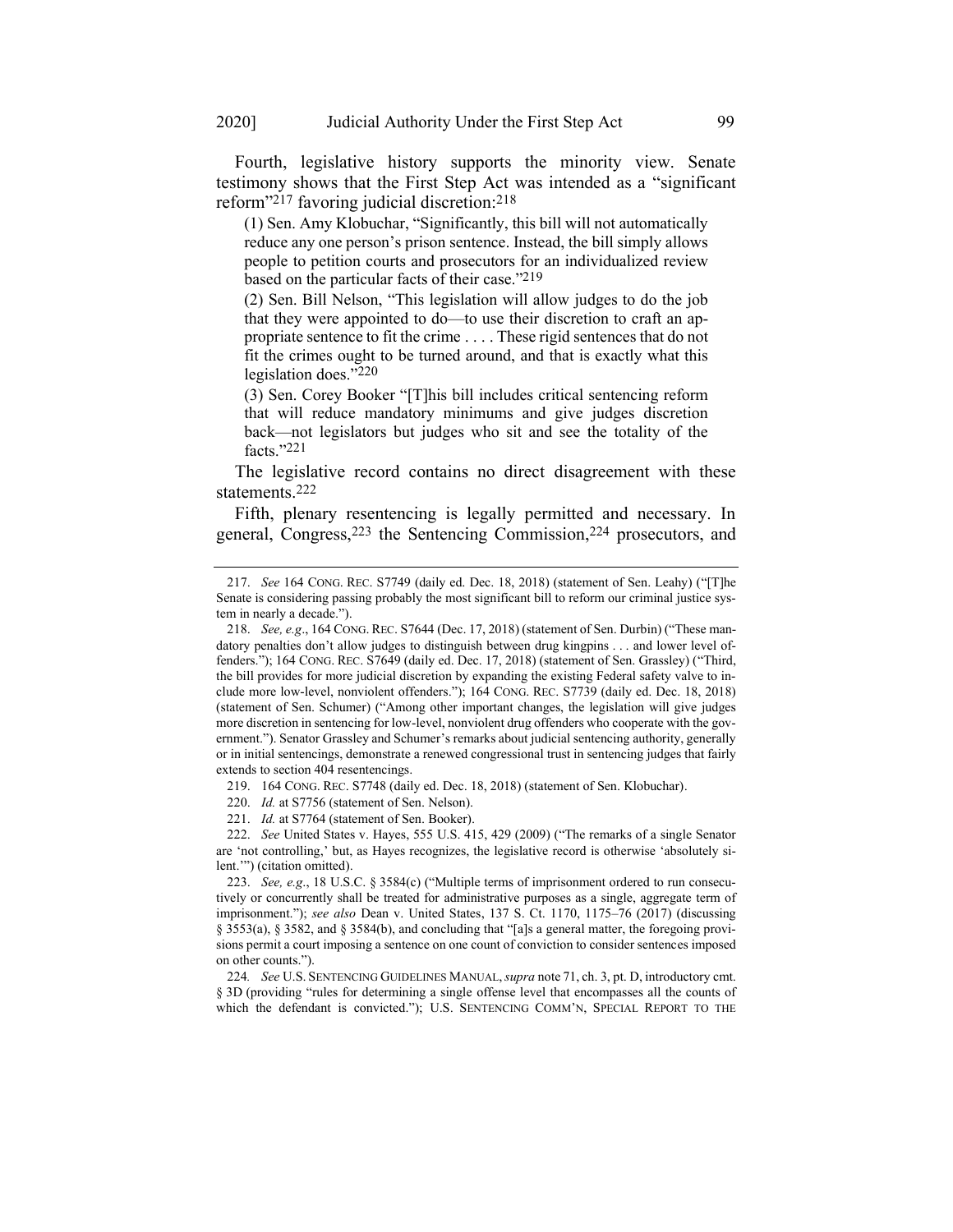judges treat original criminal sentences as "packages" encompassing the total counts of conviction, enhancements, consecutive sentences and more.<sup>225</sup> Some reformers argue that resentencing should follow the same rules.226 But, as explained above, courts often view their authority more narrowly at resentencing than at original sentencing.<sup>227</sup> As a result, advocates must justify the use of original sentencing procedures in resentencing hearings.

Three justifications support plenary resentencing in First Step Act cases. The first justification comes under 18 U.S.C. § 3582, which permits plenary resentencing in First Step Act cases. As explained above, the majority of judges view  $\S 3582(c)(1)(B)$  as controlling.<sup>228</sup> That subsection directs courts back to the First Step Act to determine their authority.229 While the majority of judges find no express permission for plenary resentencing in the Act, a minority of judges find no "substantive limit" on judicial discretion in the Act.<sup>230</sup> These judges read the words

230. *Id.* 

CONGRESS: MANDATORY MINIMUM PENALTIES IN THE FEDERAL CRIMINAL JUSTICE SYSTEM 22– 23 (1991), https://www.ussc.gov/sites/default/files/pdf/news/congressional-testimony-and-reports/mandatory-minimum-penalties/1991\_Mand\_Min\_Report.pdf [https://perma.cc/NY93- DAX2] ("One potential problem in multiple count cases is how to increase the sentence when the multiplicity of counts does in fact reflect multiple harms. . . . The guidelines resolve this problem by directing that incremental amounts for each offense involving a distinct harm be added to the base offense level that corresponds to the most serious offense in the group.").

<sup>225.</sup> *See* United States v. Triestman, 178 F.3d 624, 631 (2d Cir. 1999) (Sotomayor, J.) ("Although Triestman may have pled guilty to his drug charges in reliance on statements in his plea agreement and by the district court indicating that his total offense level for these convictions would be 26, these statements were made in the context of a larger interdependent sentencing package, which included sentences not only for the drug-related offenses but also for a  $\S 924(c)$  conviction. . . . Although Triestman had finished serving his original 63-month sentence for his drug convictions at the time of his resentencing, this fact is of little consequence because Triestman was still serving the overall term on his larger sentencing package.").

<sup>226.</sup> *See* Tracy Friddle & Jon M. Sands, "*Don't Think Twice, It's All Right": Remands, Federal Sentencing Guidelines & the Protect Act—A Radical "Departure*"*?*, 36 ARIZ. ST. L.J. 527, 540 (2004) (arguing for plenary resentencing when one but not all counts are overturned on appeal because "[a]llowing the judge such an opportunity 'effectuates the original sentencing intent.' That intent, of course, ultimately is to ensure 'that the punishment . . . fits both crime and criminal.'"); *see also* 18 U.S.C. § 3553(a) (detailing the factors to be considered when imposing a sentence).

<sup>227.</sup> *See* 18 U.S.C. § 3582 ("The court may not modify a term of imprisonment once it has been imposed except . . . .").

<sup>228.</sup> *See* United States v. Rose, 379 F. Supp. 3d 223, 232 (S.D.N.Y. 2019) ("Apart from those three circumstances, Section  $3582(c)(1)(B)$ , which some courts have characterized as the 'procedural vehicle' for First Step Act motions, allows for modifications 'to the extent otherwise expressly permitted by statute or by Rule 35 of the Federal Rules of Criminal Procedure.'") (quoting United States v. Potts, No. 98-CR-14010, 2019 WL 1059837, at \*3 (S.D. Fla. Mar. 6, 2019)).

<sup>229.</sup> *See id.* at 232 ("[Section] 3582(c)(1)(B) merely redirects courts to Rule 35 and any other sources of authority that may exist, without providing any substantive standard of its own. . . . Section  $3582(c)(1)(B)$  is, therefore, not itself a source of authority for sentence modifications, nor does it delineate the scope of what the district court should consider when resentencing is authorized by another provision.") (quotation marks and citations omitted).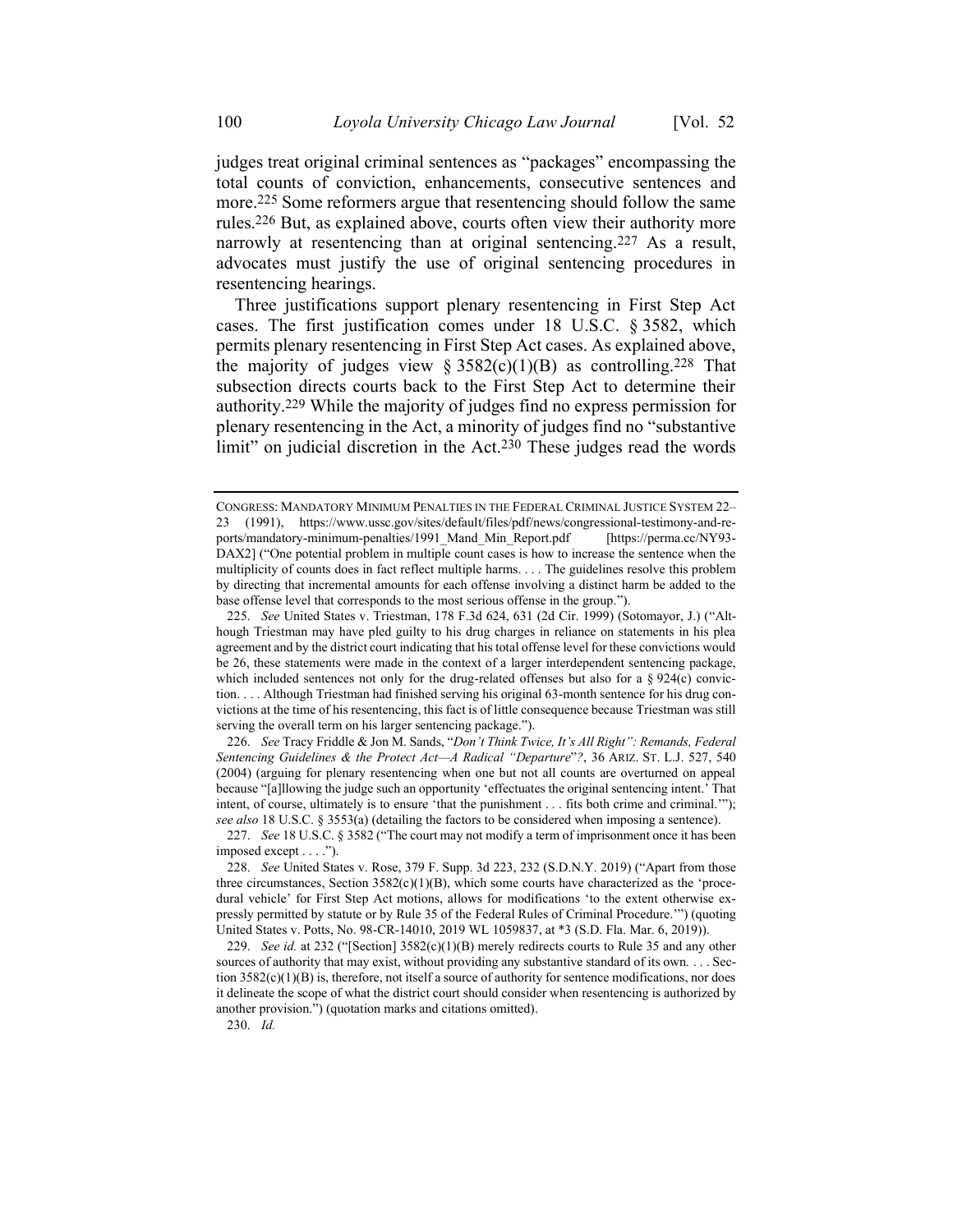and phrases used in section 404, particularly the term "impose" as discussed above, as a grant of plenary authority. For these judges, the absence of the word "plenary" is not determinative of congressional intent.

The second justification derives from Supreme Court precedent holding that inter-defendant disparities do not preclude plenary resentencing. Under § 3553(a)(6), sentencing judges must consider "the need to avoid unwarranted sentence disparities among defendants with similar records who have been found guilty of similar conduct"<sup>231</sup> (e.g., defendants sentenced for crack distribution in 2011 versus First Step Act defendants). In 2011, the Supreme Court ruled on the limits of subsection (a)(6) in *Pepper v. United States*. 232

The *Pepper* case began in 2003, when Chief Judge Mark W. Bennett of the U.S. District Court for the Northern District of Iowa imposed a twenty-four-month sentence in a § 846 methamphetamine conspiracy distribution case. 233 The sentence was a "75-percent downward departure from the low end of the Guidelines range."234 In 2005, three days before the defendant completed his term of incarceration, the Eighth Circuit reversed and remanded for resentencing in light of the *Booker* decision. 235 At the resentencing, Judge Bennett considered the defendant's post-sentencing conduct and retained the twenty-four-month sentence through a combined "40-percent downward departure based on Pepper's substantial assistance . . . and 59-percent downward variance based on ... rehabilitation since his initial sentencing."236 The Government appealed, and the Eighth Circuit held that Judge Bennett had abused his discretion in granting the downward variance based on postsentencing rehabilitation.<sup>237</sup> The Supreme Court granted certiorari and held that a district court could consider post-sentencing rehabilitation during a remand resentencing.238

<sup>231.</sup> 18 U.S.C. § 3553(a)(6).

<sup>232.</sup> *See* Pepper v. United States, 562 U.S. 476, 504 (2011) ("Finally, we note that §§ 3553(a)(5) and (a)(6) describe only two of the seven sentencing factors that courts must consider in imposing sentence. At root, *amicus* effectively invites us to elevate two § 3553(a) factors above all others. We reject that invitation.").

<sup>233.</sup> *See* 21 U.S.C. § 846 ("Any person who attempts or conspires to commit any offense defined in this subchapter shall be subject to the same penalties as those prescribed for the offense, the commission of which was the object of the attempt or conspiracy.").

<sup>234.</sup> *Pepper*, 562 U.S*.* at 481–82.

<sup>235.</sup> *Id*. at 482.

<sup>236.</sup> *Id*. at 483.

<sup>237.</sup> United States v. Pepper [(*Pepper II*)], 486 F.3d 408, 413 (8th Cir. 2007), *cert. granted, judgment vacated*, 552 U.S. 1089 (2008).

<sup>238.</sup> *See Pepper*, 562 U.S. at 490 ("In light of the federal sentencing framework described above, we think it clear that when a defendant's sentence has been set aside on appeal and his case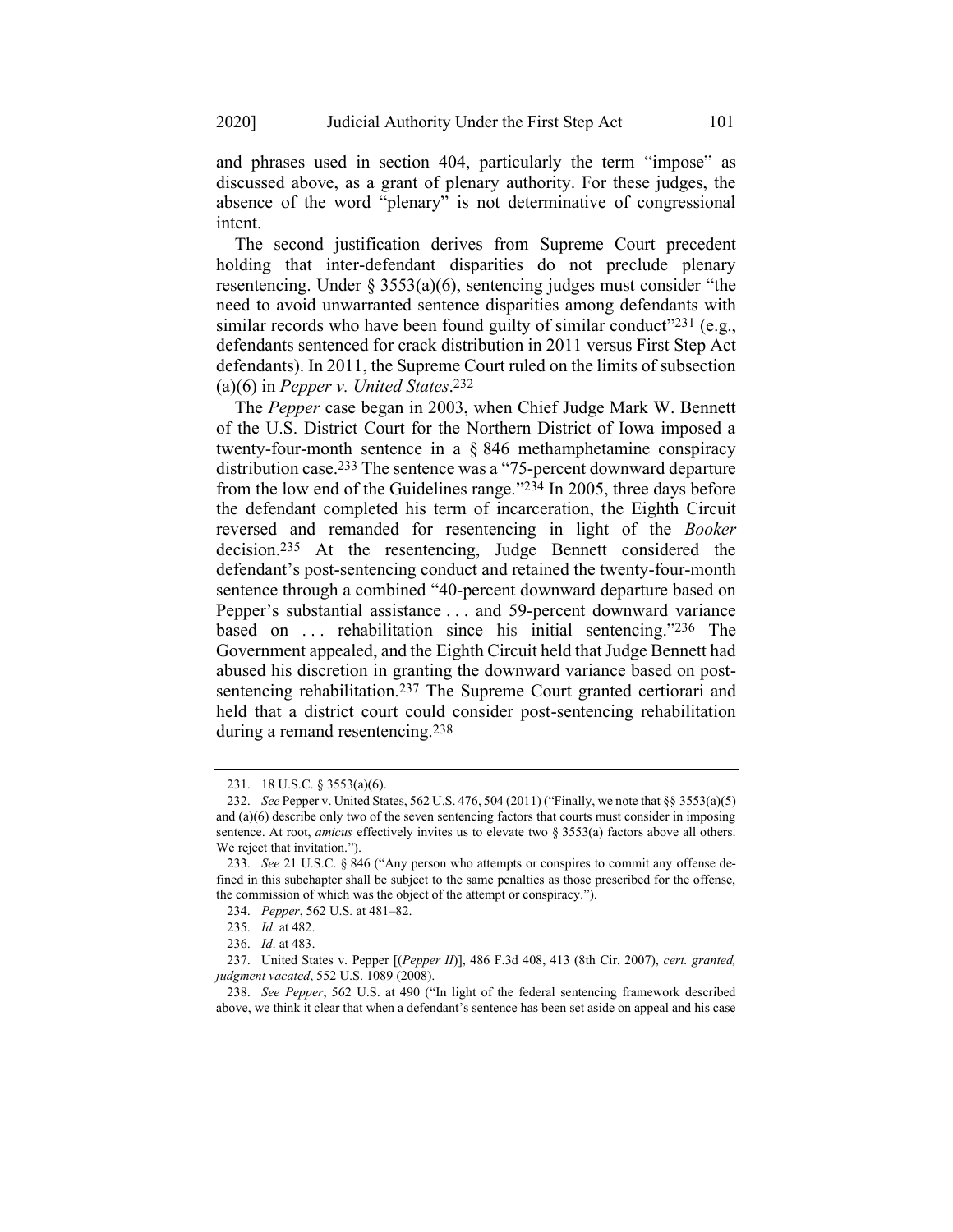*Pepper* suggests that broad resentencing frameworks permit judges to consider post-sentencing conduct.239 The *Pepper* Court held that postsentencing rehabilitation may be considered even when it would benefit a resentenced defendant over a properly sentenced defendant.240 Extending *Pepper* to First Step Act cases requires a logical leap: that statutory-change resentencing should be treated like remand resentencing. While *Pepper* might not support that leap on its own, the case suggests that inter-defendant sentencing disparity, a § 3553 factor, is not sufficient grounds to prohibit judicial fact-finding at resentencing.241

The third justification recognizes that plenary resentencing is necessary given the complexity of First Step Act cases. As described throughout this Article, First Step Act cases involve complex charges, offense conduct and offender characteristics.242 Years—and sometimes decades243—separate the original sentences from resentencings under the First Step Act. Unlike Mr. Boulding, many defendants face new judges at their resentencings.244 While collegiality may guide these successors toward adoption of the factual record, the greater interests of

241. *See Pepper*, 562 U.S. at 504 ("Finally, we note that §§ 3553(a)(5) and (a)(6) describe only two of the seven sentencing factors that courts must consider in imposing sentence. At root, *amicus* effectively invites us to elevate two  $\S 3553(a)$  factors above all others. We reject that invitation.").

243. *See, e.g.*, United States v. Kramer, No. 87-cr-40070, 2019 WL 3322374, at \*1 (S.D. Ill. July 24, 2019) (vacating a forty-year conspiracy sentence); United States v. Eidson, No. 17-cr-00490, 2019 WL 3767570, at \*1 (N.D. Cal. Aug. 9, 2019) (denying defendant's motion for reduction in sentence regarding his 1988 conviction; compassionate release, not section 404(b) motion).

remanded for resentencing, a district court may consider evidence of a defendant's rehabilitation since his prior sentencing and that such evidence may, in appropriate cases, support a downward variance from the advisory Guidelines range.").

<sup>239.</sup> As opposed to narrow resentencing frameworks such as 18 U.S.C. § 3582(c)(2).

<sup>240.</sup> *See Pepper*, 562 U.S. at 502 ("To be sure, allowing district courts to consider evidence of postsentencing rehabilitation may result in disparate treatment between those defendants who are sentenced properly and those who must be resentenced. But that disparity arises not because of arbitrary or random sentencing practices, but because of the ordinary operation of appellate sentencing review."); *see also* United States v. Wirsing, 943 F.3d 175, 186 (4th Cir. 2019) ("The First Step Act provides a vehicle for defendants sentenced under a starkly disparate regime to seek relief that has already been available to later-sentenced defendants for nearly a decade.").

<sup>242.</sup> *See, e.g.*, United States v. Medina, No. 05-cr-58, 2019 WL 3769598, at \*1 n. 1 (D. Conn. July 17, 2019) ("At the plea hearing, Assistant United States Attorney Hal Chen described Count One as 'conspiracy to possess with intent to distribute 5 kilograms or more of cocaine,' the penalties for which were a mandatory minimum of ten years' incarceration up to life. Similarly, in setting out the elements of the crimes charged, Attorney Chen stated that the government would need to first prove 'that a conspiracy, an unlawful agreement existed to possess with intent to distribute 5 kilograms or more of cocaine.'") (citations omitted).

<sup>244.</sup> *See* United States v. Rose, 379 F. Supp. 3d 223, 226 (S.D.N.Y 2019) ("The Honorable Shira Scheindlin, who was originally assigned to this case, sentenced both Mr. Robinson and Mr. Rose to the twenty-five year mandatory minimum sentence.").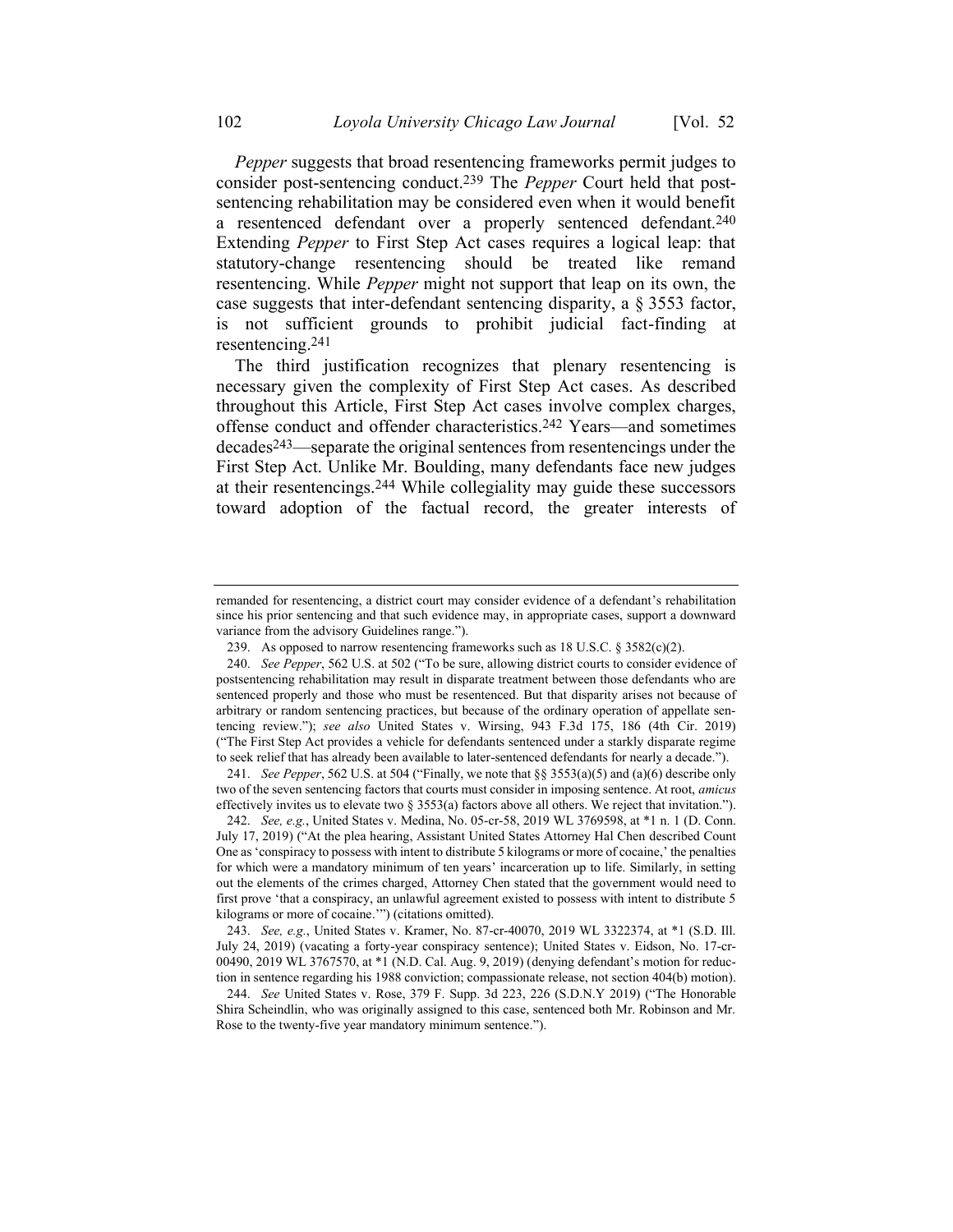parsimonious sentencing,245 renewed public trust, and criminal justice reform recommend a deviation from the collegial tradition. For these reasons, First Step Act "court[s] must consider the totality of the circumstances or [they run] the risk of imposing a sentence that is greater than necessary to serve the purposes of sentencing."246 Further, plenary resentencing is arguably the best path to just results.

Sixth, plenary resentencing under  $\S 3553(a)$  is arguably "more predictable to the parties, more straightforward for district courts, and more consistently reviewable on appeal"247 than mere reduction. In fact, a sentence reduction that rests on overturned precedent could require appellate courts "to develop new and untried standards to limit judicial discretion."248 There is no evidence that Congress intended the appellate courts to develop new procedures for First Step Act cases. Rather, Congress likely desired a logical, defensible, plenary resentencing process.

Seventh, in the absence of a clear limit on judicial authority, the First Step Act should be construed broadly and remedially.<sup>249</sup> Congress wanted to ease the harsh cocaine base penalties of the 1980s. Additionally, Congress did not textually limit the power of resentencing judges as it could have done. Absent textual limits or legislative history evidence, appellate judges should not adopt limits that undermine the remedial impact of the First Step Act.

Thus, stronger evidence suggests that the First Step Act does not entitle eligible defendants to plenary resentencings because the Act does not require judges to conduct these specific proceedings. However, it does permit judges to engage in plenary-approximate resentencings. The sole circuit to have settled this issue disagrees, in part.

#### 1. Unsettled Law in the Circuits

As of late May 2020, the circuits that have addressed the plenary resentencing issue agree that the First Step Act does not impose the requirements of an original sentencing on judges (e.g., an in-person

<sup>245.</sup> *See* 18 U.S.C. § 3553(a) (obliging the court to craft a sentence that is "sufficient, but not greater than necessary" to achieve the contemporary purposes of punishment); 18 U.S.C. § 3553(a)(3) (obliging the court to consider "the kinds of sentences available," including "time served" when one more day of punishment is greater than necessary).

<sup>246.</sup> *Medina*, 2019 WL 3769598, at \*6.

<sup>247.</sup> *Rose*, 379 F. Supp. 3d at 235; *cf.* United States v. Brookins, 08-cr-166, 2019 WL 3450991, at \*6 (W.D. Pa. July 31, 2019) (finding no authority to conduct a plenary resentencing but finding authority for a full § 3553 analysis at resentencing).

<sup>248.</sup> *Rose*, 379 F. Supp. 3d at 235.

<sup>249.</sup> *See Medina*, 2019 WL 3769598, at \*6 ("Medina should get the full benefit of the First Step Act's remedial purpose. Accordingly, I hold that he is entitled to a plenary resentencing.").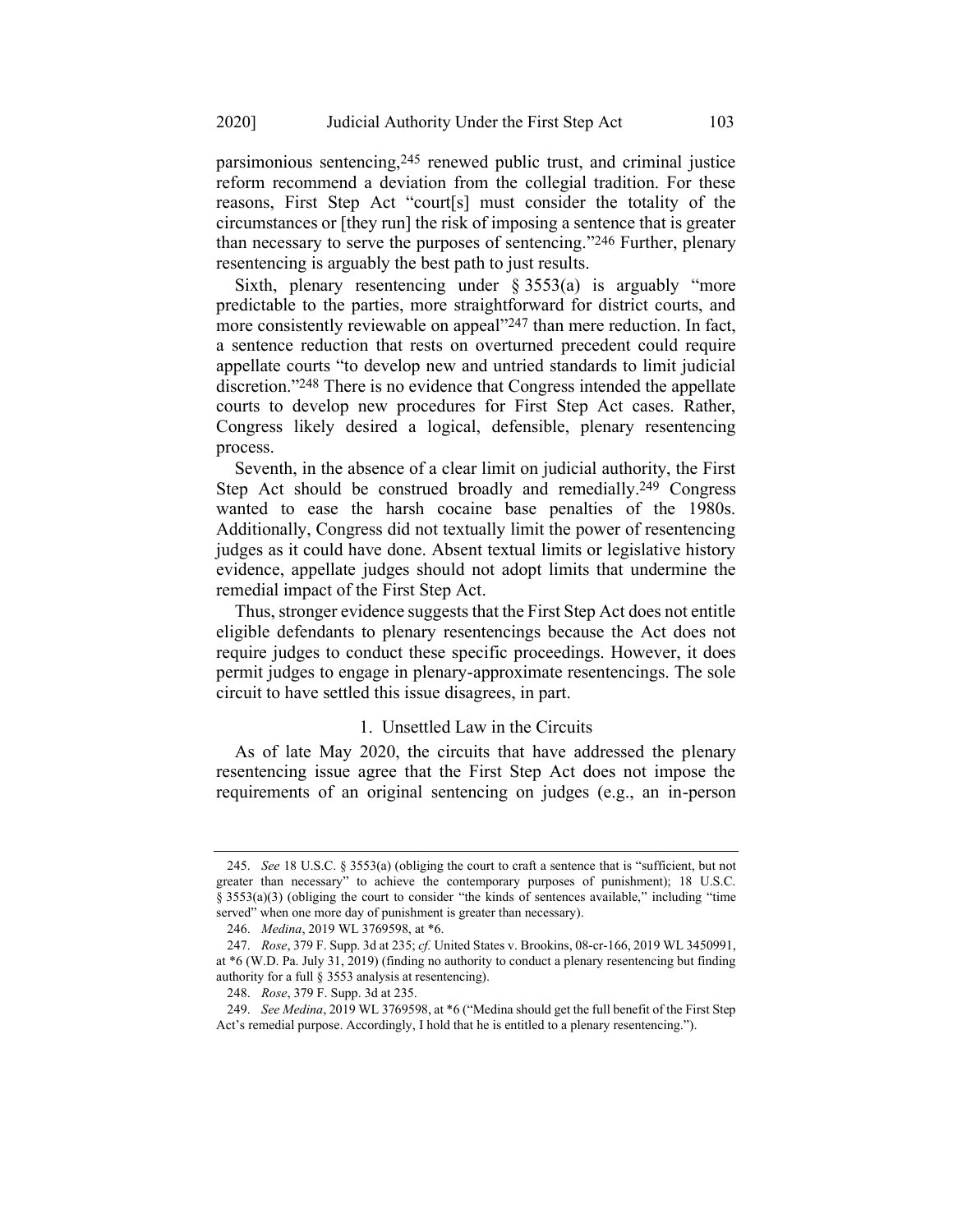hearing).250 However, they disagree on whether courts may engage in plenary-approximate resentencing, procedurally or substantively. The Fifth Circuit has ruled that section 404 does not permit plenary resentencing.251 The other circuits are still debating the issue.

The Fifth Circuit issued one of the earliest substantive opinions on the First Step Act in *United States v. Hegwood*. In 2008 Mr. Hegwood "admitted [that] he sold approximately 8 grams of cocaine base to a cooperating witness."252 In 2010, he was sentenced to 200 months of imprisonment on his conduct and a career offender enhancement.253 In January 2019, he argued that the First Step Act reduced his overall guidelines range and eliminated his career offender enhancement; with both changes, his new range would be 77–96 months.254 "After a hearing, the district court left the career-offender enhancement in place, holding it was 'going to resentence [Hegwood] on the congressional change and that alone.' The court then sentenced Hegwood to 153 months . . . [or] 96 percent of the original top-of-Guidelines range."255

The court of appeals reviewed the case de novo. 256 The court rejected Mr. Hegwood's argument that "because Congress used the word 'impose,' the district court is required to calculate his Guidelines offense level anew, which would include recalculating his career-offender enhancement."257 The court explained that section 404(a) limits courts to considering covered offenses, and section 404(b) "then sets the ground rules: the reduced sentence may be imposed 'as if sections 2 and 3 of the Fair Sentencing Act of 2010 . . . were in effect at the time the covered offense was committed.'"258 Focusing on "as if" and "2010," the court found that "Congress did not intend that other changes were to be made as if they too were in effect at the time of the offense."259 The court analogized the First Step Act to "Section 3582(c), which opens the door

<sup>250.</sup> *See* United States v. Alexander, 951 F.3d 706, 708 (6th Cir. 2019) (rejecting defendant's request for de novo resentencing hearing); *see also* United States v. Hegwood, 934 F.3d 414, 418 (5th Cir. 2019) (holding that Congress did not authorize plenary resentencing under the First Step Act); *cf*. United States v. Cooper, 803 F. App'x 33, 35 (7th Cir. 2020) (finding no plain error in absence of a plenary, in-person hearing where defendant only requested such a hearing on appeal).

<sup>251.</sup> *See* United States v. Jackson, 945 F.3d 315, 321 (5th Cir. 2019), *cert. denied*, No. 19-8036, 2020 WL 1906710 (U.S. Apr. 20, 2020) (explaining that Hegwood held that district courts could not consider post-sentencing changes in the law).

<sup>252.</sup> *Hegwood*, 934 F.3d at 415.

<sup>253.</sup> *Id*.

<sup>254.</sup> *Id*. at 416.

<sup>255.</sup> *Id.*

<sup>256.</sup> *Id.* at 417 ("The underlying facts are not in dispute, leaving us to decide only the meaning of a federal statute. For that interpretive task, we have *de novo* review.").

<sup>257.</sup> *Id.*

<sup>258.</sup> *Hegwood*, 934 F.3d at 418.

<sup>259.</sup> *Id.*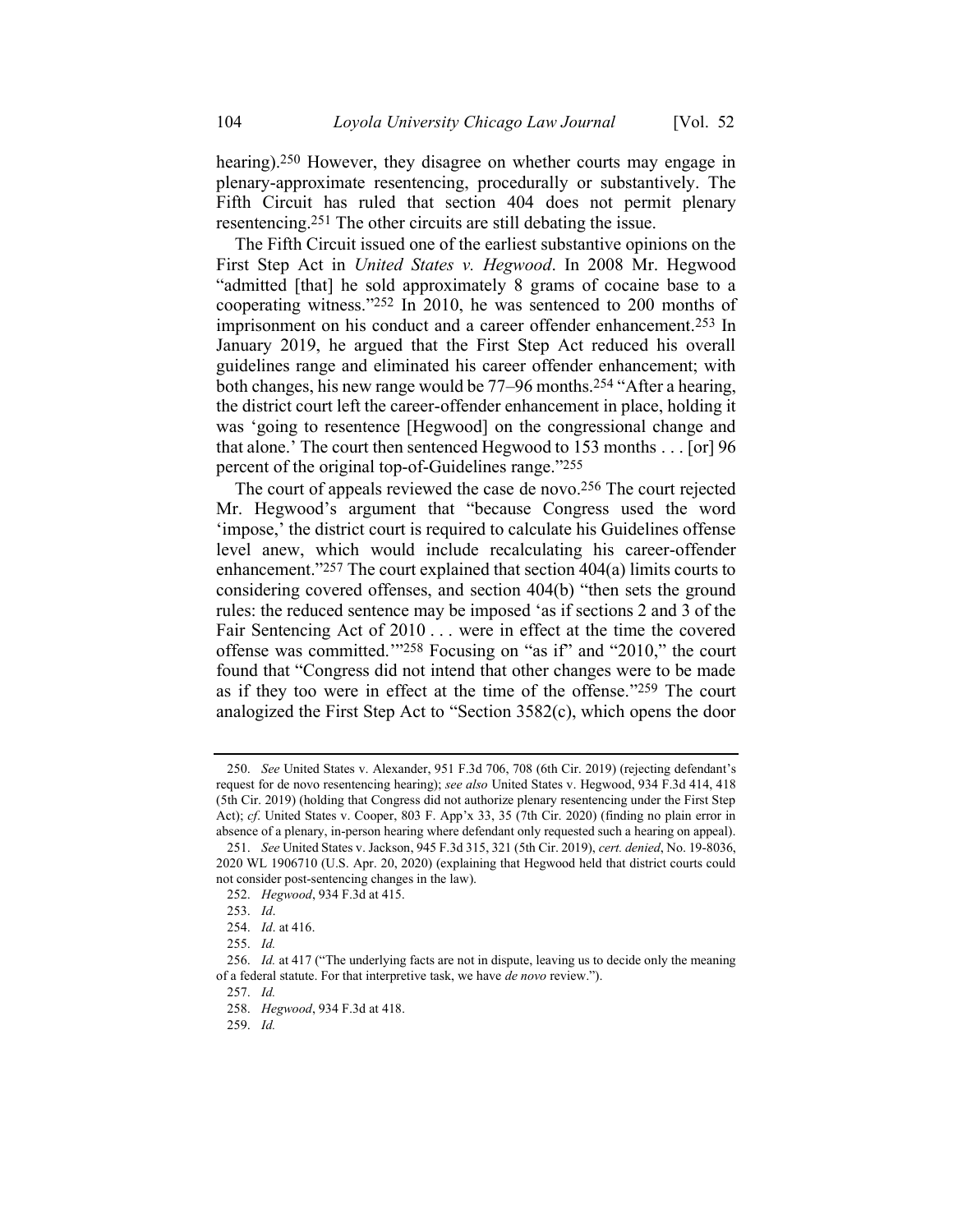only slightly for modification of previously imposed sentences for certain specified reasons."260 The court then prescribed the "mechanics"<sup>261</sup> of section 404 resentencings:

The district court decides on a new sentence by placing itself in the time frame of the original sentencing, altering the relevant legal landscape only by the changes mandated by the 2010 Fair Sentencing Act. The district court's action is better understood as imposing, not modifying, a sentence, because the sentencing is being conducted as if all the conditions for the original sentencing were again in place with the one exception. The new sentence conceptually substitutes for the original sentence, as opposed to modifying that sentence.<sup>262</sup>

Accordingly, the *Hegwood* court "committed no error in continuing to apply the career-criminal enhancement."263 A few months later, the circuit court sharpened the *Hegwood* holding: "court(s) couldn't consider other post-sentencing changes in the law."264

*Hegwood* has not been adopted by other circuits. The Third and Seventh Circuits acknowledged *Hegwood* without settling the plenary sentencing issue.265 The Fourth Circuit rejected *Hegwood*'s imposition of "the strictures of § 3582(c)(2)"266 without reaching the broader issue267 in a split decision; the dissent cited *Hegwood* favorably.268 The Sixth Circuit cited *Hegwood* favorably and adopted a complementary

<sup>260.</sup> *Id.* (citing Dillon v. United States, 560 U.S. 817, 826 (2010)).

<sup>261.</sup> *Id.*

<sup>262.</sup> *Id.* at 418–19.

<sup>263.</sup> *Id.* at 419.

<sup>264.</sup> United States v. Jackson, 945 F.3d 315, 321–22 (5th Cir. 2019), *cert. denied*, No. 19-8036, 2020 WL 1906710 (U.S. Apr. 20, 2020).

<sup>265.</sup> *E.g*., United States v. Coleman, 795 F. App'x 90, 91 (3d Cir. 2020) ("Section 404 gives retroactive effect to provisions of the Fair Sentencing Act of 2010, Pub. L. 111-220, 124 Stat. 2372 (2010), that increased the drug quantities necessary to trigger mandatory minimum and maximum penalties for crack-cocaine offenses." (citing *Hegwood*, 934 F.3d at 417)); United States v. Cooper, 803 F. App'x 33, 35 (7th Cir. 2020) (mem.) (acknowledging that other courts have ruled on the plenary resentencing issue).

<sup>266.</sup> United States v. Chambers, 956 F.3d 667, 673 (4th Cir. 2020) (*citing* United States v. Wirsing, 943 F.3d 175, 177 (4th Cir. 2019); *citing* United States v. Boulding, 379 F. Supp. 3d 646, 654 (W.D. Mich. 2019)).

<sup>267.</sup> *Id.* at 673 n.3 ("Chambers does not request a plenary resentencing, and certainly does not need one to correct the Simmons error").

<sup>268.</sup> *See Id*. at 680 (Rushing, J., dissenting) ("The district court [must] decide[ ] on a new sentence by placing itself in the timeframe of the original sentencing, altering the relevant legal landscape only by the changes mandated by the 2010 Fair Sentencing Act."); *see also* United States v. Carter, 792 F. App'x 660, 663–64 (11th Cir. 2019) (adopting the view that the First Step Act provides limited authority under  $\S 3582(c)(1)(B)$  and not defining the limits of that authority or prescribing procedure as sharply as *Hegwood*)*. See also* United States v. Venable, 943 F.3d 187, 194– 95 n.11 (4th Cir. 2019) (adopting a  $\S 3582(c)(1)(B)$  view and acknowledging, but not adopting, *Hegwood*).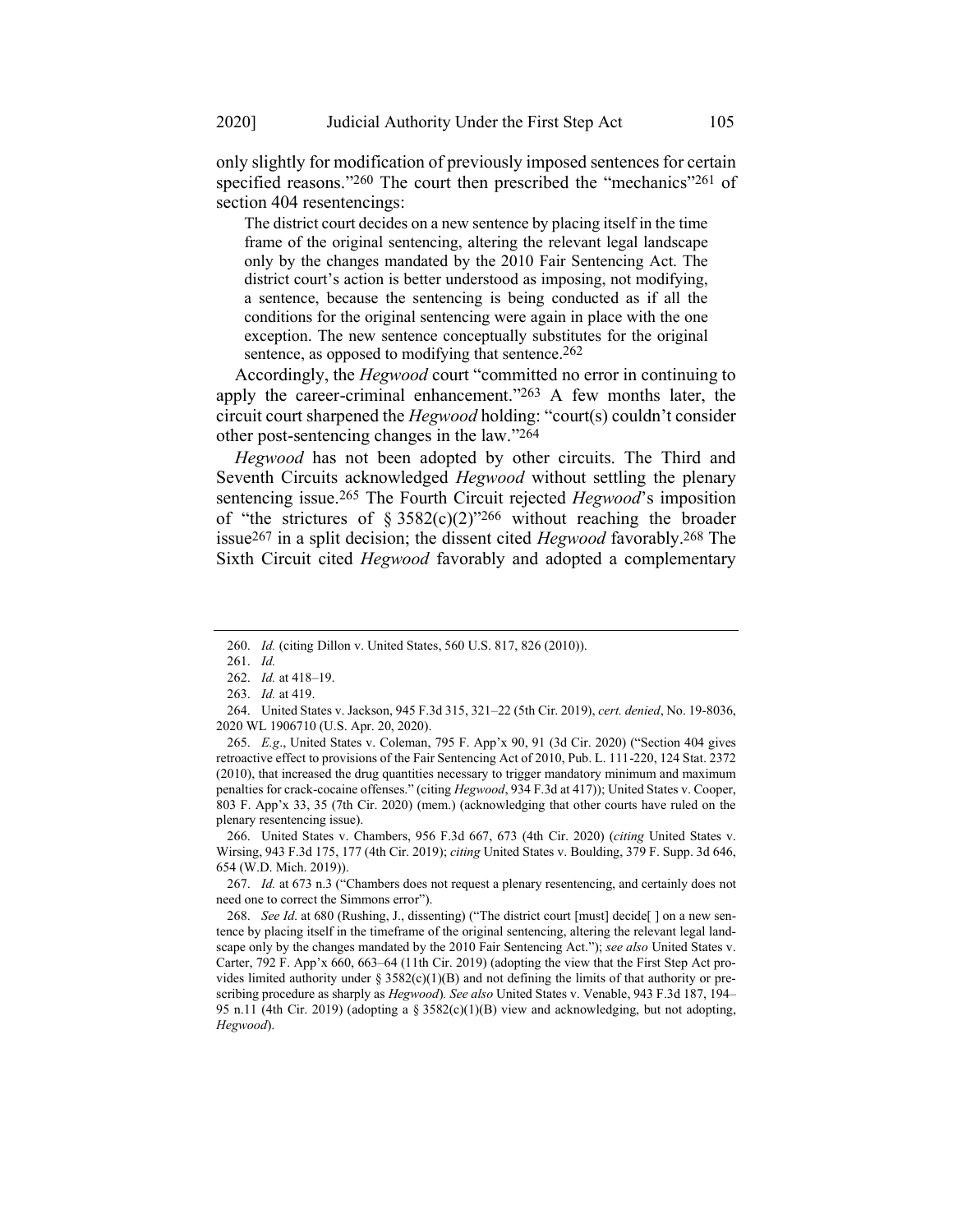approach under § 3582(c)(1)(B) in one case,<sup>269</sup> but left the door open for plenary-approximate resentencing in others.270 With arguably the most appellate case law on this issue, the Sixth Circuit illustrates how unsettled this area of law remains.

#### 2. Sixth Circuit as Case Study

The Sixth Circuit's October 2019 decision in *United States v. Alexander*, a per curiam order later designated for publication, settled some of the plenary sentencing issues. 271 The *Alexander* court rejected the defendant's argument that "the First Step Act requires the district court to conduct a *de novo* resentencing hearing"272 and affirmed the trial court's sentence reduction of 262 months of imprisonment—the amount the defendant had requested.273 While *Alexander* announced that plenary resentencing was not required under the First Step Act, it did not address what resentencing judges were permitted or required to do. Nor did the *Alexander* court mention the Supreme Court's *Pepper* decision or § 3553; those analyses came later.

In mid-April 2020, the Sixth Circuit adopted a broad reading of procedural authority under the First Step Act in *United States v. Allen*. 274 According to the *Allen* court, Congress understood that original defense counsel strategy had been influenced by the mandatory minimums of the 1980s, that significant time had passed between original sentencings and resentencings under the First Step Act, and that new judges presided in many cases.275 For these reasons, "Congress contemplated that district courts may look to  $\S 3553(a)$ 's familiar framework when deciding

<sup>269.</sup> United States v. Smith, 958 F.3d 494, 498 (6th Cir. 2020) ("We have held that a sentence reduction under the First Step Act is a  $\S 3582(c)$  modification. We have also explained that '[t]he First Step Act's limited, discretionary authorization to impose a reduced sentence is inconsistent with a plenary resentencing.'") (internal citations omitted). *Id*. (*quoting Hegwood*, 934 F.3d at 418).

<sup>270.</sup> *E.g.*, United States v. Allen, 956 F.3d 355, 357–58 (6th Cir. 2020) (discussing other information courts may consider in the decision to reduce a defendant's sentence); United States v. Smith, 959 F.3d 701, 704 (6th Cir. 2020) (discussing that it is within the district court's discretion to determine an appropriate sentence in accordance with the 3553(a) factors, the First Step Act and the Fair Sentencing Act).

<sup>271.</sup> *See* United States v. Foreman, 958 F.3d 506, 510 (6th Cir. 2020) (noting that eligible defendants under section 404 are "not entitled to a plenary resentencing" (*citing* United States v. Alexander, 951 F.3d 706, 708 (6th Cir. 2019))).

<sup>272.</sup> *Alexander*, 951 F.3d at 708 (*citing Hegwood*, 934 F.3d at 418); *see also* United States v. Boulding, 379 F. Supp. 3d 646, 653 (W.D. Mich. 2019) (noting that reducing a sentence is not the equivalent of a plenary resentencing).

<sup>273.</sup> *Alexander*, 951 F.3d at 709.

<sup>274.</sup> *See Allen*, 956 F.3d at 357–58 ("Section 404's silence regarding the standard the courts should use . . . cannot be read to limit the information courts may consider.").

<sup>275.</sup> *Id*. at 358 ("The judges considering First Step Act motions will frequently not be the original sentencing judges because of the length of sentences in crack-cocaine and cocaine-base cases.").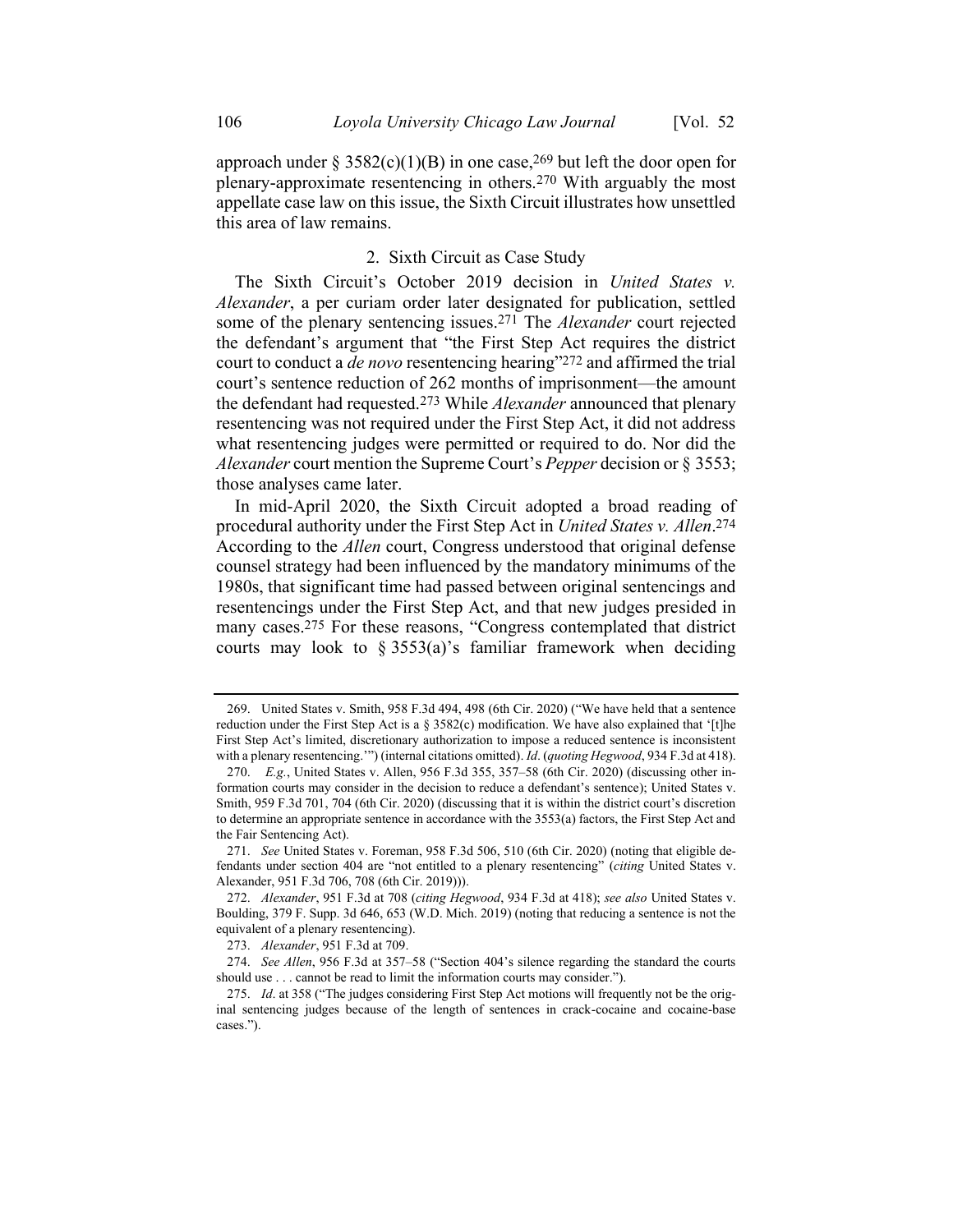whether to reduce a defendant's sentence under the First Step Act."276 The *Allen* court explained that the § 3553(a) framework was not synonymous with the remand resentencing procedure at issue in *Pepper*  because "the First Step Act § 404 in contrast only granted courts the power to modify sentences."277 Still, the court found that the distinction "does not logically prevent courts from considering post-sentencing conduct in assessing the  $\S 3553(a)$  factors during a  $\S 3582(c)(1)(B)$ sentence-modification proceeding."<sup>278</sup> In early May, the court moderated its stance in *United States v. (Lakento) Smith*. 279 The *Smith* court cited *Allen* for the proposition that the "First Step Act does not authorize plenary resentencing procedure of the type contemplated in *[Pepper](https://1-next-westlaw-com.ezproxy.wesleyan.edu/Link/Document/FullText?findType=Y&serNum=2024695210&pubNum=0000780&originatingDoc=I6c868460900611ea8cb395d22c142a61&refType=RP&originationContext=document&transitionType=DocumentItem&contextData=(sc.UserEnteredCitation))*."280 While *Smith* constrained the circuit's courts to less-than-*Pepper* resentencing, two remand opinions suggest that resentencing courts must sufficiently address the  $\S$  3553(a) factors.

In numerous decisions, the Sixth Circuit Court of Appeals confirmed that its courts could consider § 3553(a) factors.281 But in *United States v. Maxwell* and *United States v. (Marty) Smith*, the court required § 3553(a) findings282 in First Step Act cases.

In *Maxwell*, an unpublished January 2020 opinion, the court suggested that the First Step Act triggers a  $\S 3553(a)$  duty.<sup>283</sup> Mr. Maxwell, who was serving a thirty-year sentence for cocaine base and heroin convictions, mailed a one-page letter to the district court requesting appointment of counsel for a First Step Act motion.284 The district court treated the letter as a motion on the merits and "determined that Maxwell was not eligible for a sentence reduction."285 Citing the First Step Act's emphasis on motions, the appellate court held that the defendant did "not file a motion seeking relief under section 404 because his letter made no

<sup>276.</sup> *Id.*

<sup>277.</sup> *Id*. (noting the difference between plenary resentencing and sentence modification).

<sup>278.</sup> *Id.* 

<sup>279.</sup> United States v. Smith, 958 F.3d 494, 498–99 (6th Cir. 2020).

<sup>280.</sup> *Id.* (*citing Allen*, 956 F.3d at 357–58).

<sup>281.</sup> *Allen*, 956 F.3d at 357 ("The First Step Act does not prohibit courts from considering the factors outlined in  $\S 3553(a)$ , which include the applicable sentencing guidelines range and other relevant information about the defendant's history and conduct.").

<sup>282.</sup> United States v. Smith, 959 F.3d 701, 704 (6th Cir. 2020) ("We are confident on remand that the district court can determine whether, in its discretion, a sentence less than 20 years is appropriate after considering the § 3553(a) factors with reference to the purposes of the First Step Act and Fair Sentencing Act."); United States v. Maxwell, 800 F. App'x 373, 378 (6th Cir. 2020) ("In the event that Maxwell knocks at the door, we trust that the district court will heed its duty to consider both the factors in § 3553, along with Congress's significant decision to allow prisoners to retroactively benefit from the Fair Sentencing Act.").

<sup>283.</sup> *Maxwell*, 800 F. App'x at 377.

<sup>284.</sup> *Id.* at 374.

<sup>285.</sup> *Id.* at 375.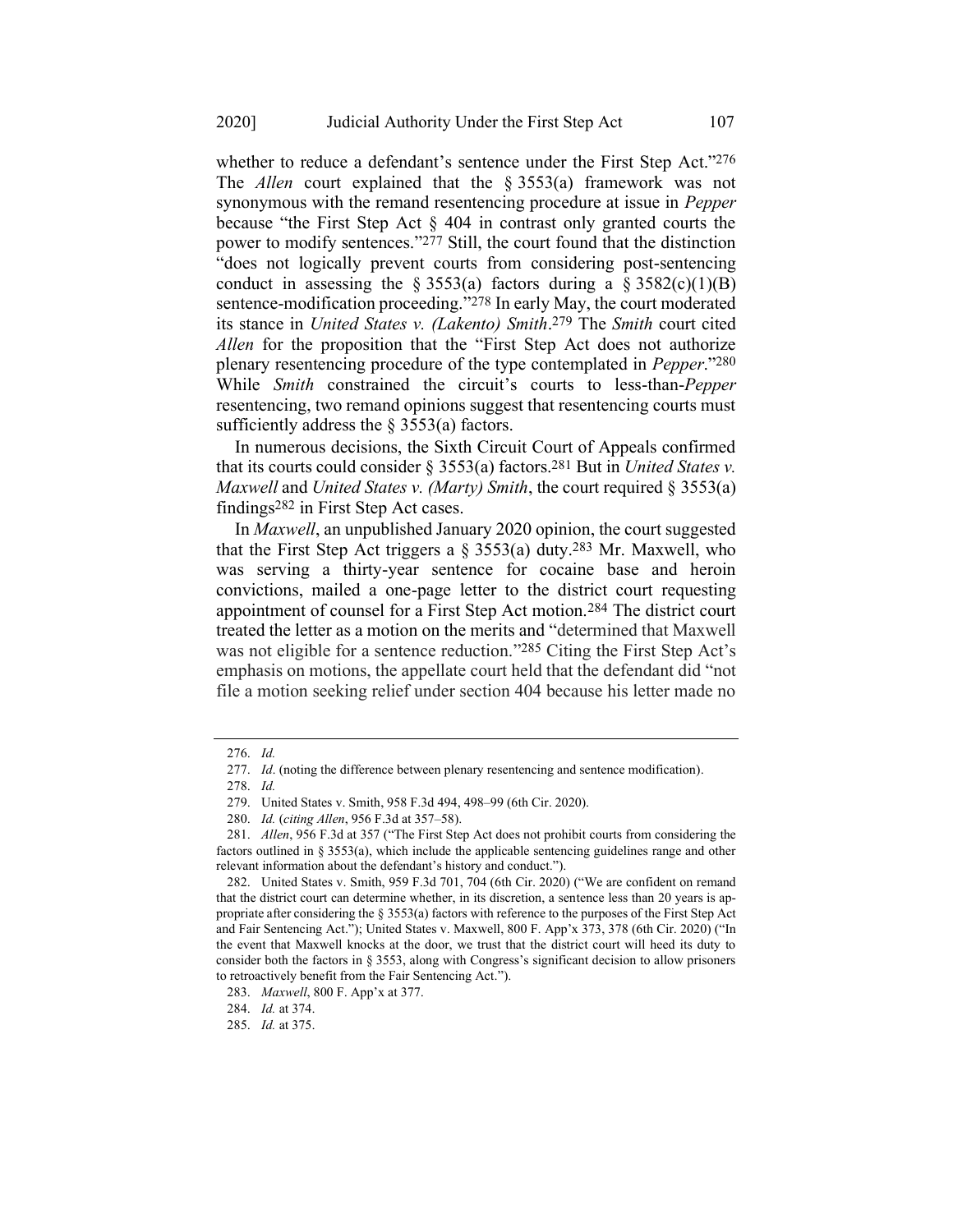arguments and sought no relief beyond the appointment of an attorney."286 The court then remanded the case "so that the district court [could] reconsider its decision about appointed counsel."287 The court explained that a proper First Step Act motion would open the door to resentencing288 and trigger the district court's "duty to consider both the factors in § 3553, along with Congress's significant decision to allow prisoners to retroactively benefit from the Fair Sentencing Act."289

In *(Marty) Smith*, a published May 2020 opinion, the appellate court determined that "district court[s] must consider the factors in § 3553(a)" during First Step Act resentencings.290 Mr. Smith pled guilty to conspiracy to distribute more than fifty grams of crack cocaine in 2006 and was serving a twenty-year sentence.291 Like Mr. Maxwell, Mr. Smith sent a letter to the court requesting appointment of counsel for a First Step Act motion.292 The district court construed that letter as a motion on the merits, found Mr. Smith eligible for First Step Act resentencing, and declined to reduce his sentence.<sup>293</sup> The appellate court analyzed the district court's "explanation for denying Smith's motion for a reduction" and determined that it "[did] not adequately explain why Smith should not receive at least some sentence reduction."294 The appellate court found that "the district court failed to provide a sufficiently compelling justification for maintaining a sentence that is now twice the guideline range set by Congress."<sup>295</sup> The court then remanded the case so that the district court could "determine whether, in its discretion, a sentence less than 20 years is appropriate after considering the  $\S$  3553(a) factors with reference to the purposes of the First Step Act and Fair Sentencing Act."296

These Sixth Circuit opinions demonstrate some of the challenges district courts face in determining procedural and substantive requirements under the First Step Act. While the Sixth Circuit Court of Appeals has clearly ruled that de novo resentencings are not required

289. *Id.*

296. *Id.*

<sup>286.</sup> *Id.* at 376.

<sup>287.</sup> *Id.* at 377.

<sup>288.</sup> *Id.* at 378 (noting this applies as long as the defendant has met the Act's eligibility requirements).

<sup>290.</sup> United States v. Smith, 959 F.3d 701, 703 (6th Cir. 2020).

<sup>291.</sup> *Id.* at 702.

<sup>292.</sup> *Id*.

<sup>293.</sup> *Id*.

<sup>294.</sup> *Id*. at 703.

<sup>295.</sup> *Id*. at 704.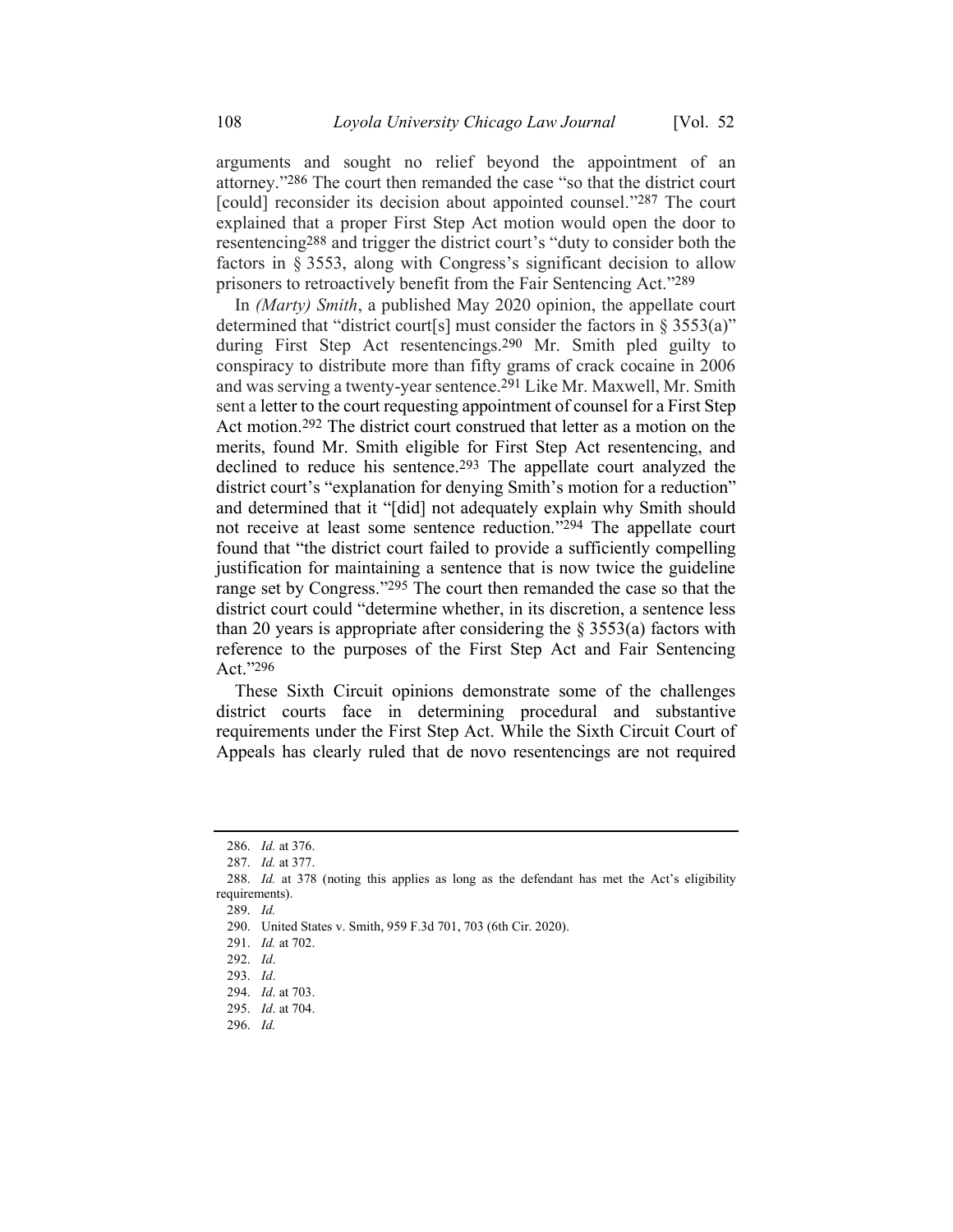under the First Step Act, $297$  the outer bounds of judicial authority and duty remain gray areas.

Arguably, even if the First Step Act does not authorize *Pepper* plenary resentencings,298 it seems unlikely that the Sixth Circuit would remand for reconsideration on a sparser procedure, leaner law, or lesser record than adopted by a resentencing court. But the appellate court might remand where a district court has considered two or more of the  $\S 3553(a)$ factors299 but has not sufficiently justified its new sentence.300 As a result, the plenary resentencing issue is insufficiently settled in the Sixth Circuit, as in nearly all others.

#### *C. Hybrid Convictions*

The third question courts have had to grapple with is whether judges may adjust only the crack cocaine sentences of First Step Act eligible defendants, or those sentences plus concurrent non-crack sentences.

First Step Act cases can involve convictions for weapons, 301 racketeering,<sup>302</sup> other drugs, and other crimes.<sup>303</sup> District courts have drawn varied conclusions about their authority to resentence section 404 defendants with concurrent non-crack convictions, or hybrid convictions.

Some judges have declined to resentence hybrid defendants on the grounds that (1) non-crack convictions are not covered offenses under

<sup>297.</sup> *See* United States v. Alexander, 951 F.3d 706, 708 (6th Cir. 2019) ("This rule provides further support for the conclusion that a sentence reduction authorized by the First Step Act and § 3582(c)(1)(B) does not require a de novo resentencing hearing." (*citing* Dillon v. United States, 560 U.S. 817, 827–28 (2010))).

<sup>298.</sup> United States v. Smith, 958 F.3d 494, 498–99 (6th Cir. 2020) (*citing* United States v. Allen, 956 F.3d 355, 357–58 (6th Cir. 2020)).

<sup>299.</sup> *See Smith*, 959 F.3d at 703 ("[T]he court briefly discussed the nature and circumstances of Smith's offense and the need to protect the public—two of the § 3553(a) factors.").

<sup>300.</sup> *See id*. at 704 ("[T]hese considerations are accounted for within the guidelines calculation and therefore do not provide sufficient justification for maintaining a sentence that is twice the maximum of the guideline range set by Congress.").

<sup>301.</sup> *See, e.g.*, United States v. McKinney, 382 F. Supp. 3d 1163, 1164 (D. Kan. 2019) ("In June 2007, defendant Jason McKinney pled guilty to one count of possession with intent to distribute 50 grams or more of cocaine base in violation of 21 U.S.C. § 841(b)(1)(A)(iii) and one count of use of a firearm in relation to a drug trafficking crime in violation of 18 U.S.C.  $\S 924(c)$ ... Mr. McKinney now seeks relief under section 404 of the First Step Act of 2018").

<sup>302.</sup> *See, e.g.*, United States v. Maupin, No. 04-cr-00047, 2019 WL 3752975, at \*1 (W.D. Va. June 3, 2019) ("Defendant was adjudicated guilty based on his participation 'in a racketeering influenced corrupt organization' in violation of RICO."); *see also* United States v. Powell, No. 99 cr-264-18, 2019 WL 4889112, at \*1–2 (D. Conn. Oct. 3, 2019) ("The jury found Mr. Powell guilty of . . . conspiracy to murder the Trumbull Gardens Terrace . . . crew members and associates . . . . On January 4, 2019, Mr. Powell moved for his immediate release or resentencing under Section 404 of the First Step Act.").

<sup>303.</sup> *See* United States v. Jones, No. 99-cr-264-6, 2019 WL 4933578, at \*12 (D. Conn. Oct. 7, 2019) (addressing the court's authority to resentence concurrent heroin distribution convictions).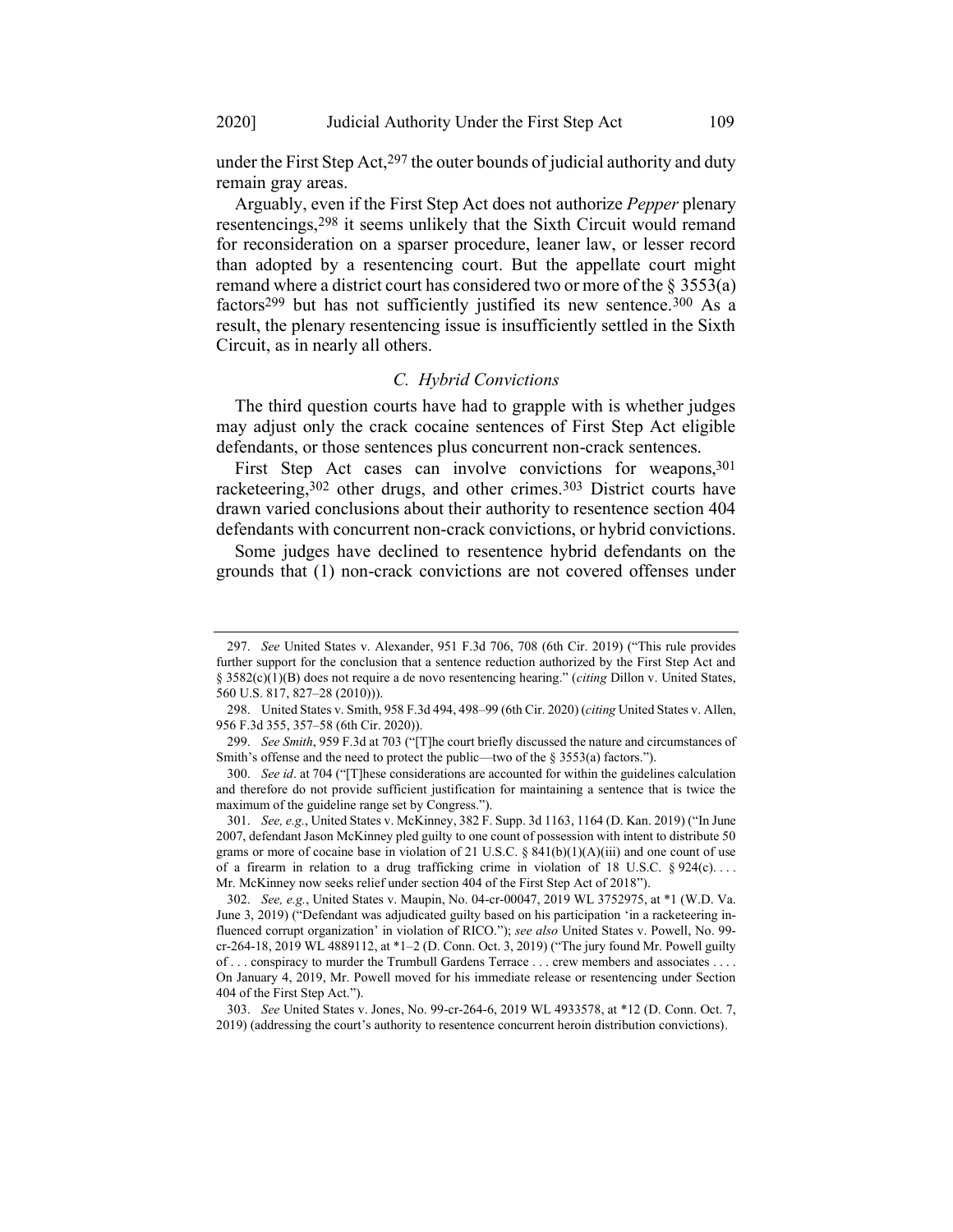section  $404(a);^{304}$  or (2) plenary resentencing of the non-crack convictions is not authorized by the First Step Act.<sup>305</sup> The section  $404(a)$ argument seems likely to fail given the emerging doctrine of broad, categorical eligibility discussed in Section IV.A. The plenary resentencing argument is not yet supported by circuit court case law, but it seems likely to find favor with the Fifth Circuit for the reasons discussed in Section IV.B.306

Other judges have resentenced hybrid defendants $307$  on three grounds: (1) a single covered offense satisfies section 404(a)'s low eligibility threshold,308 (2) the crack conviction was the predicate conduct for the non-crack conviction(s), or (3) the original sentencing package is now inseparable into crack and non-crack constituents. The section 404(a) eligibility threshold analysis largely mirrors the discussion in IV.A., whereas the predicate conduct and sentencing package arguments are

<sup>304.</sup> *See, e.g.*, *Maupin*, 2019 WL 3752975, at \*1 ("However, for an offense to be a 'covered offense' its statutory penalties must have been 'modified by section 2 or 3 of the Fair Sentencing Act.' The statutory penalties associated with RICO simply do not fit that description.") (internal citations omitted).

<sup>305.</sup> *See, e.g.*, *McKinney*, 382 F. Supp. 3d at 1168 ("For all of these reasons, the court believes that the Circuit, if faced with the issue, would conclude that Mr. McKinney is not entitled to a full resentencing under the First Step Act and, because retroactive application of the Fair Sentencing Act does not impact Mr. McKinney's Guidelines calculation, would conclude that his motion for a reduction should be denied.").

<sup>306.</sup> Note that the Fifth Circuit's key plenary resentencing arguments do not address the hybrid conviction issue. United States v. Hegwood, 934 F.3d 414, 418 (5th Cir. 2019); United States v. Jackson, 945 F.3d 315, 321–22 (5th Cir. 2019).

<sup>307.</sup> *See, e.g.*, United States v. Jones, No. 96-cr-00399, 2020 WL 886694, at \*2 (D. Md. Feb. 24, 2020) (finding that the rule of lenity offers a viable path to eligibility in a case involving crack and heroin); *see also* United States v. Medina, No. 05-cr-58, 2019 WL 3769598, at \*3 (D. Conn. July 17, 2019) ("Ignoring the crack cocaine portion of Medina's conviction in favor of the powder cocaine portion would not serve the purpose of the Act. 'Both the Fair Sentencing Act and the First Step Act have the remedial purpose of mitigating the unfairness created by the crack-to-powder cocaine ratio, and the statutes should be construed in favor of broader coverage.'" (*quoting* United States v. Rose, 379 F. Supp. 223, 230 (S.D.N.Y. 2019))); *see also Powell*, 2019 WL 4889112, at \*3 ("This language does not, on its face, restrict eligibility to defendants who were only convicted of a singular violation of a federal criminal statute whose penalties were modified by section 2 or section 3 of the Fair Sentencing Act. So long as a defendant was convicted of 'a violation'—i.e., at least one violation—for which the penalties were modified by section 2 or 3 of the Fair Sentencing Act, he or she is eligible for relief under the First Step Act.").

<sup>308.</sup> *E.g*., *Jones*, 2020 WL 886694, at \*3 ("Under the plain language of Wirsing—and that opinion's directive that there should not be a 'complicated and eligibility-limiting determination at the 'covered offense' stage of the analysis'—Jones's conviction for conspiracy to distribute crack cocaine and heroin is a 'covered offense' under the First Step Act." (*citing* United States v. Wirsing, 943 F.3d 175, 186 (4th Cir. 2019))); *Powell*, 2019 WL 4889112, at \*4 ("Eligibility for relief under the First Step Act thus turns not on whether a conviction, even if it incorporates several violations of criminal statutes, may be construed as a whole as a "covered offense," but whether there is a conviction of a violation of a criminal statute for which the statutory penalties were modified by section 2 or 3 of the Fair Sentencing Act.").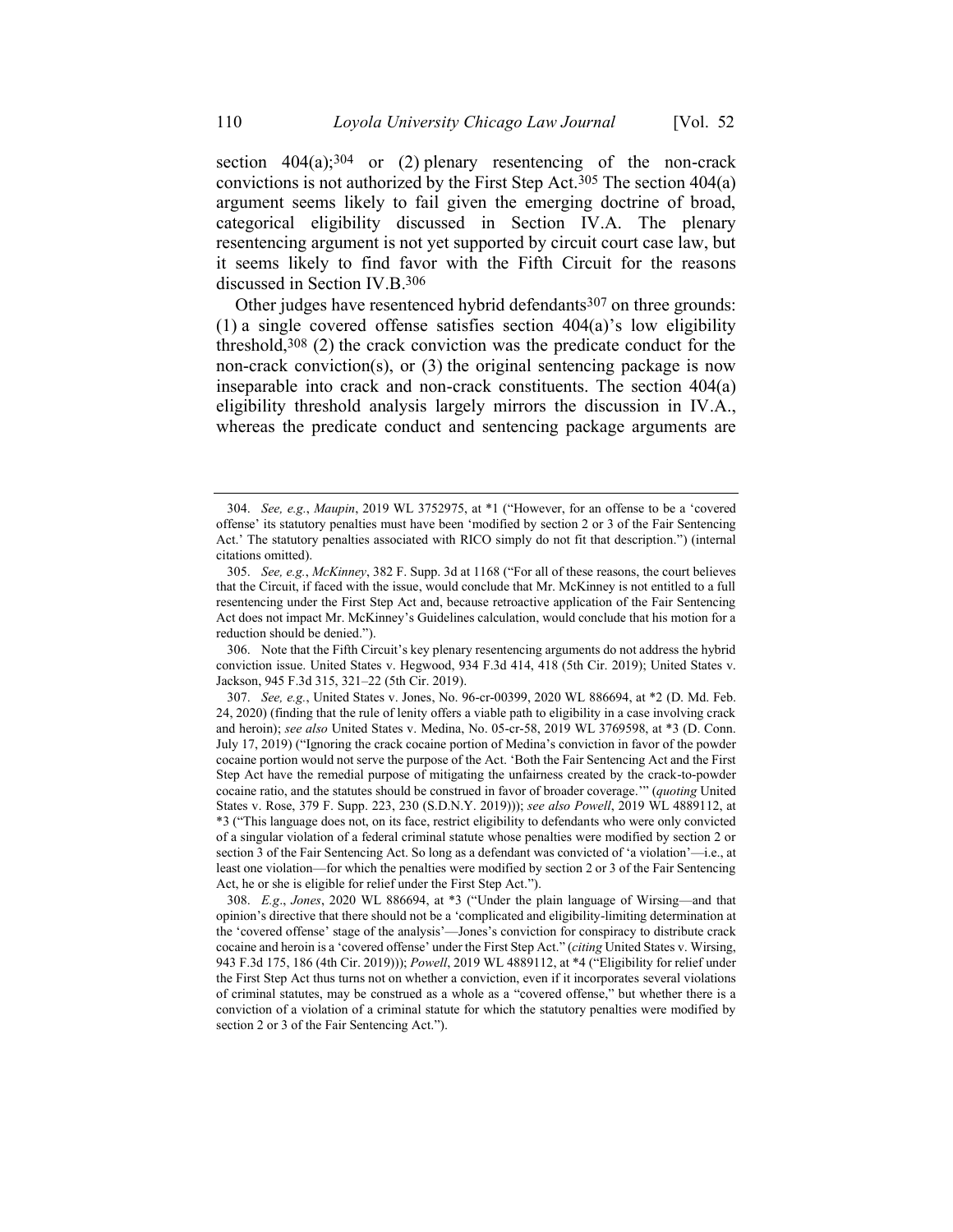distinct from the plenary resentencing discussion and unique to hybrid cases.309

Drug distribution can serve as the predicate conduct for non-drug convictions.310 For instance, a series of organized drug deals can support a conviction under § 1962(c), the Racketeer Influenced and Corrupt Organization (RICO) Act.311 The RICO Act requires "a pattern of racketeering activity," of "two acts . . . the last of which occurred within ten years (excluding any period of imprisonment) after the commission of a prior act of racketeering activity."312 These racketeering activities or acts are tethered to the parent RICO count in two ways.313 First, a prosecutor must prove at least two racketeering acts before a jury can find a defendant guilty of a parent RICO count.314 Second, the racketeering

<sup>309.</sup> That is, if an appellate court decides that section 404 eligibility is categorical but full plenary resentencing is not authorized, its courts could still have authority to resentence hybrid convictions where: (1) drug activities served as the predicate for a non-drug conviction, and the resulting sentence was invalidated by the Fair Sentencing Act; or (2) the original sentencing judge imposed a single sentence on combined drug and non-drug counts.

<sup>310.</sup> *See, e.g.*, Organized Crime Control Act of 1970, Pub. L. No. 91-452, § 1961, 84 Stat. 947 (establishing that non-drug convictions include Racketeer Influenced and Corrupt Organization ("RICO") conspiracy to distribute cocaine base); *see also* CHARLES DOYLE, CONG. RESEARCH SERV., R45075, MANDATORY MINIMUM SENTENCING OF FEDERAL DRUG OFFENSES 17 (2018) ("Section 924(c) is triggered when a firearm is used or possessed in furtherance of a predicate offense. The predicate offenses are crimes of violence and certain drug trafficking crimes."); United States v. Davis, 139 S. Ct. 2319, 2331, 2336 (2019) ("Instead, it accepted the categorical approach as given and simply declared that certain drug trafficking crimes automatically trigger § 924 penalties, regardless of the risk of violence that attends them . . . . We agree with the court of appeals' conclusion that  $\S 924(c)(3)(B)$  is unconstitutionally vague.").

<sup>311.</sup> 18 U.S.C. § 1962(c). Such drug deals could also support a concurrent or simultaneous conviction for conspiracy to distribute under 21 U.S.C. § 841(a)(1); *see, e.g.*, United States v. White, 413 F. Supp. 3d. 15, 46–47 (D.D.C. 2019) (finding that defendants were likely to be eligible for relief for RICO charges predicated on crack distribution activity but declining to reduce their sentences on other grounds); Verdict Form at 1–2, United States v. Powell, No. 99-cr-264 (D. Conn. filed June 3, 2005) (containing both RICO and non-RICO drug distribution charges). *See also* United States v. Grayson, 795 F.2d 278, 280 (3d Cir. 1986) (holding that a racketeering act is not the same offense as the same non-RICO conduct for double jeopardy purposes, in part because the RICO Act was intended to deter continuous, concerted criminal conduct whereas other criminal acts were intended to deter discrete criminal acts such as narcotics violations).

<sup>312.</sup> 18 U.S.C. § 1961(5); Jury Instructions at 44, United States v. Powell, No. 99-cr-264 (D. Conn. filed June 3, 2005) ("[Section c of] RICO makes it a crime to participate in the conduct of an enterprise's affairs through a pattern of certain violations known as 'racketeering acts.' In this case, the charged racketeering acts include drug conspiracy, conspiracy to murder, attempted murder, murder, and witness tampering.").

<sup>313.</sup> Government's Opposition to Defendant's Motion for Resentencing under the First Step Act at 20, United States v. Powell, No. 99-cr-264 (D. Conn. filed August 9, 2019) ("[T]he statutory maximum penalty on the RICO counts is tethered to racketeering acts 1-A and 1-B").

<sup>314.</sup> *See, e.g.*, Verdict Form at 1–2, United States v. Powell, No. 99-cr-264 (D. Conn. filed June 3, 2005) (finding racketeering acts 1a and 1b—but not 1c—proven, and finding Mr. Powell guilty of Count One (RICO)).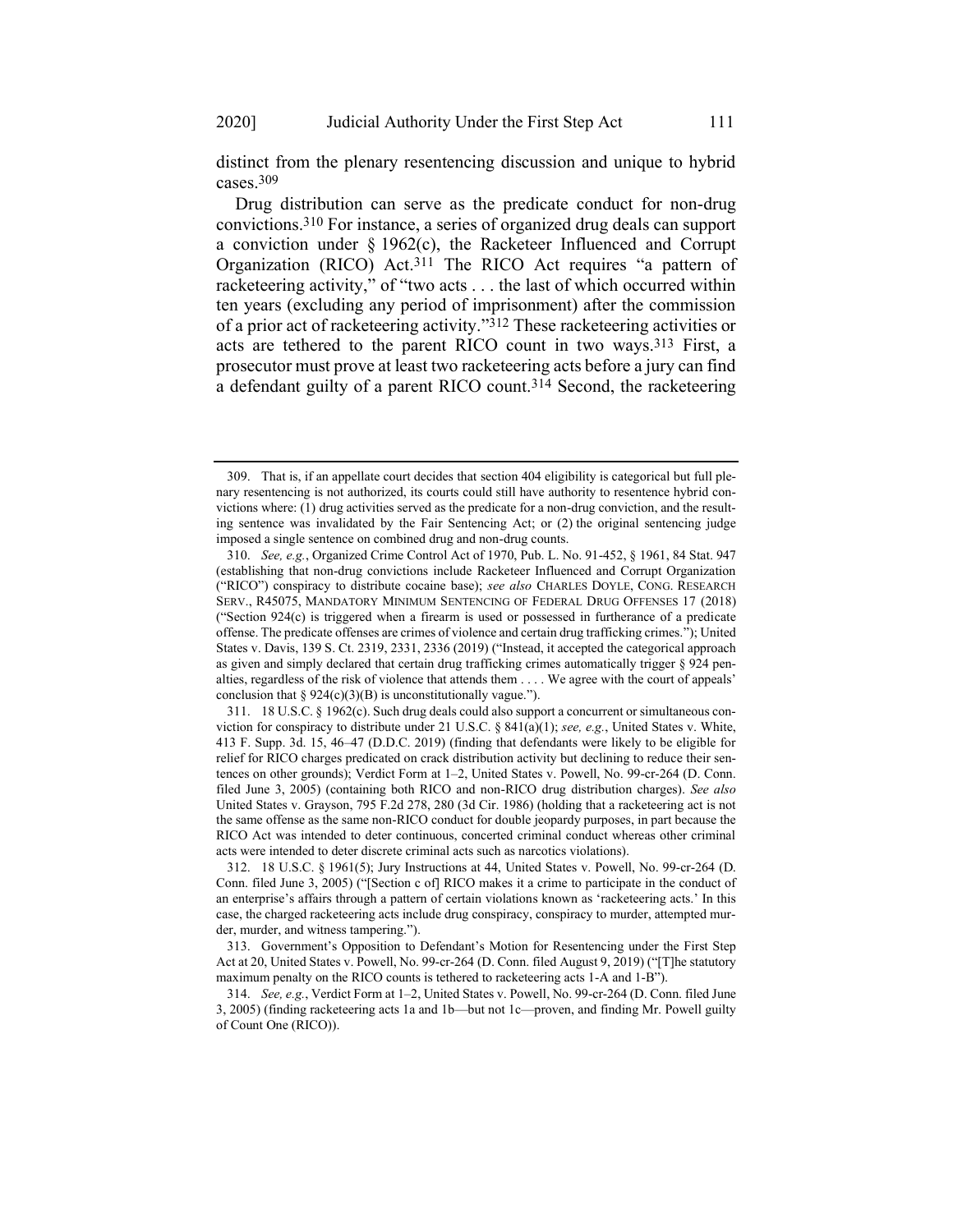acts can raise the mandatory statutory RICO penalties from twenty years to life.315

Some First Step Act defendants are serving life sentences for RICO counts predicated on the old drug laws.316 In 2010, the Fair Sentencing Act raised the minimum drug quantities for a life sentence.<sup>317</sup> In 2018, the First Step Act made those new threshold quantities retroactive.<sup>318</sup> As a result, the First Step Act arguably invalidated life imprisonment for RICO convictions tethered to drug quantities below the Fair Sentencing Act's minimum threshold for a life sentence.<sup>319</sup> This invalidation view is not universal.320 But better evidence suggests that Congress intended the Fair Sentencing Act to raise the threshold necessary for lengthy terms of incarceration321 and the First Step Act to permit judges to adjust newly

318*. See* 164 CONG. REC. S7774 (daily ed. Dec. 18, 2018) (statement of Sen. Feinstein) (explaining that The First Step Act of 2018 made "the Fair Sentencing Act retroactive"); First Step Act of 2018, Pub. L. No. 115-391, 132 Stat. 5194.

321. *See, e.g.*, 164 CONG. REC. S7747 (daily ed. Dec. 18, 2018) (statement of Sen. Klobuchar)

<sup>315.</sup> *See* Government's Opposition to Defendant's Motion for Resentencing under the First Step Act at 20, United States v. Powell, No. 99-cr-264 (D. Conn. filed August 9, 2019) ("[I]f the Court determines the three crack-cocaine conspiracy convictions (Counts Three, Four and Six) are 'covered offenses,' it follows that the RICO and RICO conspiracy convictions are 'covered offenses,' because the statutory maximum penalty on the RICO counts is tethered to racketeering acts 1-A and 1-B, the crack-cocaine conspiracy counts."); *see also* 18 U.S.C. § 1963(a) ("Whoever violates any provision of section 1962 . . . shall be . . . imprisoned not more than 20 years (or for life if the violation is based on a racketeering activity for which the maximum penalty includes life imprisonment)").

<sup>316.</sup> *See, e.g.*, Reply Memo in Further Support of First Step Act at 4, United States v. Powell, No. 99-cr-264 (D. Conn. filed August 23, 2019) ("At Mr. Powell's original sentencing, the statutory maximum increased to life on the RICO counts . . . because of Racketeering Acts 1-A and 1-B, two drug conspiracies involving more than 50 grams of crack. At the time, those offenses carried a maximum of life imprisonment.").

<sup>317.</sup> *See* Fair Sentencing Act of 2010, Pub. L. No. 111-220, § 2, 124 Stat. 2372 ("COCAINE SENTENCING DISPARITY REDUCTION. (a)  $\ldots$  Section 401(b)(1) of the Controlled Substances Act (21 U.S.C. 841(b)(1)) is amended . . . (1) in subparagraph (A)(iii), by striking '50 grams' and inserting '280 grams' . . . .").

<sup>319.</sup> *See* United States v. Powell, No. 99-cr-264-18, 2019 WL 4889112, at \*8 (D. Conn. Oct. 3, 2019) ("The statutory maximum and minimums for the RICO and RICO conspiracies in Counts One and Two are based on the underlying predicate acts. For the drug conspiracy racketeering acts, the modifications under the Fair Sentencing Act would not result in a sentence above the statutory minimum of five years and a statutory maximum of forty years imprisonment . . . . Because none of his convictions now provide for a life sentence, Mr. Powell's sentence of life imprisonment must be reduced to no more than the highest sentence now possible: forty years.").

<sup>320.</sup> *See, e.g.*, United States v. Maupin, No. 04-cr-00047, 2019 WL 3752975, at \*1 (W.D. Va. June 3, 2019) ("Nonetheless Defendant argues that his conviction is a 'covered offense' because the statutory maximum for his RICO offense was set by a 'crack cocaine offense, with a statutory maximum of life.' However, for an offense to be a 'covered offense' its statutory penalties must have been 'modified by section 2 or 3 of the Fair Sentencing Act.' The statutory penalties associated with RICO simply do not fit that description. Furthermore, it is clear that 'Congress intended that a RICO violation be a discrete offense' separate and apart from any predicate offenses, and this Court will treat it accordingly.") (internal quotation marks and citations omitted).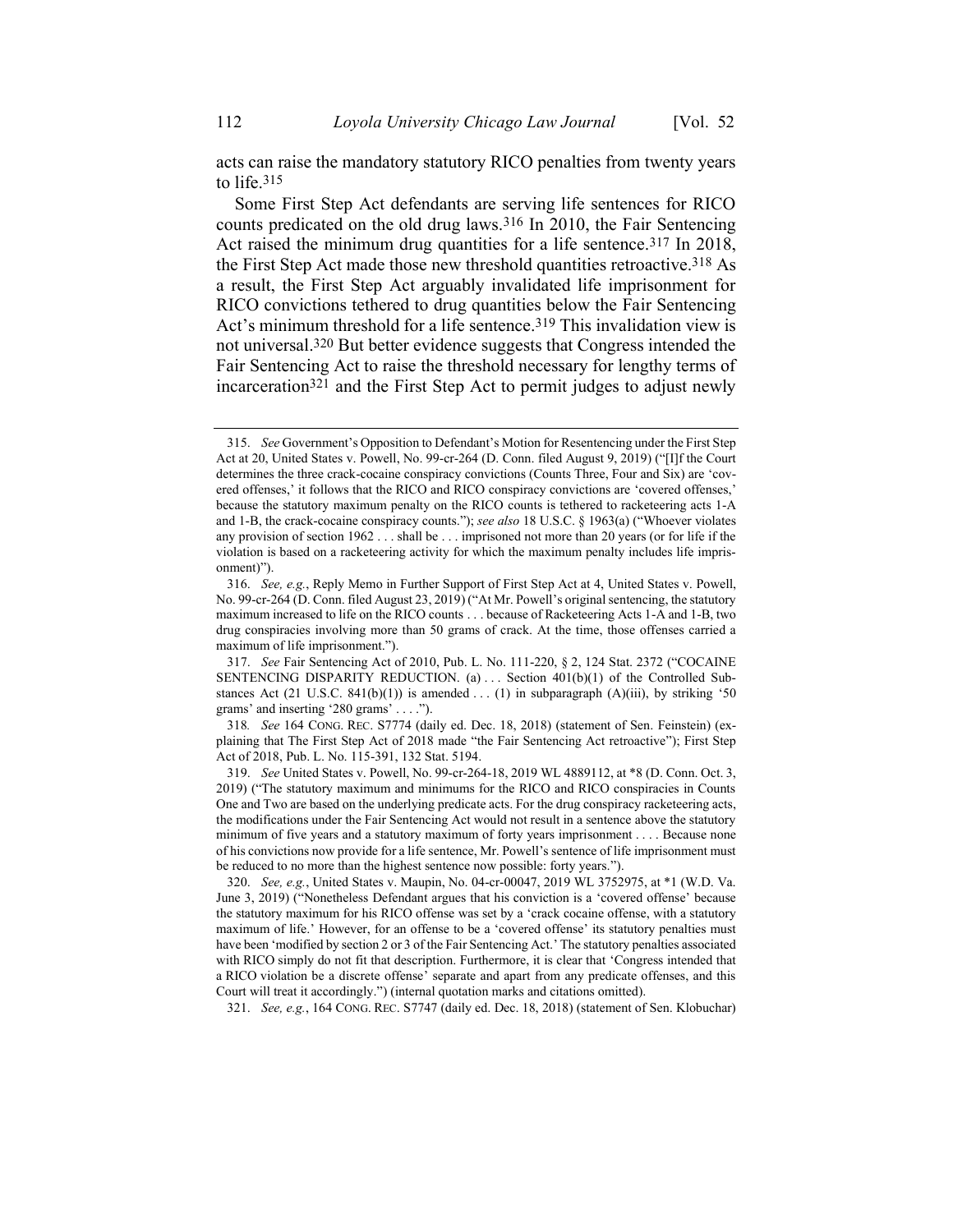invalidated sentences.322 As a result, some judges are reducing sentences for non-drug convictions predicated upon drug activity implicated by the Fair Sentencing Act.323

Judges are also modifying sentencing packages, 324 or singular sentences for combined drug and non-drug counts, as in *United States v. Powell*. 325 Quinne Powell was sentenced to life in prison for the combined counts of (1) Racketeering in Corrupt Organizations under § 1962(c) (Count One), (2) RICO conspiracy under § 1962(d) (Count Two), and (3) conspiracy to possess with intent to distribute fifty grams or more of cocaine base under 21 U.S.C. § 846.326 The predicate racketeering acts for Mr. Powell's § 1962(c) conviction included two drug conspiracies, conspiracy to murder, and obstruction and witness tampering.327 "Racketeering Act 3, a conspiracy to commit murder conviction [under the] Connecticut General Statutes . . . carrie[d] a maximum penalty of 20 years' incarceration."328

322*. See* 164 CONG. REC. S7748 (daily ed. Dec. 18, 2018) (statement of Sen. Klobuchar) (supporting the First Step Act on the grounds that some mandatory minimum sentences are unjust); *id.* at S7756 (statement of Sen. Nelson); *id.* at S7762 (statement of Sen. Booker).

323. *See, e.g.*, *Powell*, 2019 WL 4889112, at \*8 ("Because none of his convictions now provide for a life sentence, Mr. Powell's sentence of life imprisonment must be reduced to no more than the highest sentence now possible: forty years.").

324. *See* United States v. Triestman, 178 F.3d 624, 631 (2d Cir. 1999) (Sotomayor, J.) (explaining the concept and function of a sentencing package).

325. *See, e.g.*, *Powell*, 2019 WL 4889112, at \*7 ("Judge Nevas imposed, in the singular, 'a sentence of life in prison' (citation omitted) [for the drug distribution and RICO counts.]"); Wright v. United States, 425 F. Supp. 3d 588, 598 (E.D. Va. 2019) ("Since Petitioner Wright is eligible for a new sentence for his drug counts, the Court may impose a new sentence on the gun counts as well or else risk 'unbundl[ing] the entire sentence package.'" (quoting [United States v. Hadden, 475](https://1-next-westlaw-com.ezproxy.wesleyan.edu/Link/Document/FullText?findType=Y&serNum=2011391763&pubNum=0000506&originatingDoc=If0d05dc007af11ea99759a7d72d9b23a&refType=RP&fi=co_pp_sp_506_669&originationContext=document&transitionType=DocumentItem&contextData=(sc.Keycite)#co_pp_sp_506_669)  [F.3d 652, 669 \(4th Cir. 2007\)\)](https://1-next-westlaw-com.ezproxy.wesleyan.edu/Link/Document/FullText?findType=Y&serNum=2011391763&pubNum=0000506&originatingDoc=If0d05dc007af11ea99759a7d72d9b23a&refType=RP&fi=co_pp_sp_506_669&originationContext=document&transitionType=DocumentItem&contextData=(sc.Keycite)#co_pp_sp_506_669)).

<sup>(</sup>"The sentencing laws on low-level drug offenders were implemented decades ago . . . . This has resulted in prison sentences that actually don't fit the crime."); *id.* at S7749 (statement of Sen. Leahy) ("For far too long, the legislative response to any and all public safety concerns was as simple as it was flawed: No matter the perceived ill, we turned to arbitrary and inflexible mandatory minimums to cure it . . . . It routinely results in low-level offenders spending far longer in prison than either public safety or common sense requires."); *cf. Maupin*, 2019 WL 3752975 at \*1 (citing United States v. Crosby, 20 F.3d 480, 484 (D.C. Cir. 1994)) (holding that Congress intended that RICO offenses could be prosecuted separately from their predicate acts without double jeopardy implications, but not discussing the impact on RICO sentences when their tethered predicates were reformed by retroactive sentencing laws).

<sup>326.</sup> *See Powell*, 2019 WL 4889112, at \*7 (discussing Powell's offenses); Sentencing Transcript at 31, *Powell*, No. 99-cr-264 (D. Conn. filed Feb. 14, 2006) ("The defendant is sentenced to the custody of the Bureau of Prisons for the rest of his life on Counts One, Two, Three, Four, and Six"); Judgment at 1, *Powell*, No. 99-cr-264 (D. Conn. filed Jan. 5, 2006) ("The defendant is hereby committed to the custody of the United States Bureau of Prisons to be imprisoned for life on Counts 1, 2, 3, 4 and 6"); *see also* 18 U.S.C. § 1962(c)–(d) (enumerating the prohibited activities under the act).

<sup>327.</sup> These predicate racketeering acts were proved to the jury. Verdict Form at 1–3, United States v. Powell, No. 99-cr-264 (D. Conn. filed June 3, 2005).

<sup>328.</sup> *Powell*, 2019 WL 4889112, at \*8.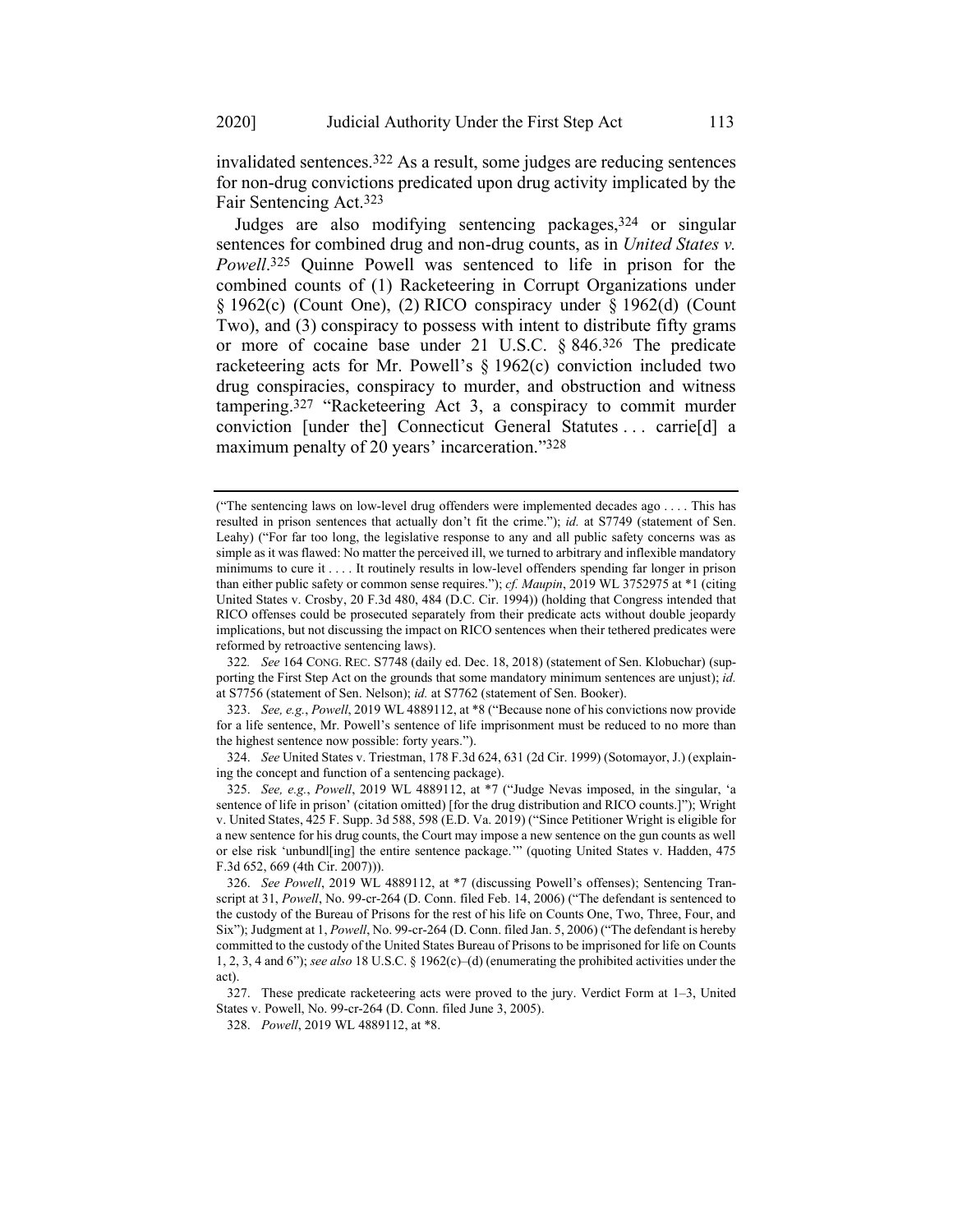At resentencing, the *Powell* court found that the conspiracy to murder act was combined with acts carrying life maximums, and "[t]he RICO, RICO Conspiracy, obstruction of justice and witness tampering . . . convictions . . . were all addressed together, with the crack cocaine violation, as part of a single sentencing package, as inextricably related offenses."329 Citing Second Circuit precedent in *United States v. Triestman*, the resentencing judge found that he had authority under the First Step Act to resentence Mr. Powell's package of interdependent, inseparable counts.330 Thus, when an original judge imposed a sentence on a cluster of factually related but statutorily distinct offenses,331 some of which were affected by the Fair Sentencing Act, sentencing package doctrine may support the reduction of the singular sentence without a plenary resentencing.

Thus, stronger evidence suggests that the First Step Act permits judges to reduce sentences on hybrid convictions for three independent reasons: (1) section 404's low eligibility threshold and ameliorative purpose, (2) because the convictions rested on predicate acts invalidated by the Fair Sentencing Act, and (3) because the non-crack convictions were sentenced with the crack convictions as a single and inseparable sentencing package.

As of late May 2020, only the Fourth Circuit has held that judges have authority to resentence hybrid convictions under the First Step Act.332 In *United States v. Gravatt*, the circuit adopted a low eligibility threshold approach to hybrid cases.

<sup>329.</sup> *Id.* at \*7; Sentencing Transcript at 31, United States v. Powell, No. 99-cr-264 (D. Conn. filed Feb. 14, 2006) ("The defendant is sentenced to the custody of the Bureau of Prisons for the rest of his life on Counts One, Two, Three, Four, and Six"); Judgment at 1, *Powell*, No. 99-cr-264 (D. Conn. filed Jan. 5, 2006) ("The defendant is hereby committed to the custody of the United States Bureau of Prisons to be imprisoned for life on Counts 1, 2, 3, 4 and 6.").

<sup>330.</sup> *See Powell*, 2019 WL 4889112, at \*7 ("The Court thus has the authority to reduce Mr. Powell's entire sentence under the First Step Act." (citing United States v. Triestman, 178 F.3d 624, 630 (2d Cir. 1999))); *see also* Dean v. United States, 137 S. Ct. 1170, 1175–76 (2017) ("As a general matter, the foregoing provisions permit a court imposing a sentence on one count of conviction to consider sentences imposed on other counts.").

<sup>331.</sup> *See, e.g.*, United States v. Jones, No. 99-cr-264-6, 2019 WL 4933578, at \*12 (D. Conn. Oct. 7, 2019) ("The Court therefore finds that the crack cocaine violation was addressed with heroin as part of a single sentencing package, and that these two offenses are inextricably related. The Court thus has the authority to reduce Mr. Jones's entire drug conspiracy sentence under the First Step Act."); *id.* at \*13 ("The Court further notes that when Judge Dorsey declined to re-sentence Mr. Jones, he titled his decision 'Order re: Reduction of Sentence re: Crack Cocaine Offense.' Again, Judge Dorsey did not speak of multiple sentences, but a single sentence.") (citation omitted).

<sup>332.</sup> United States v. Gravatt, 953 F.3d 258, 264 (4th Cir. 2020). United States v. McKenzie, 805 F. App'x 223, 223 (4th Cir. 2020) (per curiam); *see* United States v. Winter, 803 F. App'x 715, 715 (4th Cir. 2020) (per curiam) (illustrating hybrid cases remanded on *Gravatt* grounds). *See also* United States v. Hardwick, 802 F. App'x 707, 710–11 (3d Cir. 2020) (decided one month before *Gravatt*, finding no binding circuit precedent on the issue and a split among district courts, and declining to decide the issue in the first instance).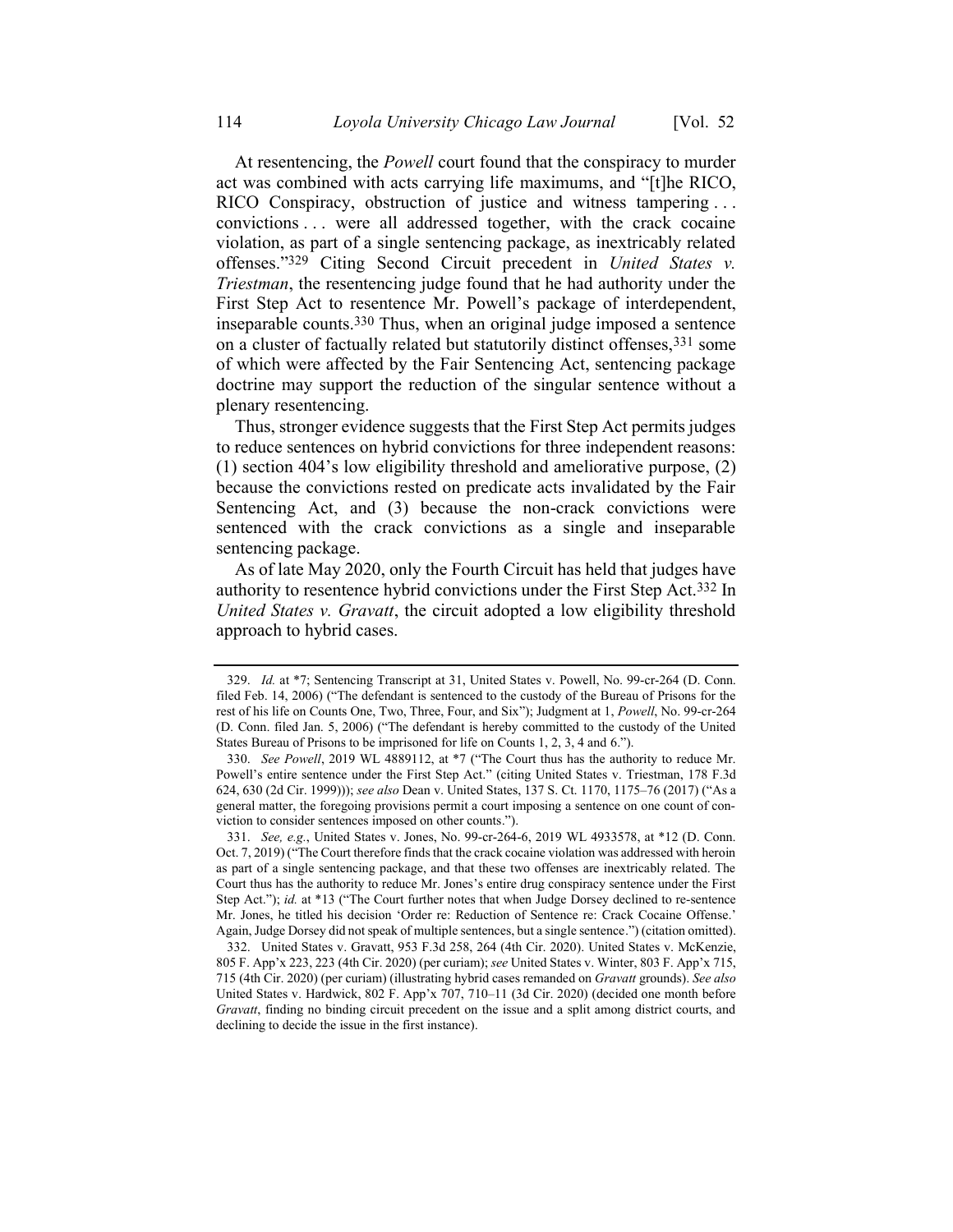Mr. Gravatt pled guilty to conspiracy to distribute fifty grams or more of cocaine base and five kilograms or more of powder cocaine.333 In 2003, "[t]he district court sentenced [him] to 292 months in prison and 5 years of supervised release."334 In 2019, the district court denied Mr. Gravatt's motion for relief under the First Step Act on the grounds that his sentence was "independently supported" by the statutory penalty range for powder cocaine, which had not been altered by the Fair Sentencing Act.<sup>335</sup> The circuit court rejected this interpretation on two grounds. First, the court found "nothing in the text of the [First Step] Act requiring that a defendant be convicted of a single violation of a federal criminal statute whose penalties were modified by section 2 or section 3 of the Fair Sentencing Act."336 Second, the court of appeals found that the district court's narrow reading of section 404 eligibility "would, in effect, impose an additional limitation to the Act's applicability" beyond what Congress had prescribed or intended. 337

The remaining circuits have not resolved this issue, though nonbinding precedents suggest that the Sixth Circuit might adopt the Fourth Circuit's low eligibility threshold approach<sup>338</sup> while the Eleventh Circuit might reject it.339 As of May 2020, no circuit court has substantively addressed the predicate act or sentencing package arguments.340

<sup>333.</sup> *Gravatt*, 953 F.3d at 261; United States v. Gravatt, No. 01-736-01, 2019 WL 2366587, at \*1 (D.S.C. June 5, 2019).

<sup>334.</sup> *Gravatt*, 953 F.3d at 261 ("In light of his total offense level of 39, criminal history category of II and the relevant statutory provisions, the district court calculated Gravatt's advisory guideline range to be 292 to 365 months of imprisonment.").

<sup>335.</sup> *Id.* ("Thus, the district court denied the motion because the crack cocaine aspect of the dual-object conspiracy ultimately had no effect on his statutory penalty range. Gravatt faced the same statutory penalty range for having conspired to possess with intent to distribute and to distribute 5 or more kilograms of powder cocaine, the penalties for which were not modified by the Fair Sentencing Act and which independently supported his sentence."); *see Gravatt*, 2019 WL 2366587, at \*2 ("Because he also admitted guilt to conspiracy to distribute 5 kilograms or more of cocaine, his statutory penalty range was 10 years to Life, independent of the penalty on the cocaine base offense. . . . Persons convicted of cocaine base offenses, but whose statutory ranges were not affected, are not eligible for relief. That is what happened here.").

<sup>336.</sup> *Gravatt*, 953 F.3d at 264.

<sup>337.</sup> *Id.*

<sup>338.</sup> United States v. Woods, 949 F.3d 934, 937 (6th Cir. 2020) (finding that a hybrid defendant "has cleared the initial hurdles to eligibility under the First Step Act" without a corresponding discussion of the issue).

<sup>339.</sup> United States v. Pubien, 805 F. App'x 727, 730 (11th Cir. 2020) (per curiam) (holding that the First Step Act does not grant judges the authority to resentence powder cocaine convictions and finding the defendant's sentencing package arguments factually unsupported).

<sup>340.</sup> *Id.* at 731 ("The sentencing-package doctrine has no place here, however, where the original sentence imposed was not a package of interconnected sanctions.").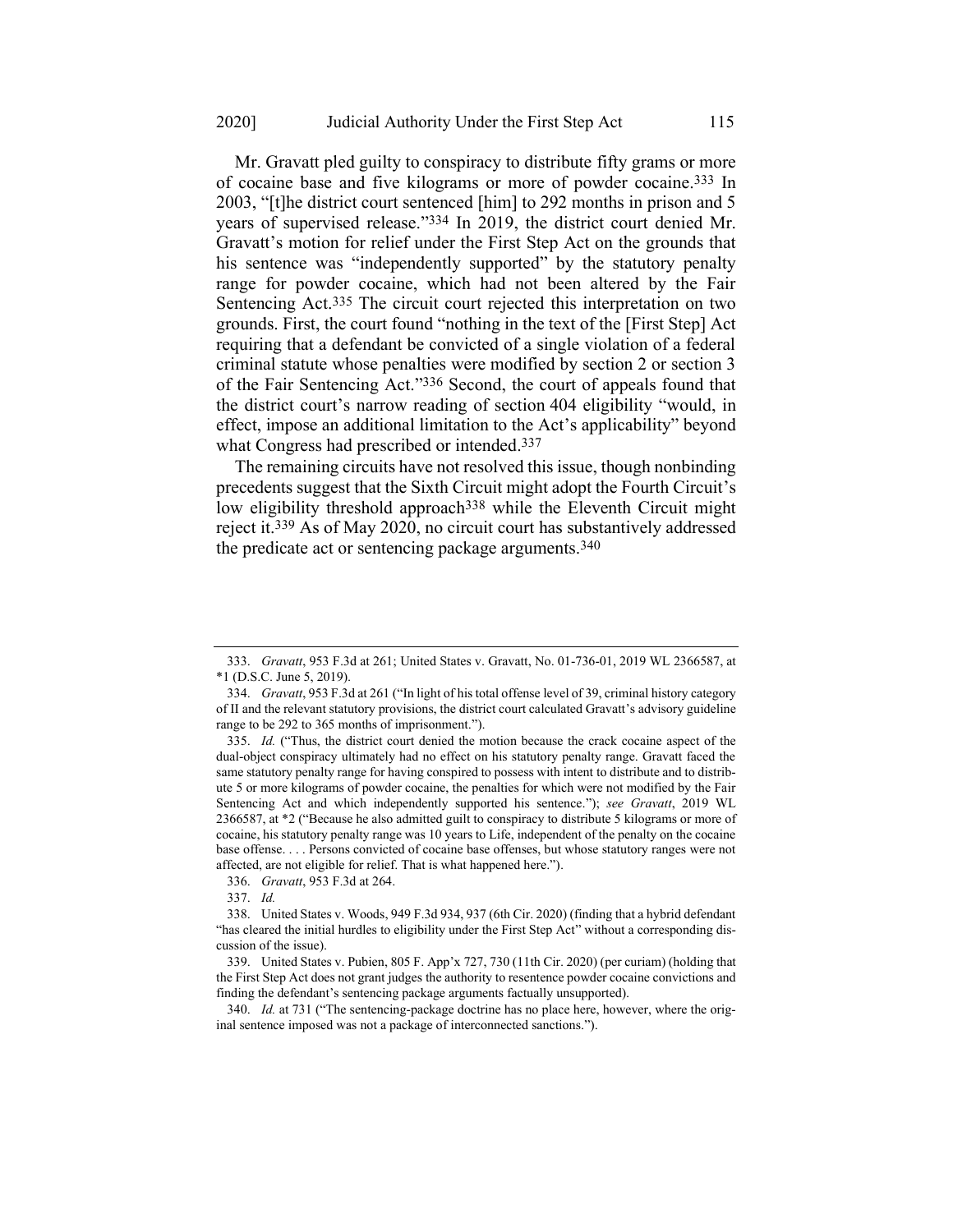#### *D. Original Drug Quantity Adoption*

The fourth question courts have had to grapple with is whether judges must adopt the operative drug quantities found at the original sentencing.

Since the mid-1980s, federal drug sentences have been driven by statutory and guidelines quantity thresholds.341 For instance, 21 U.S.C. § 841 has two penalty ranges triggered by drug type and quantity thresholds.342 Prior to the Fair Sentencing Act, fifty grams of crack cocaine triggered the harsher of the two  $\S$  841 penalty ranges, carrying a maximum penalty of life imprisonment.<sup>343</sup> Because of this low quantity threshold for life imprisonment, many juries were not asked to find quantities above "50 grams or more."344 However, the statutory ranges did not—and do not—match sentencing guidelines ranges. The Sentencing Commission has created more than a dozen quantity-driven categories.345

To resolve the statutory and guidelines mismatch, judges make additional quantity findings at sentencing.346 Most judges, including the original sentencing judges in section 404 cases, adopt quantities from PSRs or stipulated plea agreements.<sup>347</sup> In the years since most

342. 21 U.S.C. § 841.

<sup>341.</sup> *See, e.g.*, 21 U.S.C. § 841(b)(1)(A) (imposing a ten-year mandatory minimum sentence on defendants convicted of manufacturing or distributing 50 grams or more of methamphetamines); U.S. SENTENCING GUIDELINES MANUAL,*supra* not[e 7171,](#page-9-0) § 2D1.1(c) (discussing their drug quantity table).

<sup>343.</sup> *See* Fair Sentencing Act of 2010, Pub. L. No. 111-220, § 2, 124 Stat. 2372 ("21 U.S.C.  $841(b)(1)$  is amended . . . (1) in subparagraph (A)(iii), by striking '50 grams' and inserting '280 grams'"); *see, e.g.*, Verdict Form at 1, United States v. Boulding, No. 08-cr-65 (W.D. Mich. filed Oct. 3, 2008) ("As to Count 1 of the indictment, charging the defendants . . . with conspiracy to distribute and to possess with intent to distribute cocaine base ("crack cocaine") . . . . C. What quantity of crack cocaine do you find beyond a reasonable doubt was involved in the conspiracy? [X mark] 50 grams or more of crack cocaine . . . ."); Verdict Form at 4, United States v. Powell, No. 99-cr-264 (D. Conn. filed Jan. 5, 2006) ("Count Three (Conspiracy to Possess with Intent to Distribute and to Distribute Narcotics): . . . [Finding the defendant Guilty] . . . [of] 50 grams or more of a mixture or substance containing a detectable amount of 'crack' cocaine").

<sup>344</sup>*. See, e.g.*, Fair Sentencing Act of 2010 § 2 (listing 280 grams as the minimum quantity for life imprisonment); *see also* United States v. Stanback, 377 F. Supp. 3d 618, 621 (W.D. Va. 2019) ("On March 20, 2003, a jury convicted Stanback of one count of conspiracy to distribute and possess with intent to distribute 50 grams or more of cocaine base in violation of 21 U.S.C. § 841(a)(1) (Count 1)").

<sup>345.</sup> U.S. SENTENCING GUIDELINES MANUAL, *supra* note [7171,](#page-9-0) § 2D.1.1(a)(5) (explaining offense levels of their drug quantity table).

<sup>346.</sup> United States vs. Simmons, 964 F.2d 763, 775 (8th Cir. 1992).

<sup>347.</sup> Ellis, *supra* note [72,](#page-9-1) at 48 ("The federal presentence investigation report (PSR) is crucial . . . . it is the document most heavily relied on by the judge in imposing sentence—particularly in those cases where a guilty plea has been entered and the court knows little about the defendant."); *id*.; *see* Sentencing Transcript at 25, United States v. Boulding, No. 08-cr-00065 (W.D. Mich. filed May 13, 2009) ("The drug quantity is admittedly not easy to calculate in a case like this, but my comments when I went through the [presentence] report was that, if anything, it seemed to me that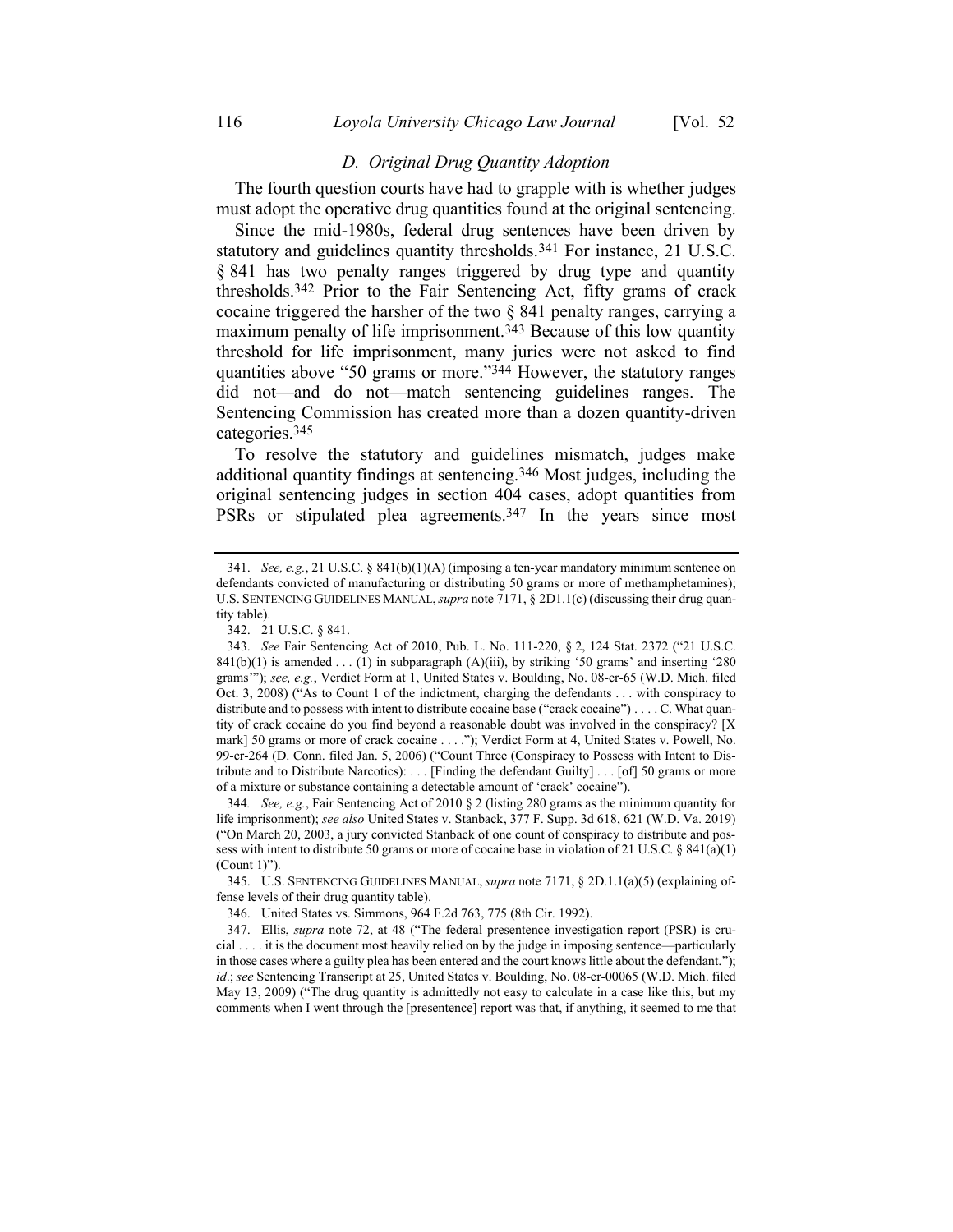section 404-eligible defendants were sentenced, however, the Supreme Court has articulated additional safeguards that can affect quantity findings during original sentencings.

In *Apprendi v. New Jersey*, the Court held that "[o]ther than the fact of a prior conviction, any fact that increases the penalty for a crime beyond the prescribed statutory maximum must be submitted to a jury, and proved beyond a reasonable doubt."348 In *Alleyne v. United States*, the Court added that " any fact that increases the mandatory minimum is an 'element' that must be submitted to the jury."349 The relation of the *Apprendi/Alleyne* doctrine to section 404 cases is an unsettled question.

First Step Act courts have taken three approaches to *Apprendi/Alleyne*. Many have avoided the constitutional question(s). Some have decided that the doctrine has no application to First Step Act cases. Others have found that the *Apprendi/Alleyne* backdrop to the First Step Act permits judicial flexibility regarding drug quantities.

First, some courts have sidestepped the *Apprendi/Alleyne* issue by retaining operative drug quantities from uncontested PSRs or stipulated plea agreements. For instance, the *United States v. Broadway* court declined to resentence a defendant convicted of distributing more than 280 grams of crack350 because he had "filed no objections to the Pre-Sentence Investigation Report, which indicated he was responsible for 487.82 grams of crack cocaine, and he stipulated to the report in his plea agreement."351 Accordingly, the resentencing court avoided the constitutional issue and found that "Mr. Broadway's sentencing range [was] not changed by the Fair Step Act in that he was found to be responsible for more than 280 grams of crack cocaine."352

Second, other courts have analyzed *Apprendi* and *Alleyne* directly and determined that they are not applicable to section 404 cases. The *United States v. Willis* court explained that "a judge may not increase the statutory penalty for crack cocaine under the First Step Act's retroactivity provisions[, so *Apprendi/Alleyne*] does not apply to a district court's decision under the First Step Act because '[d]eclining to reduce a

the quantity was calculated on the conservative or light side and that the evidence certainly would have supported a more aggressive calculation in the presentence report."). But some defendants plead to a quantity.

<sup>348.</sup> Apprendi v. New Jersey, 530 U.S. 466, 490 (2000).

<sup>349.</sup> Alleyne v. United States, 570 U.S. 99, 103 (2013).

<sup>350.</sup> United States v. Broadway, 437 F. Supp. 3d. 880, 886 (D. Colo. 2020) ("Mr. Broadway argue[d] that the 487.82 grams of crack he was deemed accountable for by the Pre-Sentence Investigation Report was not determined beyond a reasonable doubt by a jury and, as such . . . the quantity cannot be used to 'increase' his statutory penalty . . . [or it] would violate the mandates of *Apprendi v. New Jersey* and *Alleyne v. United States*.")

<sup>351.</sup> *Id.* at 887.

<sup>352.</sup> *Id.*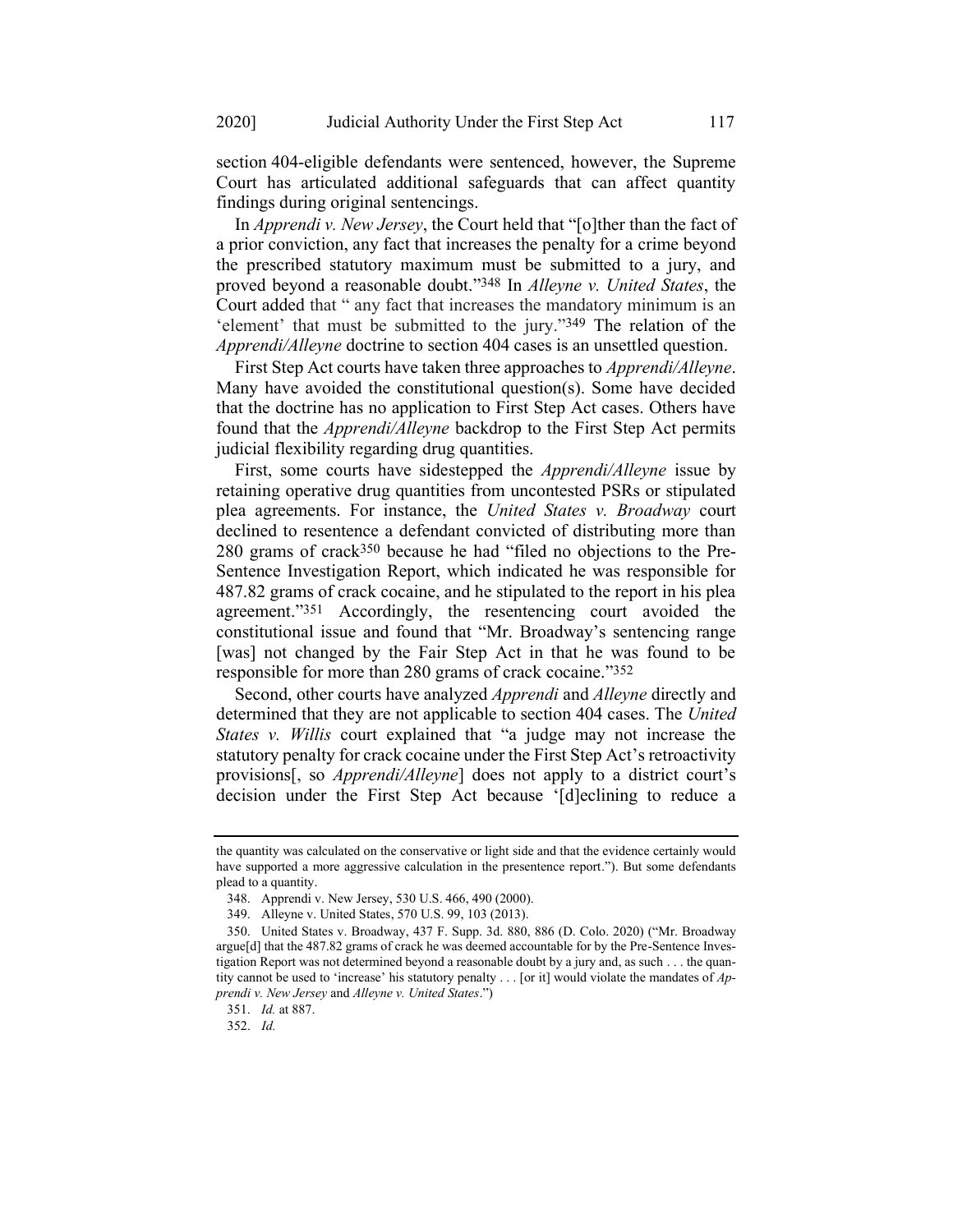sentence is not tantamount to an increase, nor does [a section 404] proceeding implicate Defendant's right to a jury trial.'"353 But while the *Willis* court found that section 404 defendants are not entitled to *Apprendi/Alleyne* protections, it did not address how the doctrine might inform judicial fact-finding in a section 404 resentencing.

Third, some courts have found that the *Apprendi/Alleyne* backdrop to the First Step Act permits judges to interrogate—and even depart from the quantity or quantities that drove the original sentence. In Mr. Boulding's case, the jury found beyond a reasonable doubt that he had distributed fifty grams or more of cocaine base.354 Judge Jonker originally found "by a probability" that Mr. Boulding had distributed 500 grams or more of crack cocaine,355 and as much as the 650.4 grams listed in the PSR.356 At resentencing, Judge Jonker determined that he did not have to adopt the highest quantity from the original sentencing as the sole resentencing quantity. Instead, he considered both the "50 gram or more" quantity found by the jury<sup>357</sup> and the  $650.4$ -gram amount submitted by probation.358 The judge noted that the "only quantity found beyond a reasonable doubt, or otherwise offered to support the factual basis for conviction, was '50 grams or more' of crack."359 Still, he felt that the

<sup>353.</sup> United States v. Willis, 417 F. Supp. 3d 569, 588–89 (E.D. Pa. 2019) (*citing* United States v. Nixon, No. 93-386-4, 2019 U.S. Dist. LEXIS 166359, at \*8 (E.D. Pa. 2019)); *see also* United States v. White, 413 F. Supp. 3d 15, 30–31 (D.D.C. 2019) ("[N]either FSA nor the First Step Act operate to apply retroactively the *Apprendi/Alleyne* line of cases barring reliance on judicial factfinding to increase the statutory penalty for a crime beyond those facts found by a jury beyond a reasonable doubt or admitted by the defendant ('*Apprendi/Alleyne* rule').").

<sup>354.</sup> *See* United States v. Boulding, 379 F. Supp. 3d 646, 648 (W.D. Mich. 2019) ("The jury found that the quantity of crack cocaine involved in the conspiracy beyond a reasonable doubt was 50 grams or more of crack cocaine, the highest quantity determination the verdict form asked them to reach.") (citation omitted).

<sup>355.</sup> Sentencing Transcript at 25, *Boulding*, No. 1:08-cr-00065 ("I have no problems finding on the record that I saw by a probability that the quantities exceeded the 500-gram level of crack.").

<sup>356.</sup> *Id.* at 8.

<sup>357.</sup> *Boulding*, 379 F. Supp. 3d at 656 n.6.

<sup>358.</sup> *Id.* at 655 (showing by table that the base level offense of 30 covers distribution of at least 280 grams but less than 840 grams).

<sup>359.</sup> *Id.* at 656 n.6 ("The defense invocation of *Apprendi* and *Alleyne* has genuine bite here. Under the First Step Act, for any eligible defendant, the Court may choose to impose a reduced sentence 'as if' the new thresholds of the Fair Sentencing Act were in effect at the time of the original sentence. If those new thresholds had been in effect for Defendant Boulding, they would only have permitted a Count 1 conviction under Section  $841(b)(1)(B)(iii)$  because quantity is an essential element of the  $(A)(iii)$  or  $(B)(iii)$  offense. The only quantity found beyond a reasonable doubt, or otherwise offered to support the factual basis for conviction, was '50 grams or more' of crack. *Alleyne* and *Apprendi* have not been extended retroactively on collateral review. But that is different than saying they have no significance in making the 'as if' sentencing decision called for under the First Step Act."); *see also* United States v. Williams, 402 F. Supp. 3d 442, 449 (N.D. Ill. 2019) ("So of course *Alleyne* does not apply retroactively to Williams' case. But it does provide another clue that Congress intended 'covered offense' to refer to the crime of conviction—not the actual conduct determined by the judge at sentencing.") (citations omitted).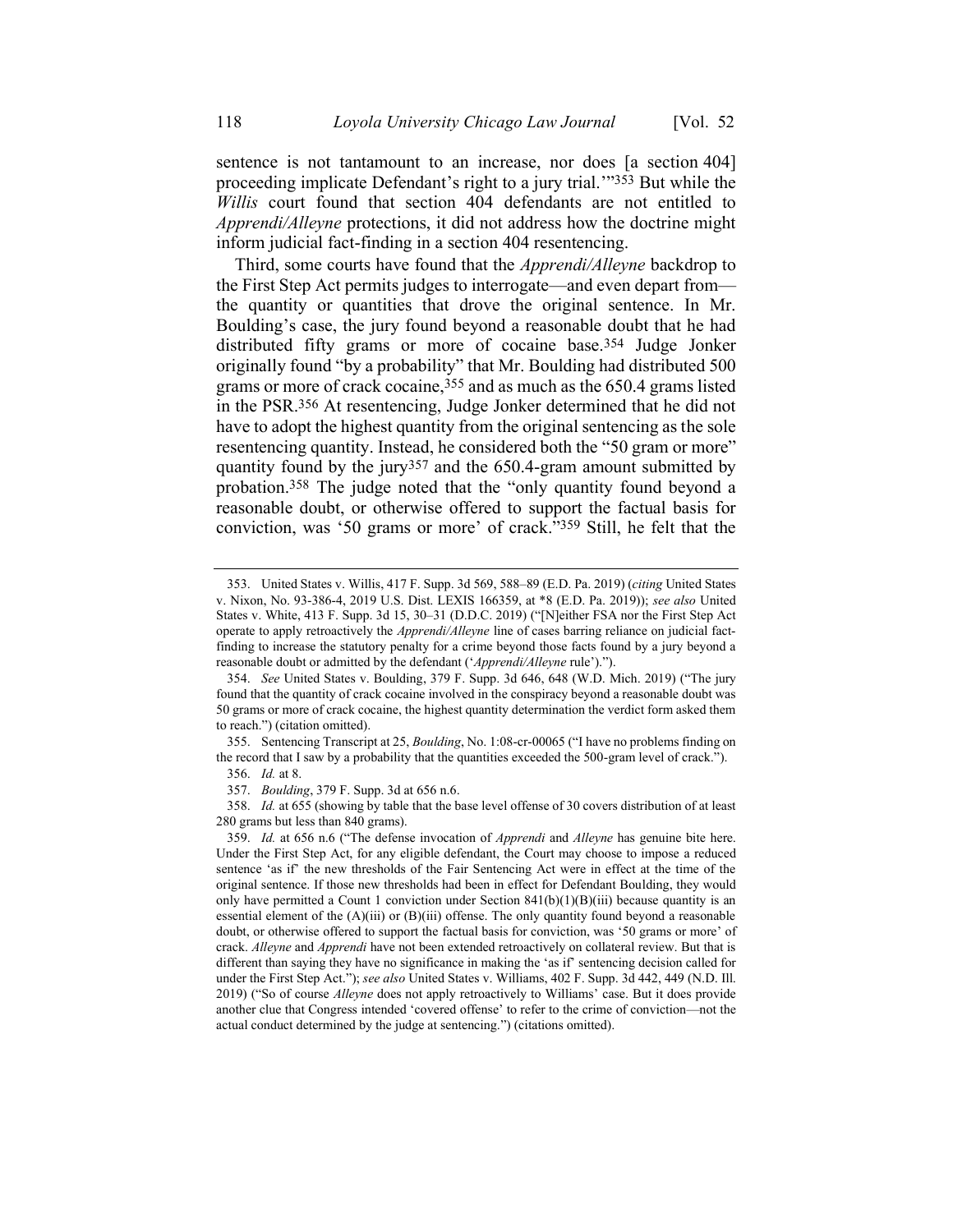650.4-gram amount was pertinent to the offense conduct that he had to consider at resentencing.360 Using both figures, Judge Jonker found sufficient support for a new guidelines range of 292 months to 365 months, 361 and a sentence reduction to 324 months.362 A number of courts have similarly exercised their authority to depart from the drug quantity that drove the original sentence.<sup>363</sup>

In *Stanback*, the court considered three drug quantity amounts: (1) a jury finding of "50 grams or more" of cocaine base, (2) the Government's argument that a post-Fair-Sentencing-Act jury would have convicted the defendant guilty on "280 grams or more" of cocaine base, and (3) the original PSR estimate of 1.5 kilograms of cocaine base.364 The court held that it was not permitted to "impose a [statutory] penalty based on the 1.5 kilograms of cocaine base referenced in the PSR."365 Additionally, the court would not impose a statutory penalty of ten years to life on the

363. *See* United States v. Stanback, 377 F. Supp. 3d 618, 623 (W.D. Va. 2019) ("Under *Alleyne*, this court is not free to ignore that finding and impose a penalty based on the 1.5 kilograms of cocaine base referenced in the PSR. Thus, although *Apprendi* and *Alleyne* are not retroactively applicable on collateral review, this court joins other courts in finding that their holdings are applicable in the context of the First Step Act.").

364. *Id.* at 621–22 ("Because Stanback was found responsible for 1.5 kilograms on the conspiracy charge, which would make him subject to the 21 U.S.C. § 841(a)(1)(A) penalties, the government argues that he is not entitled to relief under the First Step Act.").

365. *Id.* at 623 ("The jury in Stanback's case found him guilty of conspiracy to distribute and possess with intent to distribute 50 grams or more of cocaine base. ECF No. 214. Under *Alleyne*, this court is not free to ignore that finding and impose a penalty based on the 1.5 kilograms of cocaine base referenced in the PSR. Thus, although *Apprendi* and *Alleyne* are not retroactively applicable on collateral review, this court joins other courts in finding that their holdings are applicable in the context of the First Step Act.")

<sup>360.</sup> *Boulding*, 379 F. Supp. 3d at 656 (positing that Mr. Boulding's reduced sentence still reflected the severity of his offense conduct).

<sup>361.</sup> *Id.* at 655.

<sup>362.</sup> *Id.* at 655–57 ("[D]efendant Boulding's guideline range calculation is reduced from life to a term of 292 months to 365 months. This is because, first of all, his base offense level has been reduced four levels under intervening guideline amendments. But in addition, it is because § 5G1.2 of the guidelines is no longer implicated. Previously that section mandated a guideline sentence of life because the version of Section 841(b)(1)(A)(iii) in effect at the time of Defendant Boulding's sentence required it under the factual basis supporting the convictions. Applying the Fair Sentencing Act retroactively to the factual basis that supported the earlier convictions means that section no longer controls Defendant Boulding's sentence. Rather the factual basis for the Count 1 conviction based on the charges, the jury's finding, and the prior Section 851 convictions in Count 1 would only trigger the ten-year minimum and life term maximum in Section  $841(b)(1)(B)(iii)$ . To be sure, the actual offense conduct quantities determined for sentencing may involve higher quantities even quantities high enough under the new thresholds. But the actual offense conduct quantities only inform the Court's discretion on whether to reduce an eligible defendant's sentence; they do not substitute for a required element of the factual basis for the offense of conviction whether established by jury verdict or guilty plea. . . . [D]efendant Boulding's term of imprisonment is reduced to 324 months as to each of Counts 1 and 2, to be served concurrently.") (emphasis omitted).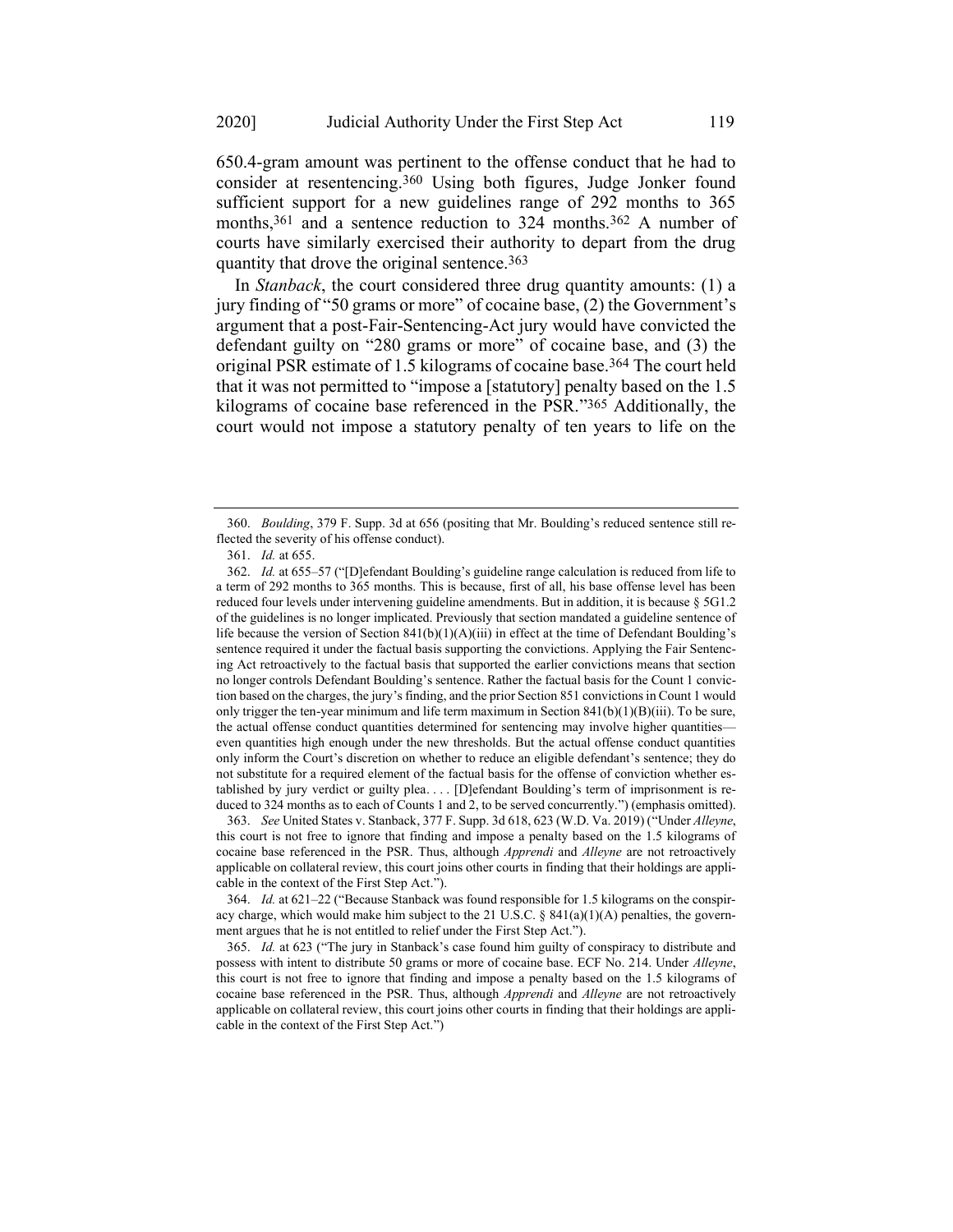speculated 280-gram amount.<sup>366</sup> Rather, the court adopted the parties' recommendation of a 188 to 235 months guidelines range and the defendant's argument that contemporary courts routinely depart below the guidelines in instances of "minimal criminal history or to avoid disparities with the other defendants in [that] case."367 As the *Stanback* Court explained, a well-informed Congress intended such judicial discretion:

The government contends that nothing in the First Step Act suggests that Congress intended to . . . change the manner of determining quantity. In essence, the government is asking the court to . . . disregard *Alleyne* when examining Stanback's sentence. However, Congress, when drafting the First Step Act in 2018, surely did not intend for courts to disregard the last six years of Supreme Court federal sentencing jurisprudence . . . . 368

This interpretation squares with the view that resentencing judges must make sufficient § 3553(a) findings<sup>369</sup> in First Step Act cases. Thus, though section 404 defendants are likely not entitled to *Apprendi/Alleyne* protections, Congress probably intended that judges could exercise discretion with respect to drug quantities in First Step Act resentencings.

As of late May 2020, no circuit court has ruled on judicial authority to depart from the drug quantities that drove an original sentence. In fact, the circuit courts have barely addressed the *Apprendi/Alleyne* issue.370 In a nonbinding opinion, the Eleventh Circuit held that when a circuit court made an *Apprendi* finding and upheld a drug quantity on direct appeal, that quantity was unassailable under "law of the case" doctrine.371 But

<sup>366.</sup> *Id.* at 624 ("Thus, this court declines to assume that Stanback would have been charged and convicted of possessing more than 280 grams of cocaine base if the Fair Sentencing Act had been in effect at the time he was convicted."); *id.* at 625 (explaining that the defendant had served more than ten years without consideration of good time credit).

<sup>367.</sup> *Id.* at 625.

<sup>368.</sup> *Stanback*, 377 F. Supp. at 623; *see also* Alleyne v. United States, 570 U.S. 99, 103 (2013) ("Any fact that, by law, increases the penalty for a crime is an 'element' that must be submitted to the jury and found beyond a reasonable doubt.").

<sup>369.</sup> *See* United States v. Smith, 959 F.3d 701, 704 (6th Cir. 2020) ("Ultimately, the district court failed to provide a sufficiently compelling justification for maintaining a sentence that is now twice the guideline range set by Congress. We are confident on remand that the district court can determine whether, in its discretion, a sentence less than 20 years is appropriate after considering the § 3553(a) factors with reference to the purposes of the First Step Act and Fair Sentencing Act.").

<sup>370.</sup> A May 28, 2020, Westlaw search of "U.S. Courts of Appeals Cases" for the phrase "First Step Act" followed by a "Search within results" for *Apprendi* yielded 15 cases. Several results did not include *Apprendi*. Several more were direct appeals of recent sentences. Several cases sidestepped the *Apprendi/Alleyne* issue. *E.g.*, United States v. Wyatt, 798 F. App'x 595, 596–97 (11th Cir. 2020).

<sup>371.</sup> United States v. Brown, 803 F. App'x 322, 324 (11th Cir. 2020) ("Reading Brown's brief liberally, he argues that the district court contravened *Apprendi* when it denied his motion to reduce by attributing a drug quantity to him without the amount being charged in an indictment or proved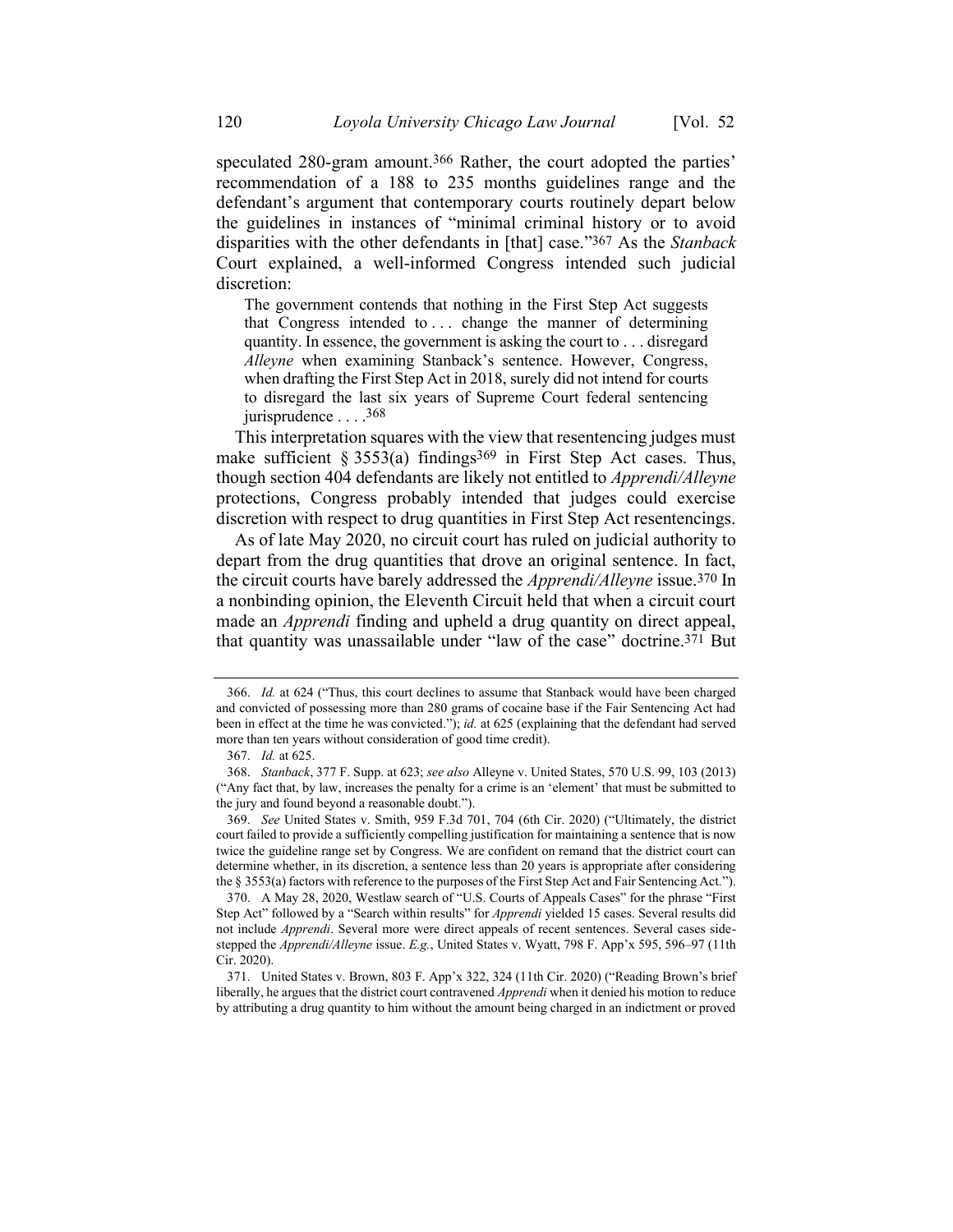the issue in that case was a defendant's right to *Apprendi/Alleyne*  protections, not a resentencing judge's authority under section 404. As this Article argues, Congress's purpose in passing section 404 was to grant authority to sitting judges to disturb the "law of the case" for eligible defendants.

#### V. MODERN SAFEGUARDS AGAINST INDISCRIMINATE SENTENCING

Of course, appellate courts could adopt the foregoing reasoning and still reject increased judicial authority on policy grounds. Theoretically, enhanced authority could foster a return to indiscriminate sentencing.372 But, three modern safeguards preclude a return to 1970s-era sentencing: (1) the Sentencing Guidelines, (2) § 3553, and (3) political attention.

<span id="page-55-0"></span>First, credible evidence suggests that the Sentencing Guidelines still exert a normalizing force on judges. Following *Booker*, the Guidelines are advisory.373 Still, a departure from the Guidelines requires a written justification and can serve as grounds for appeal.374 Recent racial bias studies confirm that key sentencing trends remained constant pre- and post-*Booker*. Starr and Rehavi's analysis of "federal cases from arrest through sentencing"375 found that the Sentencing Guidelines' "harshness" was not blunted by *Booker*. 376 Ulmer, Light, and Kramer found similar results using a large sentence outcomes dataset collected

<span id="page-55-1"></span>to a jury, but we held on direct appeal that no reversible error under *Apprendi* occurred in sentencing him. That decision is the law of the case and bars Brown's challenge to the denial of his fourth motion to reduce.") (citation omitted).

<sup>372.</sup> *See* 119 CONG. REC. 6060 (1973) (reporting that the U.S. Attorney's Office for the Southern District of New York found that certain African American defendants received harsher sentences due to indiscriminate sentencing); *see also* Morris, *supra* not[e 94,](#page-13-1) at 9 (explaining how research has established that "state and federal sentencing systems are characterized by unjust disparities.").

<sup>373.</sup> Peugh v. United States, 569 U.S. 530, 537 (2013) ("We have indicated that 'a district court's decision to vary from the advisory Guidelines may attract greatest respect when' it is based on the particular facts of a case. Overall, this system 'requires a court to give respectful consideration to the Guidelines,' but it 'permits the court to tailor the sentence in light of other statutory concerns as well.'") (internal citations omitted); *cf*. Susan R. Klein, *The Return of Federal Judicial Discretion in Criminal Sentencing*, 39 VAL. U. L. REV. 693, 734 (2005) ("For those who believe that the primary purpose animating the Guidelines is uniformity, we probably already have sufficient date to conclude that Justice Breyer's experiment is failing. For those who desire improved uniformity over the pre-1984 days, yet long for some judicial discretion to account for unusual cases, and especially for those who believe prosecutors possessed excessive power under the Guidelines, the experiment is somewhat of a success.").

<sup>374.</sup> Crystal S. Yang, *Free at Last? Judicial Discretion and Racial Disparities in Federal Sentencing*, 44 J. LEGAL STUD. 75, 80 (2015) ("The government is permitted to appeal a sentence resulting in a departure below the guidelines range, and the defendant can appeal an above-range departure.").

<sup>375.</sup> Sonja B. Starr & M. Marit Rehavi, *Mandatory Sentencing and Racial Disparity: Assessing the Role of Prosecutors and the Effects of Booker*, 123 YALE L.J. 2, 24 (2013).

<sup>376.</sup> *Id.* at 2 ("[W]e find no evidence that racial disparity has increased since *Booker*, much less because of *Booker*.").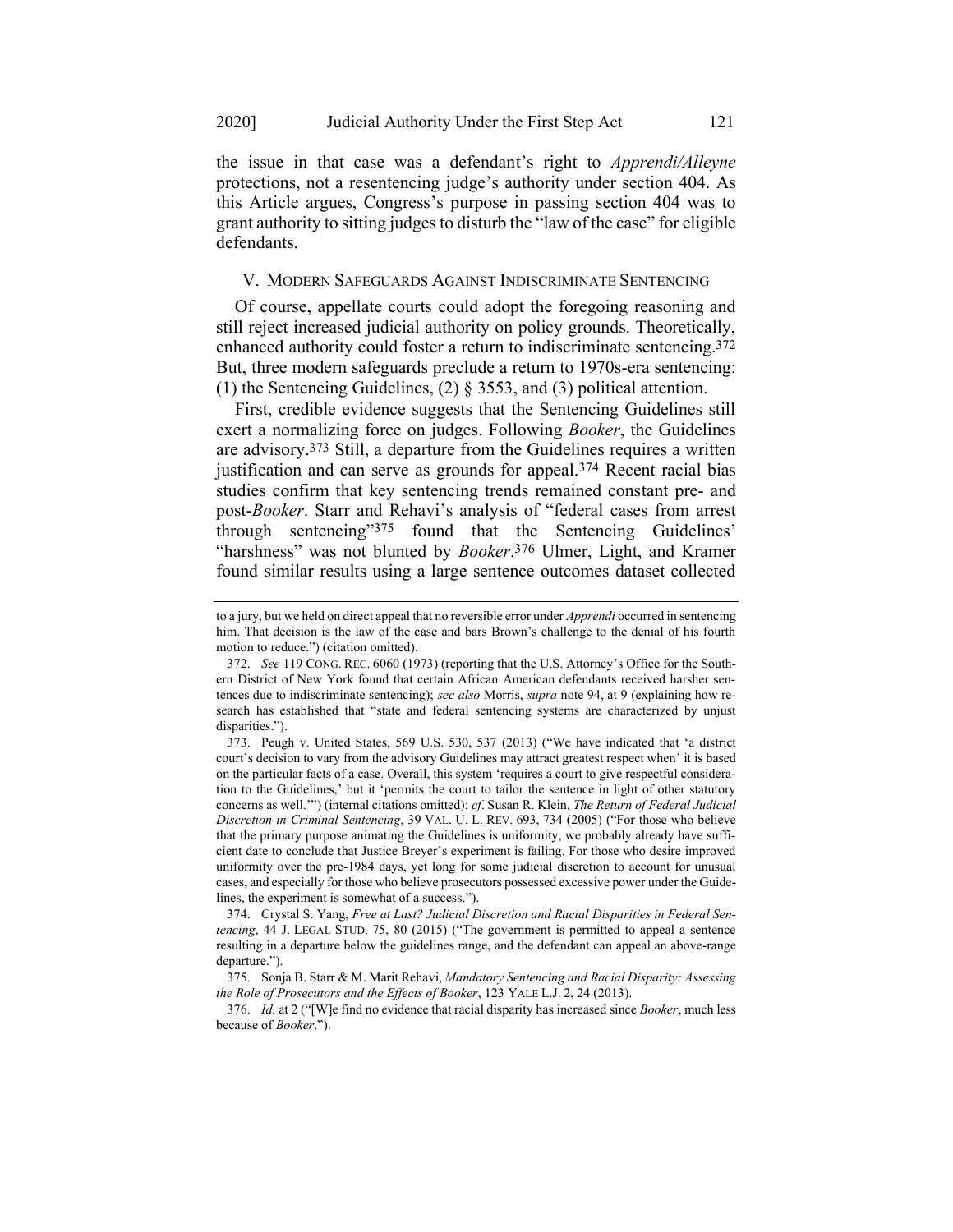by the U.S. Sentencing Commission.377

Not everyone agrees with these results.<sup>378</sup> Yang's analysis of nearly 400,000 federal prosecutions suggests that judges appointed after *Booker* sentenced African American defendants more harshly than pre-*Booker* appointees.379 But as Yang notes, her findings should "be interpreted cautiously, as they apply predominantly to new Bush appointees."380 Further, these newer judges might eventually regress to Sentencing Guidelines norms. As Starr and Rehavi explain, judges typically conform to the Guidelines to avoid open-ended sentencing, criticism, or reversal, or because they believe that the Guidelines work to reduce disparity.381 For now, then, it appears that the Sentencing Guidelines moderate judicial indeterminacy and contribute to some consistency among judges. So too does § 3553.382

Second, § 3553 requires judges to consider sentence typicality. Under subsection (a)(6), judges must consider "the need to avoid unwarranted sentence disparities among defendants with similar records who have been found guilty of similar conduct."<sup>383</sup> "[T]he purpose of  $\S$  3553(a)(6)

380. Yang, *supra* note [374,](#page-55-0) at 108. But note similar cautions in research that reaches the opposite conclusion; *see* Starr & Rehavi, *supra* note [375,](#page-55-1) at 70 ("This directly contravenes the conclusion implied by the Sentencing Commission's report. However, the contrary conclusion is only tentative. There is again considerable noise in the sentencing data, and the estimate is only significant in two of the specifications.").

381. Starr & Rehavi, *supra* note [375,](#page-55-1) at 15 ("Federal judges are still required to calculate the Guidelines sentencing range, and, although they are then free to depart from it, they usually do not. There are many possible reasons for this continued conformity: federal judges might believe that the Guidelines meet the goal of reducing disparity, wish to avoid open-ended, subjective sentencing assessments, seek insulation from criticism or reversal, or simply treat the Guidelines as an 'anchor.'").

383. 18 U.S.C. § 3553(a)(6).

<sup>377.</sup> Jeffrey T. Ulmer, Michael T. Light, & John H. Kramer, *Racial Disparity in the Wake of the* Booker/Fanfare *Decision: An Alternative Analysis to the USSC's 2010 Report*, 10 CRIMINOLOGY & PUB. POL'Y 1077, 1108 (2011) ("The USSC 2010 report points to greater sentence-length disparity affecting Black males in the post-Booker/Gall periods . . . . However, based on our differing results using alternative procedures . . . we question the notion that Booker and Gall have caused increases in race/ethnic and gender sentence-length disparity compared with the full range of years when the Guidelines were mandatory.").

<sup>378.</sup> *Id.*; *see also* Yang, *supra* not[e 374,](#page-55-0) at 75 (explaining that black defendants received harsher sentences after *Booker* in part due to "increased judicial discretion").

<sup>379.</sup> *See* Yang, *supra* note [374,](#page-55-0) at 75 ("Using data on the universe of federal defendants, I find that black defendants received 2 months more in prison compared with their white counterparts after Booker, a 4 percent increase in average sentence length. To identify the sources of racial disparities, I construct a data set linking judges to defendants. Exploiting the random assignment of cases to judges, I find that racial disparities after Booker were greater among judges appointed after Booker, which suggests acculturation to the guidelines by judges with experience sentencing under a mandatory-guidelines regime."); *but see also* Joshua B. Fischman & Max M. Schanzenbach, *Racial Disparities Under the Federal Sentencing Guidelines: The Role of Judicial Discretion and Mandatory Minimums*, 9 J. EMPIRICAL LEGAL STUD. 729, 729 (2012) ("[J]udicial discretion does not contribute to, and may in fact mitigate, racial disparities in Guidelines sentencing.").

<sup>382.</sup> *See* 18 U.S.C. § 3553 (explaining how the guidelines apply to imposing a sentence).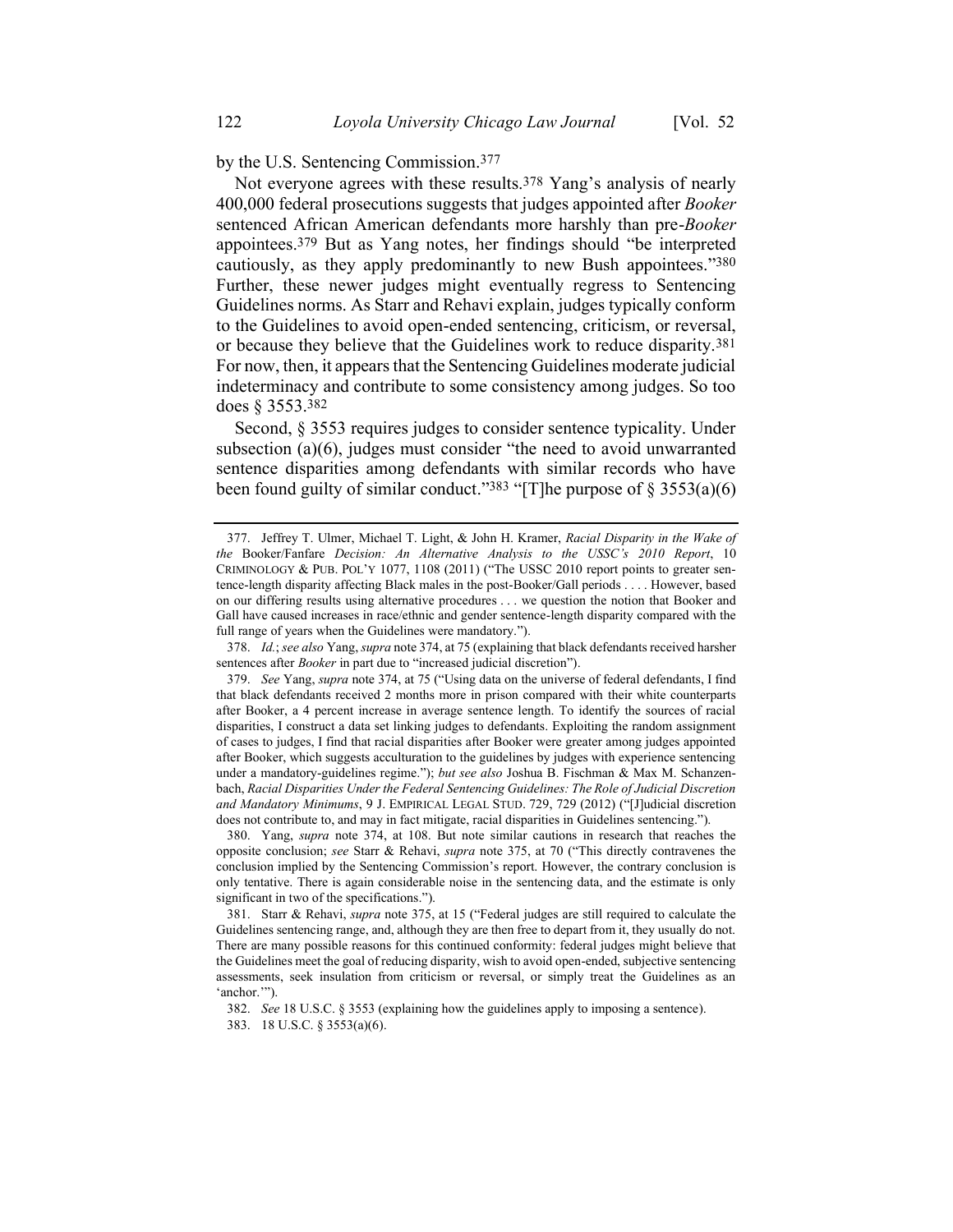is to promote national uniformity in the sentences imposed by federal courts."384 A court's failure to consider typical or comparable federal sentences can be grounds for appeal, particularly when a defendant has argued that his or her sentence departs from federal sentencing norms.385 Of course, § 3553 also urges judges to consider "the nature and circumstances of the offense and the history and characteristics of the defendant."386 This case-by-case approach can contribute to a judicial myopathy at odds with inter-defendant or interdistrict uniformity.387 Even so, § 3553's factors facilitate both judicial introspection and defense appeals. As a result, § 3553 mitigates against luck-of-the draw sentencing.

Third, federal punishment is once again a topic of national conversation. The First Step Act demonstrates political attention to this issue, and further legislation is likely.388 While policymaker and public interest should not influence sentencing outcomes, judges understand that their decisions are being scrutinized. This attention is simply one more reason that a return to indiscriminate sentencing is unlikely.

Accordingly, there is no convincing policy rationale for denying judges the authority conferred by Congress through the First Step Act.

<sup>384.</sup> United States v. Begin, 696 F.3d 405, 412 (3d Cir. 2012); *cf*. Pepper v. United States, 562 U.S. 476, 504 (2011) ("Finally, we note that §§ 3553(a)(5) and (a)(6) describe only two of the seven sentencing factors that courts must consider in imposing sentence.").

<sup>385.</sup> *Begin*, 696 F.3d at 414 (2-1 decision to vacate and remand because the trial court "did not acknowledge that [the defendant] had also made a federal-federal disparity argument. The Court asked no questions during defense counsel's oral argument in favor of downward variance on this ground and made no comments about the issue following that presentation . . . . [and] we have held that 'a district court's failure to analyze § 3553(a)(6) may constitute reversible procedural error, even where . . . the court engages in thorough and thoughtful analysis of several other sentencing factors.'" (quoting United States v. Merced, 603 F.3d 203, 224 (3d Cir. 2010))).

<sup>386.</sup> 18 U.S.C. § 3553(a)(1).

<sup>387.</sup> Andrew Manuel Crespo, *Systemic Facts: Toward Institutional Awareness in Criminal Courts*, 129 HARV. L. REV. 2049, 2051, 2100 (2015) ("On the contrary, case-by-case adjudication naturally focuses judicial attention on the case-specific details of individual claims, presented by individual litigants, one case at a time. The very process of constitutional criminal adjudication, in other words, inculcates in criminal courts a transactional myopia that frustrates their capacity to recognize, understand, and engage the broader institutional dynamics of the criminal justice system . . . . Contemporary criminal courts are major custodians of systemic facts. If those facts are leveraged properly, they can enhance not only judges' institutional awareness and comprehension of institutional law enforcement practices, but also their ability to regulate and oversee such practices at a systemic level.").

<sup>388.</sup> 164 CONG. REC. S7756 (daily ed. Dec. 18, 2018) (statement of Sen. Nelson) ("These rigid sentences that do not fit the crimes ought to be turned around, and that is exactly what this legislation does. If we don't start this first step of turning it around, it will be so wasteful, so unfair, so costly. It is not how our criminal justice system was intended to work."); *id.* at S7776 (statement of Sen. Cardin) ("Let us take this first step to reform our broken criminal justice system by passing this legislation during this session, and let us pledge to work together to make further improvements in the new Congress.").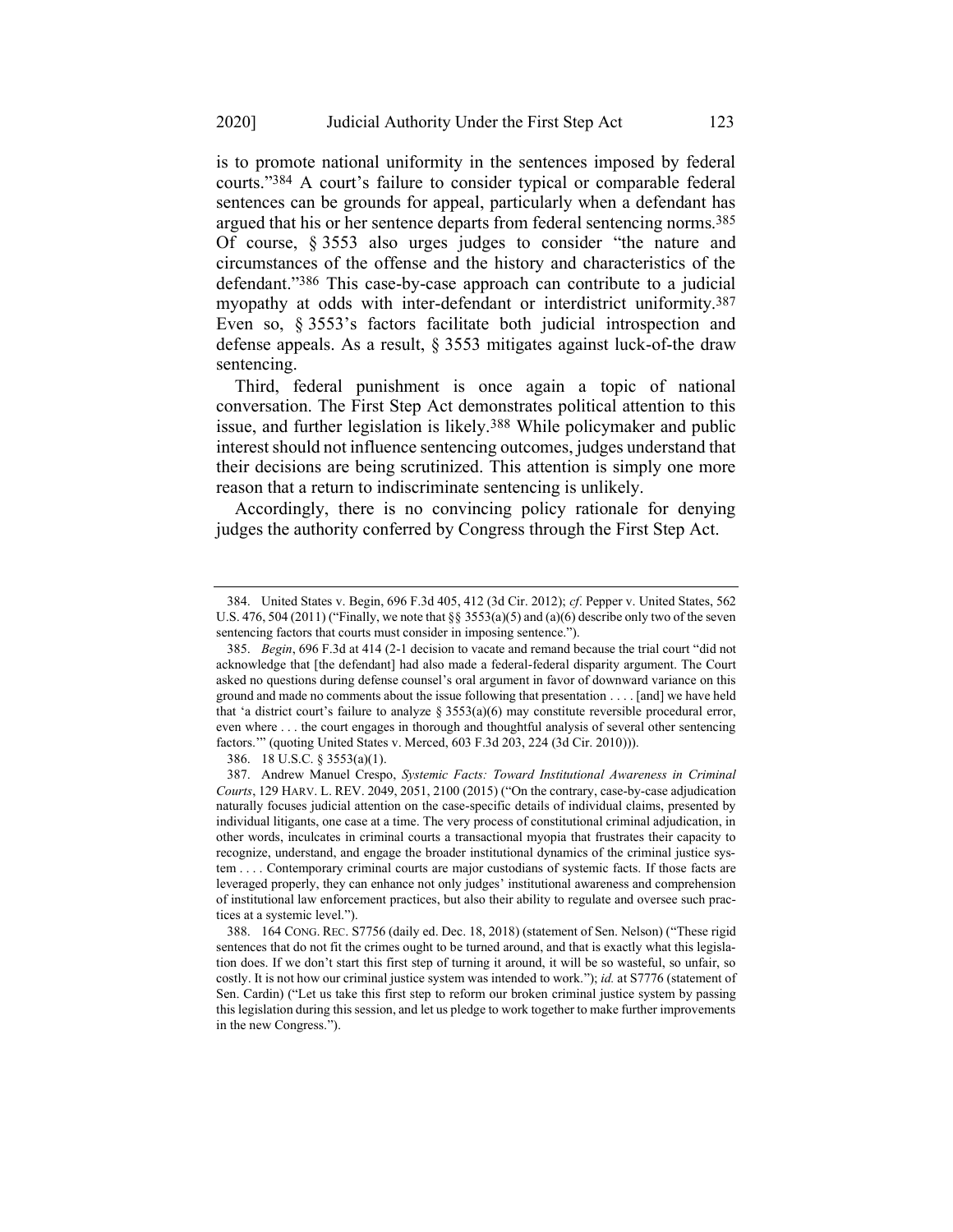#### **CONCLUSION**

Judge Jonker sentenced Walter Boulding to life in prison less than two years after taking the bench.389 At the time, the judge expressed frustration with Congress for depriving him of the discretion to impose a lengthy sentence short of life imprisonment.390 More than a decade passed before Congress restored Judge Jonker's authority.391

Less than six months into the First Step Act, Judge Jonker reconsidered Mr. Boulding's sentence and reduced his term of imprisonment to 324 months.392 Under that reduced sentence, Mr. Boulding will be released in his 50s.393 Judge Jonker explained that the new sentence achieved balance under § 3553:

This sentence reflects the significant custodial sentence that the Court stated it would still have applied at the original sentencing, given the 3553 factors. As the Court at that time noted, Defendant Boulding was not engaged in a simple or light distribution scheme. Indeed, the drug conspiracy was significant, and Defendant Boulding had a leadership role in that conspiracy . . . . The trial record also included testimony from multiple people whose lives were hurt by the activity that Defendant Boulding led.

But as the Court stated then, and reiterates now, a sentence of life imprisonment is too much punishment. It is overwhelming on the facts of this case, and indeed undermines some of the § 3553 factors. The First Step Act now permits the Court to impose a reduced sentence that, in the Court's mind, is the more consistent outcome after a consideration of all the 3553 factors.394

Section 3553 instructs sentencing judges to "impose a sentence sufficient, but not greater than necessary . . . to reflect the seriousness of the offense, to promote respect for the law, and to provide just punishment."395 That instruction carries a heavy burden and requires immense care and craft.

Legislative history suggests that the First Step Act permits judges to

<sup>389.</sup> Sentencing Transcript, United States v. Boulding, No. 08-cr-00065 (W.D. Mich. 2009).

<sup>390.</sup> *Id.* at 3 ("You know, and in the Boulding case, in some senses with the congressional mandate of mandatory life in this situation, in some sense it's an easy sentencing hearing . . . . On the other hand, in the more fundamental way, it's a very difficult sentencing hearing for me, because life in prison is not the sentence I would impose on Mr. Boulding if I had the full discretion that I normally have in sentencing.").

<sup>391.</sup> *See* First Step Act of 2018, Pub. L. No. 115-391, § 404(b), 132 Stat. 5222.

<sup>392.</sup> Opinion & Order at 16, United States v. Boulding, No. 08-cr-00065 (W.D. Mich. filed May 16, 2019).

<sup>393.</sup> *Id.* at 1 (explaining that Mr. Boulding was sentenced in 2009, at the age of 29). In other words, 324 months is 27 years. If Mr. Boulding serves the entire term, he will be released in 2036, at the age of 56. With good conduct credit, he could be released several years before that.

<sup>394.</sup> United States v. Boulding, 379 F. Supp. 3d 646, 657 (W.D. Mich. 2019).

<sup>395.</sup> 18 U.S.C. § 3553(a).